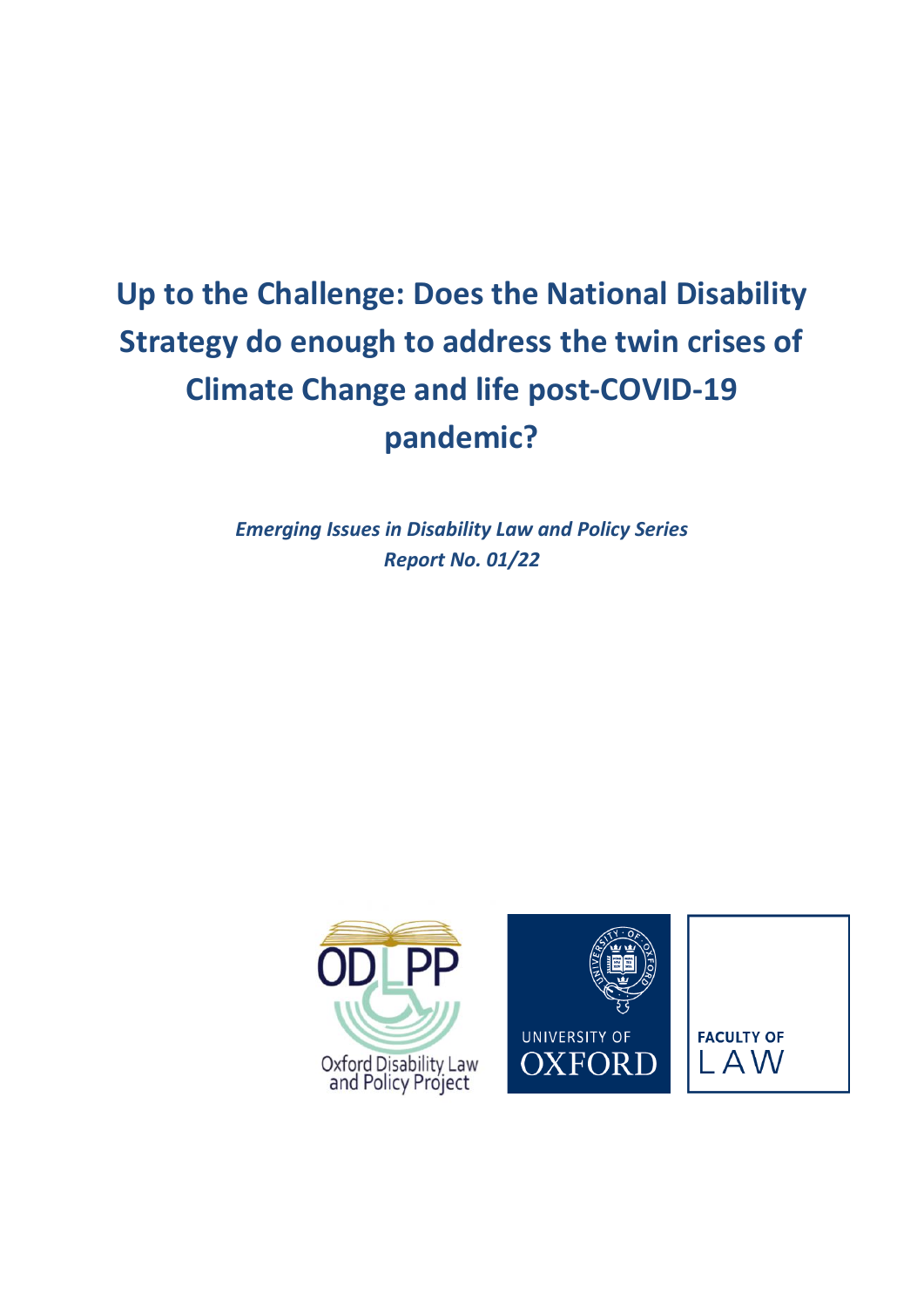#### **ABOUT THE OXFORD UNIVERSITY DISABILITY LAW AND POLICY PROJECT**

The [Oxford University Disability Law and Policy Project](https://www.law.ox.ac.uk/research-and-subject-groups/oxford-university-disability-law-and-policy-project) (HM Government, 2021) develops initiatives to increase academic teaching and research on disability and related issues at its intersection with law and policy. In doing so, it aims to bring new perspectives to academic analyses of law and policy and to generate policy-relevant research which better engages with the issues faced by our diverse population of disabled people. This report was written by: Dr Marie Tidball (Editor), Co-ordinator of the Oxford University Disability Law and Policy Project; Kamran Mallick, CEO of Disability Rights UK; Professor Peter Beresford OBE, Visiting Professor at the University of East Anglia; Dr Sasha Kosanic, Lecturer at Liverpool John Moores University; Jumoke Abdullahi, Communications and Media Officer at Inclusion London; Jane Hatton, Founder of Evenbreak; Dr Kay Inckle, Campaigns and Policy Manager at Wheels for Wellbeing; and Phillip Wilcox, author and policy analyst. Dr Christos Kypraios, Programmes and Research Manager at the Bonavero Institute of Human Rights, was a co-Editor.

The editors are grateful to the panellists who spoke at the [panel discussion](https://www.youtube.com/watch?v=v502wvPZGNs&ab_channel=OxfordLawFaculty) which took place at the 2021 Herbert Smith Freehills Disability Mooting Championship for their contribution to the report. We would also like to thank the Organising Committee who worked with the Oxford University Disability Law and Policy Project and helped to secure such a brilliant lineup of speakers. In particular, we would like to thank undergraduate members Mia Hynes and Fang Chua for their hard work. Thanks also to Gayathree Kalliyat Thazhathuveetil, Graduate Mooting Assistant, for her role in providing technical assistance during the webinar and for editing the recording and transcription of the session. Our thanks also go to Herbert Smith Freehills for their financial support of the 2021 Herbert Smith Freehills Disability Mooting Championship and their Ability Network. Finally, thanks to Mehleen Rahman, Research and Events Assistant at the Bonavero Institute of Human Rights, for her careful copyediting.

#### **ABOUT THE EMERGING ISSUES IN DISABILITY LAW AND POLICY SERIES**

The *Emerging Issues in Disability Law and Policy Series* brings together academics, disabled people, Disabled People's Organisations, and practitioners to learn from the experiences and perspectives of disabled people and emerging issues in disability law and policy which require greater focus from policymakers and academics. This iterative process is designed to strengthen the interface between the professional and lived experience of disabled people and academia and public policy-making to engender further policy-relevant research. It is hoped this will bring the challenges faced by disabled people from emerging issues to the fore to help academics better frame their research objectives in a way that is sensitive to and relevant for our diverse population. Recommendations are designed to facilitate action to improve law and policy for disabled people.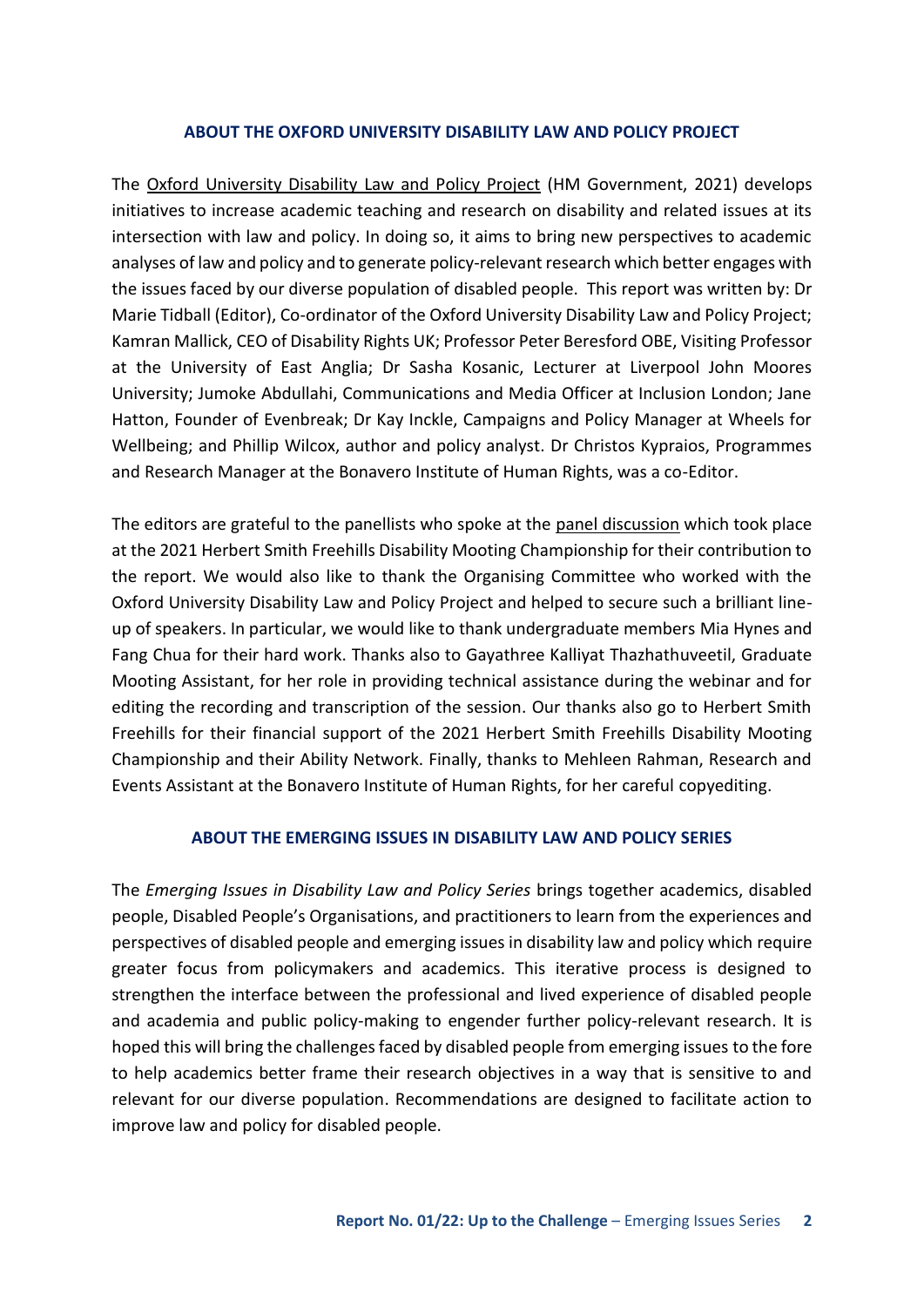### **AUTHORS' BIOGRAPHICAL NOTES**

**Dr Marie Tidball** is a founding director and coordinator of the Oxford University Disability Law and Policy Project. She is a Research Associate at Wadham College and the Bonavero Institute of Human Rights. Her academic interests concern the intersection between disability and society, with a specific focus on the criminal justice system. Marie has extensive experience of project managing award-winning campaigns aimed at driving disability inclusion within academia, civil society, and government. Prior to her academic career, she worked as a broadcast journalist for Channel 4 News. Twitter @MarieTidball

**Kamran Mallick** is Chief Executive Officer of Disability Rights UK and has run user-led organisations for almost two decades. Kamran is listed in the Shaw Trusts 2018 Power 100 list of Britain's most influential disabled people and made it to their top 10 in 2020 list. He was also recognised on Green Park's 2019 BAME 100 Business Leaders index. Twitter @KamranMallick

**Professor Peter Beresford OBE** is Visiting Professor at the University of East Anglia and Co-Chair of the disabled people's and service user organisation, Shaping Our Lives. He has long term experience of using mental health services and his most recent book is the Routledge International Handbook of Mad Studies (2021). Twitter @BeresfordPeter

**Dr Sasha Kosanic** is Lecturer at Liverpool John Moores University. Her research focuses on climate change impacts on ecosystem services (ES) and nature contributions to people (NCP), and how these changes impact vulnerable communities including disabled and Indigenous populations. She also works on understanding how climate environmental policy can be shaped by people with intersecting protected characteristics, who face multiple inequalities, in order to achieve Agenda 2030. Twitter @SashaKosanic

**Dr Sarah Bell** is a critical disability and health geographer, at the University of Exeter, whose research examines the complex intersections between health, health inequality, disability and the diverse and changing environments encountered through the life course. Sarah's work is underpinned by a passion for qualitative, collaborative methodological innovation, codesigning sensitive approaches that promote critical awareness of alternative ways of embodying and interpreting everyday geographies (including  $-$  but not limited to  $-$  those often described as 'nature-based'). Twitter @SarahBell85

**Jumoke Abdullahi** is the Media and Communications Officer at Inclusion London (@InclusionLondon), a Deaf and Disabled People's Organisation. Outside this role, Jumoke cofounded The Triple Cripples community and platform. Frustrated with the lack of representation and unaddressed discrimination faced by Black and non-Black People of Colour living with disabilities each and every day, Jumoke co-created the platform to increase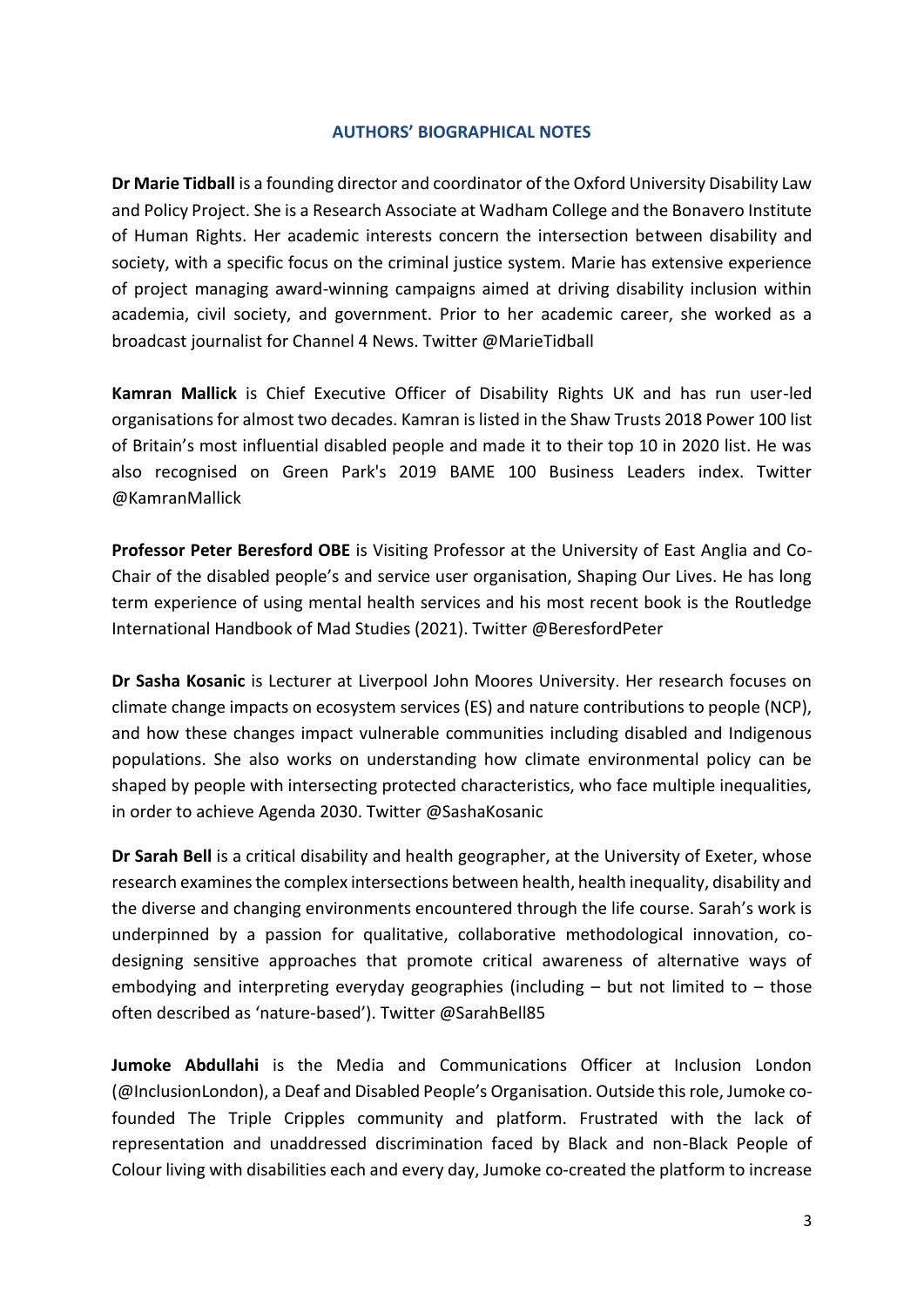visibility and highlight the narratives of these 'invisible populations, within an invisible population'. This platform has a particular focus on Women, Femmes and Non-Binary folks. Jumoke is relentless in her pursuit to advocate for those that are multiply marginalised and to transform outcomes for these people now and in future generations. LinkedIn: click here

**Jane Hatton FRSA** is a disabled social entrepreneur, TEDx Speaker and author. She is founding Director of the award-winning social enterprise Evenbreak and is widely published on inclusive recruitment, including *A Dozen Brilliant Reasons to Employ Disabled People* (2017) and *A Dozen Great Ways to Recruit Disabled People* (2020). Jane is on the executive board of the Recruitment Industry Disability Initiative and has won a number of inclusion awards. In 2019, she was 7th on the Shaw Trust Power 100 'Britain's Most Influential Disabled People' list. Twitter @Evenbreak

**Dr Kay Inckle** is Campaigns and Policy Manager at Wheels for Wellbeing (@Wheels4Well), a disabled people's cycling organisation which campaigns for and provides access to cycling for disabled people based on an ethos of mobility justice. Kay is a social scientist with a particular focus on critical and intersectional approaches to disability and mental health. She has published on topics includin[g disabled cyclists and the deficit model of disability](https://dsq-sds.org/article/view/6513/5468) (Inckle, 2019) and th[e opportunities in public health of cycling for disabled people](https://www.sjdr.se/articles/10.16993/sjdr.695/) (Inckle, 2020). Twitter @KayInckle

**Phillip Wilcox** is an author and policy analyst who has devoted his professional life to analysing the economic, political, and security dynamics between the U.S. and China. He was inspired to write *The Future is Autonomous: The U.S. and China Race to Develop the Driverless Car* (Wilcox, 2020) after an accident in 2012 left him legally blind. He is passionate about autonomous vehicles and their potential safety and commercial benefits; improving transport for everyone, especially disabled people. LinkedIn: click here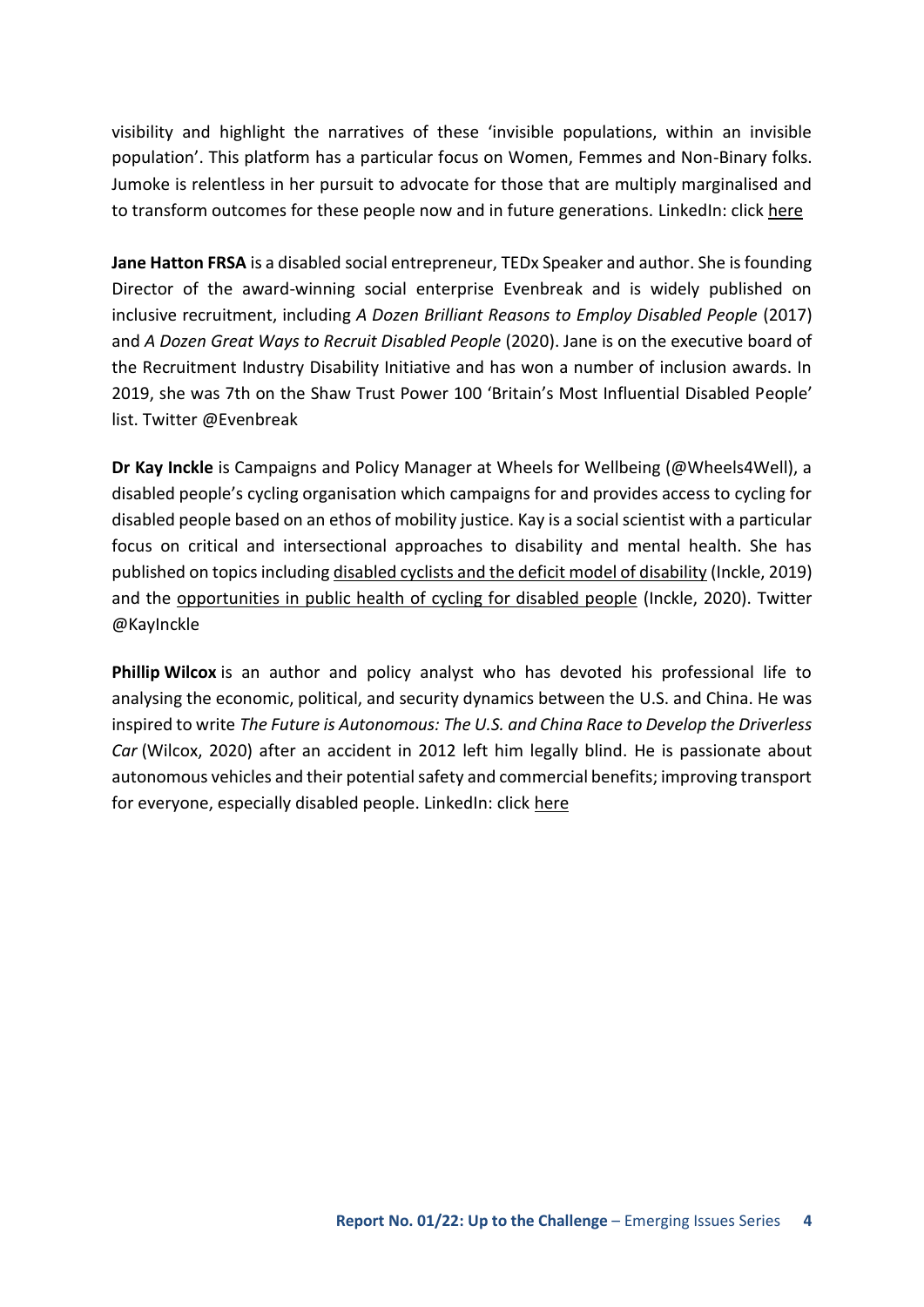### **TABLE OF CONTENTS**

| PART I: CREATING A STRONGER VISION TO MEET THE CHALLENGES DISABLED PEOPLE                                                                                                             |
|---------------------------------------------------------------------------------------------------------------------------------------------------------------------------------------|
| A. Keynote Address: Does the National Disability Strategy do enough to address the<br>twin crises of Climate Change and life post-COVID-19 Pandemic? Kamran Mallick, CEO of           |
| B. Where's the vision in the National Disability Strategy to meet the challenges disabled<br>people now face? Professor Peter Beresford, Visiting Professor at the University of East |
| <b>PART II: RESOLVING POTENTIAL TENSIONS BETWEEN DISABILITY RIGHTS AND EVOLVING</b>                                                                                                   |
| A. What tensions exist between disability rights and climate change and environmental<br>policy? Dr Sasha Kosanic, Lecturer at Liverpool John Moores University  23                   |
| B. A 'just and green recovery' from COVID-19, but for who? Dr Sarah Bell, Lecturer at                                                                                                 |
| PART III: RECOGNISING OUR INTERSECTIONAL IDENTITIES AND TACKLING THE MULTIPLE                                                                                                         |
| A. The National Disability Strategy and Multiple Marginalisation, Jumoke Abdullahi, Co-<br>Founder of The Triple Cripples and Media and Communications Officer at Inclusion           |
| PART IV: DESIGNING MORE INCLUSIVE EMPLOYMENT AND TRANSPORT TO ENABLE US TO<br>LIVE AND WORK DIFFERENTLY TO MEET THE CHALLENGES OF CLIMATE CHANGE AND                                  |
| A. Utilising the challenges of COVID-19 and Climate Change to design more inclusive<br>employment, Jane Hatton MSc FCIPD FRSA, Director, Evenbreak 35                                 |
| B. A Spoke in the Wheel? The National Disability Strategy and Active Travel, Dr Kay<br>Inckle, Campaigns and Policy Manager at Wheels for Wellbeing  40                               |
| C. A Promising Future: What Autonomous Vehicles Could Offer Disabled People, Phillip                                                                                                  |
|                                                                                                                                                                                       |
|                                                                                                                                                                                       |
|                                                                                                                                                                                       |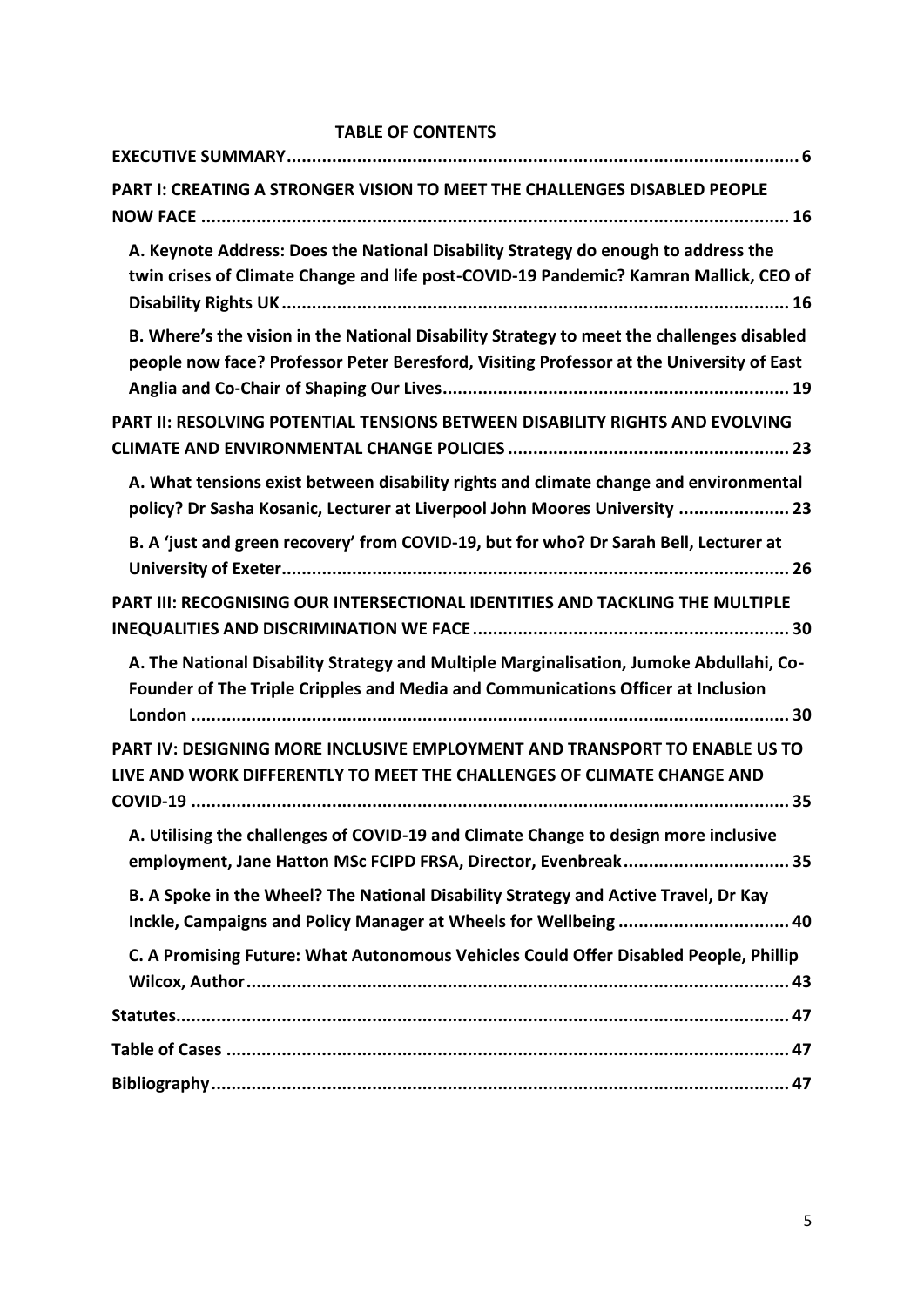### **EXECUTIVE SUMMARY**

### <span id="page-5-0"></span>**Dr Marie Tidball, founding director and coordinator of the Oxford University Disability Law and Policy Project**

### **Follow @MarieTidball**

In November 2021, to mark COP26 and Disability History Month, the Oxford University Disability Law and Policy Project held a webinar on whether the [National Disability Strategy](https://assets.publishing.service.gov.uk/government/uploads/system/uploads/attachment_data/file/1006098/National-Disability-Strategy_web-accesible-pdf.pdf)  (NDS) does enough to address the twin crises of climate change and the COVID-19 pandemic. This online panel discussion took place as part of the 2021 Herbert Smith Freehills Disability Mooting Championship, a mock court case competition designed to showcase the intellectually demanding study of disability and the law. The webinar saw seventy-five people from around the UK attend and was particularly aptly timed, as it took place in the week in which an Israeli Minister, excluded from COP26 due to wheelchair inaccessibility, placed the issue of the intersection between disability and climate change on the [media agenda](https://news-sky-com.cdn.ampproject.org/c/s/news.sky.com/story/amp/cop26-israeli-minister-excluded-from-glasgow-summit-due-to-wheelchair-inaccessibility-12457498) (Morris, 2021). In short, our discussants demonstrated that the NDS does not meet these urgent challenges. Their compelling presentations have been turned into a series of short papers to give an overview of the emerging issues at the intersection of disability, climate change and COVID-19.

The NDS contains three parts. The first focuses on *Practical steps now to improve disabled people's everyday lives*, covering rights and perceptions, housing, transport, jobs, education, shopping, leisure and public services. The second focuses on *Disabled People's everyday experience at the heart of government policymaking and service delivery*. The third part provides for *A cross-government effort to transform disabled people's everyday lives*.

There has been widespread criticism of the NDS' [lack of ambition](https://www.forbes.com/sites/gusalexiou/2021/07/29/uk-governments-national-disability-strategy-receives-lukewarm-response/?sh=39957d7c3eb9) (Alexiou, 2021) and [vision](https://www.mind.org.uk/news-campaigns/news/the-uk-government-s-national-disability-strategy-is-not-the-visionary-disabled-person-led-strategy-promised/)  (MIND, 2021), large [gaps in coverage](https://eachother.org.uk/what-did-the-government-miss-out-in-its-national-disability-strategy/) (Wilkins, 2021), and [absence of new funding](https://www.disabilitynewsservice.com/national-disability-strategy-new-analysis-shows-document-is-just-cynical-repackaging/) (Pring, 2021a). On tackling climate change and the COVID-19 pandemic in a disability-inclusive way, it says very little. Whilst the Ministerial forewords point to various sections of the NDS which mention climate change and the COVID-19 pandemic, it does not integrate any kind of action plan to implement disability-inclusive climate policies which empower disabled people's full and effective participation in climate action and climate governance. Nor does it produce a cross-governmental plan to ensure an inclusive response to and recovery from the pandemic. This evinces a failure to meet the [recommendations](https://docstore.ohchr.org/SelfServices/FilesHandler.ashx?enc=6QkG1d%2fPPRiCAqhKb7yhspqaGUxjv30oR%2feE3bkBIYo6dDu%2fV%2f9FnV0GRvQScsmPjEtGRNdOGApY7guffSL%2fD7UcoqvjLMwG9%2fUwczG%2bAWLPv4Al3hcCv5hT12ChRP79) of the Committee on the Rights of Persons with Disabilities (OHCHR, 2020: 9; see CRPD/C/GTM/CO/1, CRPD/C/HND/CO/1 and CRPD/C/PAN/CO/1), namely, that States incorporate and mainstream disability inclusion in their policies and programmes on climate change. The NDS should have cross-referenced with its [policy-making](https://lordslibrary.parliament.uk/climate-change-targets-the-road-to-net-zero/) (Dray, 2021) on climate change action to meet 'net zero' targets by 2050, as set out in the 2008 [Climate Change Act,](https://www.legislation.gov.uk/ukpga/2008/27/contents) as [amended](https://www.legislation.gov.uk/uksi/2019/1056/contents/made) in 2019.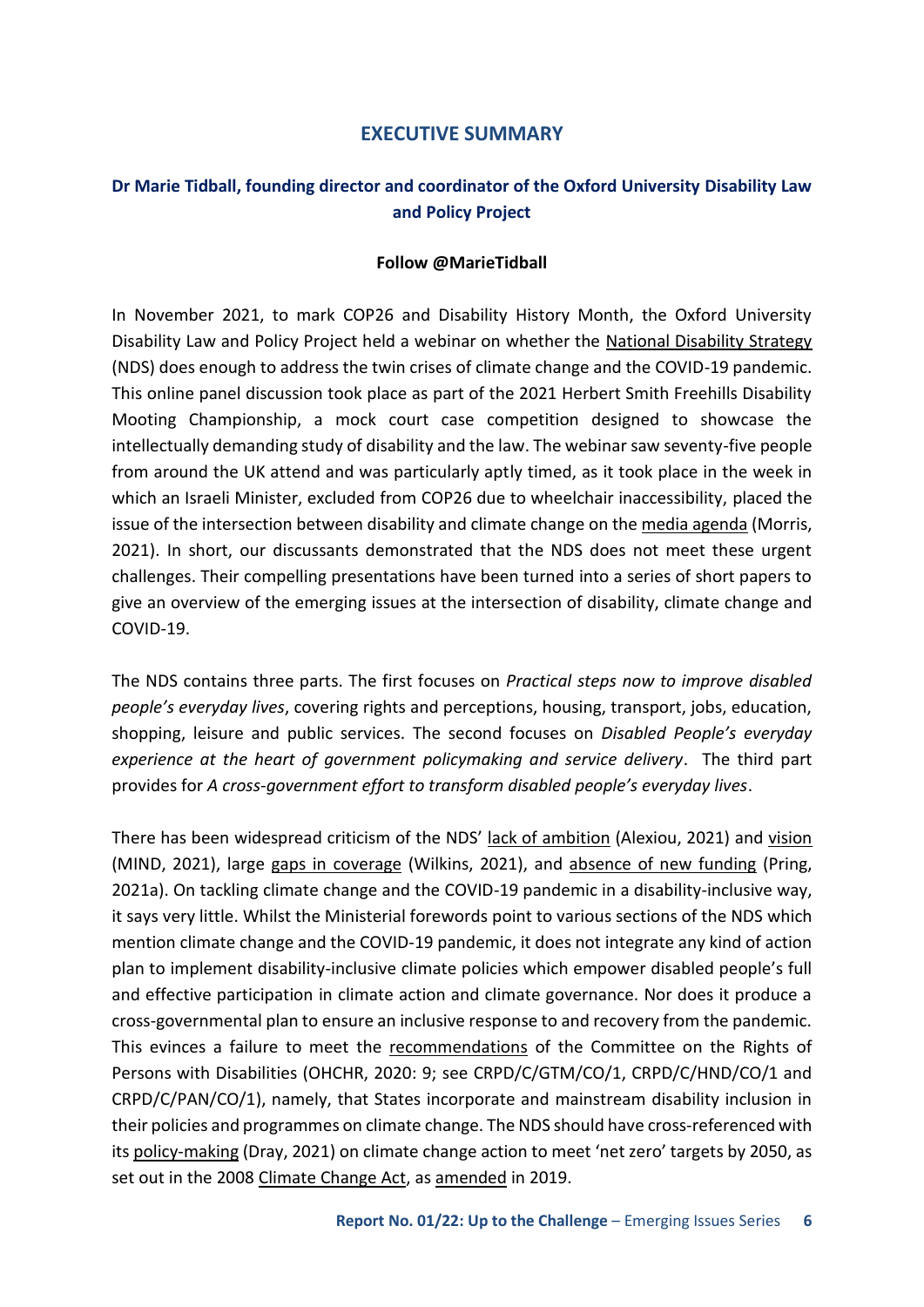Our discussion showed that many disabled people [across the country](https://www.ercs.scot/wp/wp-content/uploads/2021/10/HRHE-and-disabled-peoples-rights-Final-Sept-2021.pdf) (Inclusion Scotland and The Environmental Rights Centre for Scotland, 2021) are [excluded from the important work](https://www.bond.org.uk/sites/default/files/resource-documents/ddg_climate_brief-formatted-141021-final_-_20_oct_2021.pdf)  [to tackle climate change](https://www.bond.org.uk/sites/default/files/resource-documents/ddg_climate_brief-formatted-141021-final_-_20_oct_2021.pdf) (Bond Disability and Development Group and Climate Action Network UK, 2021). There is a widespread failure to ensure these measures are inclusive and to build on the strategic work done by other government departments on Disability Inclusive [Development](https://www.gov.uk/government/publications/dfids-disability-inclusion-strategy-2018-to-2023) (DFID and FCDO, 2018) and in [recognising the impacts of emergencies](https://www.gov.uk/government/publications/an-approach-and-theory-of-change-to-mental-health-and-psychosocial-support) (DFID and FCO, 2020), including the climate crisis, on the wellbeing of disabled people.

The NDS was also an opportunity to set out a strategic approach to using green investment to design inclusive and innovative infrastructure across our towns and cities, and for the green economy to provide sustainable employment for disabled people as a way to help close the [employment gap](https://researchbriefings.files.parliament.uk/documents/CBP-7540/CBP-7540.pdf) (Powell, 2021), we face.

[Inclusive climate governance](https://papers.ssrn.com/sol3/papers.cfm?abstract_id=3610193) (Jodoin *et al*, 2020) is needed now more than ever, as the twin crises of COVID-19 and climate change interact and exponentially lead to an increase in inequalities facing the [14.1 million](https://www.scope.org.uk/media/disability-facts-figures/) (DWP, 2021; Scope, 2021) disabled people in the UK. In light of growing international policy-making an[d research](https://www.ohchr.org/Documents/Issues/ClimateChange/Submissions/Disabilities/Humanity_and_Inclusion.pdf) (Gutnik and Roth, 2018) on the need for inclusive climate action, this oversight in the recent NDS is striking and an abrogation of the UK's international human rights obligations.

The [United Nations Framework Convention on Climate Change](https://unfccc.int/resource/docs/convkp/conveng.pdf) (UNFCCC) (UN, 1992), in the preamble to the [Paris Agreement](https://unfccc.int/sites/default/files/english_paris_agreement.pdf) (UN, 2015), obliges State Parties, of which the UK is one, to respect, promote and consider their respective obligations in relation to human rights, the right to health, the rights of indigenous peoples, local communities, migrants, children, persons with disabilities and people in vulnerable situations (UN, 2015: 2). The Office of the United Nations High Commissioner for Human Rights (OHCHR, 2020), produced a [detailed](https://undocs.org/A/HRC/44/30)  [analytical study,](https://undocs.org/A/HRC/44/30) in consultation with relevant stakeholders, on the promotion and protection of the rights of persons with disabilities in the context of climate change. This was for the Forty-fourth session of the UN General Assembly's Human Rights Council and provides a helpful overview of the impacts of climate change on persons with disabilities. It does so by outlining such impacts on disabled people's access to health, food security, adequate housing, water and sanitation, livelihoods and decent work, and human mobility. The evidence is stark: sudden-onset natural disasters and slow-onset events arising from climate change can seriously disabled people across all these areas. Persons with disabilities are disproportionately affected by the [adverse impacts of disasters](https://www.un.org/development/desa/disabilities/wp-content/uploads/sites/15/2019/10/UN-flagship-report-on-disability-and-development.pdf) and are at greater risk of death, injury and additional impairments, owing to their general exclusion from disaster risk reduction policies, plans and programmes (UN Department for Economic and Social Affairs, 2018). However, as the OHCHR argues, meaningful participation of disabled people in policymaking at all levels leads to tailored climate action, which would enable better identification of risk reduction and adaptation measures to mitigate and minimise the adverse impacts of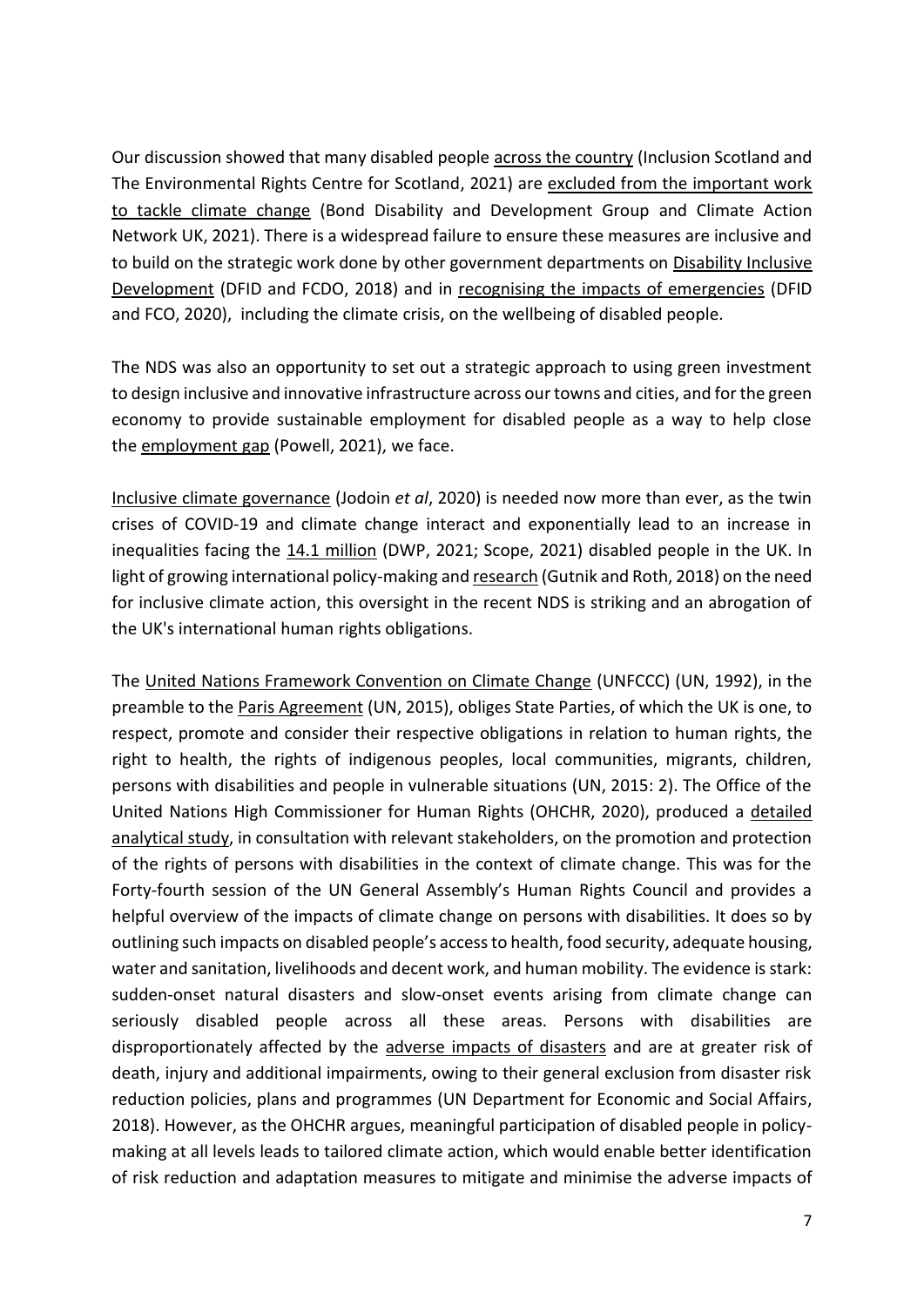climate change on disabled people. The OHCHR's analysis reminds States of their legal obligations, including under international human rights law, to implement disability-inclusive climate policies and empower disabled people's full and effective participation in climate action.

The [2030 Agenda for Sustainable Development](https://sdgs.un.org/2030agenda) and the 17 Sustainable Development Goals (SDGs) it sets out provides a blueprint to achieve a better and more sustainable future for all in addressing the global challenges we face (UN Department of Economic and Social Affairs 2015). However, despite the UK being central to the development of these goals, there are '[critical gaps](https://www.bond.org.uk/sites/default/files/bond_the_uks_global_contribution_to_the_sdgs_online_full_report.pdf)' in policy, programming and political commitment to implementing these goals, compared to other countries' (Bond, 2019: 4). Sadly, this finding is also borne out in the NDS which fails to mention SDGs anywhere in the 2021 document. This is particularly worrying as disabled people are given special attention under several of the goals relevant to the topics in the government's NDS, including Goal 4 (quality education), Goal 8 (decent work and economic growth), Goal 10 (reduced inequalities), and Goal 11 (sustainable cities and communities). SDGs are interdependent and the achievement of any particular goal requires effective climate action under Goal 13. The NDS fails to explicitly integrate any of these goals, or indeed to mention the 2030 agenda. Consequently, with the UK imminently facing the UN Disability Committee's examination of the UK's progress towards implementing the UN Convention on the Rights of Persons with Disabilities, we wanted to highlight the need for policy-makers and legislators to take action in this area. This Report No. 01/22 (February 2022) is the first of the *Emerging Issues in Disability Law and Policy Series* produced by the Oxford University Disability Law and Policy Project. This report asked our expert panellists to extend their presentations into short policy papers and we have worked collaboratively to produce a series of practical recommendations for government and beyond.

In a previous joint report *[An Affront to Dignity](https://www.law.ox.ac.uk/news/2020-07-02-affront-dignity-inclusion-and-equality-coronavirus-and-impact-law-policy-practice)* with ODLPP and the Bonavero Institute of Human Rights (Bonavero Report No.4/2020) we examined the unequal impact of the coronavirus pandemic on disabled people in the United Kingdom. Consequently, although there is some natural overlap, the present report is structured around the following discussion points:

- Creating a stronger vision to meet the challenges disabled people now face;
- Resolving potential tensions between disability rights and evolving climate and environmental change policies;
- Recognising our intersectional identities and tackling the multiple inequalities and discrimination we face;
- Designing more inclusive employment and transport to enable us to live and work differently to meet the challenges of climate change and COVID-19.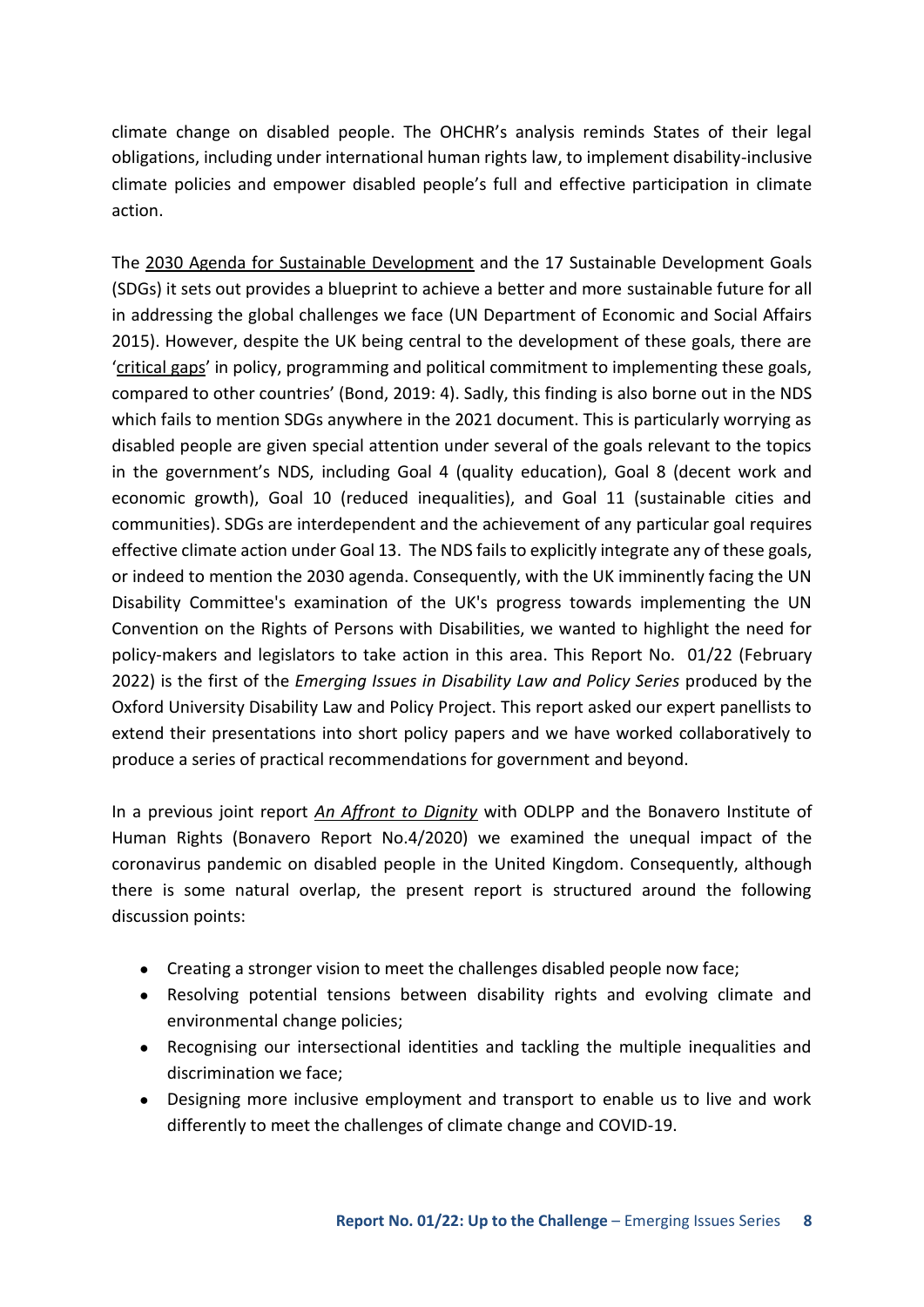In bringing disabled experts and academics together to highlight the emerging and pressing issues in this fast-moving area, this report makes a series of recommendations to government and policy-makers at national and local levels. These recommendations draw on th[e eight key](https://undocs.org/A/HRC/44/30)  [principles](https://undocs.org/A/HRC/44/30) of a disability-inclusive, human rights-based approach to climate change and key requirements for disability-inclusive climate action (OHCHR, 2020). These derive from international human rights law, especially the [Universal Declaration of Human Rights,](https://www.un.org/en/about-us/universal-declaration-of-human-rights) (UN, 1948) the [Convention on the Rights of Persons with Disabilities](https://www.un.org/development/desa/disabilities/convention-on-the-rights-of-persons-with-disabilities.html) (UNCRPD, 2006) and other core human rights treaties, and the [Declaration on the Right to Development](https://www.ohchr.org/en/professionalinterest/pages/righttodevelopment.aspx) (UN General Assembly, 1986). In particular, our recommendations are designed to create '[e]nhanced awareness of policy-makers and the climate movement of the requirements and capacities' (OHCHR, 2020: 12) of disabled people as agents of change in addressing the harmful impacts of climate change and COVID-19 in our day-to-day lives.

Thus, the twin crises we now face require active and meaningful participation of disabled people and our diverse representative organisations, at all levels of decision-making. This will enable innovation and inclusion which benefits all of us.

**In his Keynote Address, Kamran Mallick, CEO of Disability Rights UK,** highlights that the NDS does not address the disproportionate impact on disabled people of either the [climate crisis](http://journals.hw.ac.uk/index.php/IPED/article/view/43)  (Saxton and Ghenis, 2018) or [COVID-19 pandemic](https://onlinelibrary.wiley.com/doi/full/10.1111/spol.12758) (Shakespeare *et al*, 2022). Nor does it address the role that disabled people can play in shaping our response to these crises as a community, a community representing [20% of the working-age population](https://researchbriefings.files.parliament.uk/documents/CBP-7540/CBP-7540.pdf) (Powell, 2021) in the UK. The strategy has *not* put disabled people at its heart, because we were not involved in it. There is no attempt at laying out an [inclusive response and recovery](https://www.un.org/sites/un2.un.org/files/sg_policy_brief_on_persons_with_disabilities_final.pdf) (UN, 2020) which will close the inequality gap disabled people face over the next decade. Moving forward, disabled people must be empowered to [lead and promote universally accessible approaches](https://www.undrr.org/publication/sendai-framework-disaster-risk-reduction-2015-2030)  [to response, recovery, rehabilitation and reconstruction](https://www.undrr.org/publication/sendai-framework-disaster-risk-reduction-2015-2030) (United Nations Office for Disaster Risk Reduction, 2015) as our society tries to "build back better" through the ongoing pandemic and climate crisis.

#### **Recommendations:**

**1. The government needs to go beyond the confines of the existing National Disability Strategy and work to embed a [disability rights approach](https://papers.ssrn.com/sol3/papers.cfm?abstract_id=3610193) (Jodoin, 2020) in all aspects of climate governance and in developing an inclusive response and recovery to the COVID-19 pandemic (see also Recommendation 5 of** *An Affront to Dignity* **(Tidball** *et al***, 2020)), which asks government to produce a disability inclusive Covid-19 response and recovery action plan, with this Group and the Equality and Human Rights Commission, which reflects the multiple and intersecting identities of, and forms of discrimination faced by, persons with disabilities, in line with the United Nation's guidance).**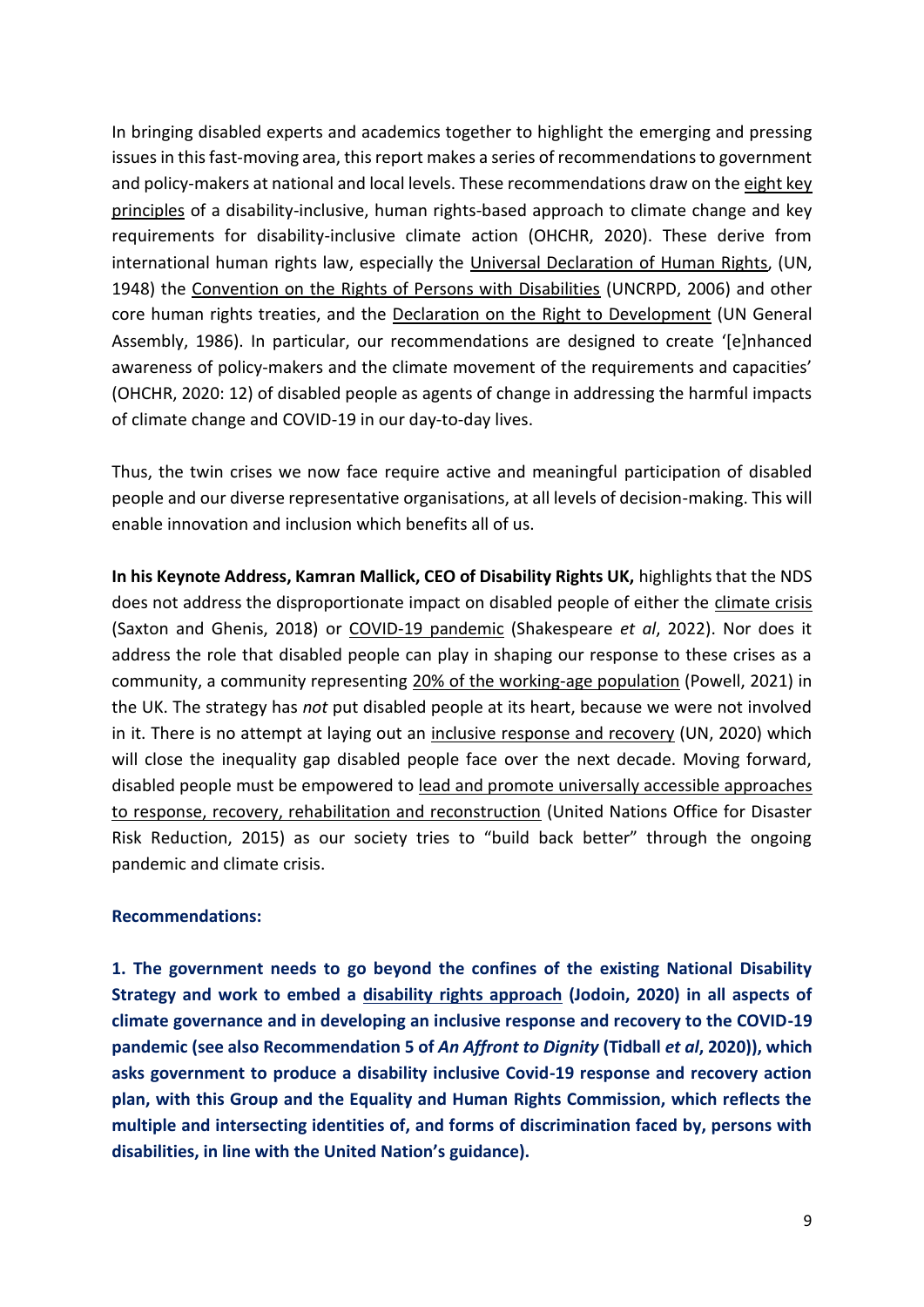**2. The government must also set out a legislative programme to make the United Nations Convention on the Rights of Persons with Disabilities (UNCRPD, 2006) directly enforceable in UK law and to harmonise pre-existing legislation with it.** 

**3. This legislative programme must include the integration of a statutory duty to pay due regard to the rights of disabled people in environmental and climate change law, policy and climate action.** 

**4. In order to secure a seat at the table for disabled people, all those involved in climate governance and action must ensure that reasonable adjustments are made to decisionmaking processes as well as the spaces, meeting venues and digital or remote meeting platforms utilised in engagement and policy-making on climate governance and action.** 

**Professor Peter Beresford OBE, Visiting Professor at the University of East Anglia,** critiques the NDS for having no clear programme of change and for being accompanied by [only 28p of](https://www.disabilitynewsservice.com/government-reveals-national-disability-strategy-offers-just-28p-per-person-in-new-funds/)  [new funding](https://www.disabilitynewsservice.com/government-reveals-national-disability-strategy-offers-just-28p-per-person-in-new-funds/) (Pring, 2021a; Work and Pensions Committee, 2021) for every disabled person in the UK. The current NDS should be abandoned and replaced by a strategy which includes a transformational vision built on three elements. Firstly, he argues, we must learn from the Independent Living Strategy (Office for Disability Issues, 2008) set up by New Labour, scrapped by the Coalition government, which brought together different government departments to have a co-ordinated and holistic focus. Secondly, the vision must extend support and explicit provisions and requirements for the inclusive involvement of disabled people and their own organisations in the development of policy and practice, building the potential of genuine co-production. Thirdly, the philosophy of independent living based on the social model of disability, developed by disabled people, should be the principle underpinning future disability policy and practice. The idea of 'progressive realisation' developed in the UNCRPD should also be adopted to [identify the resources that will be](http://ssrg.org.uk/wp-content/uploads/2018/02/Slasberg-Beresford.pdf)  [needed and to make possible their gradual allocation](http://ssrg.org.uk/wp-content/uploads/2018/02/Slasberg-Beresford.pdf) (Slasberg and Beresford, 2020). Strategies fit for the future challenges we face will be those that bring everyone together in our different struggles, nationally and globally, giving us strength and reinforcing commitments to humane and sustainable ways of living, connecting and working collectively.

#### **Recommendations:**

**1. Bring together different government departments to have a co-ordinated and holistic focus, involving disabled people centrally in this process.** 

**2. Extend support and explicit provisions and requirements for the inclusive involvement of disabled people and their own organisations in the development of policy and practice at all levels.**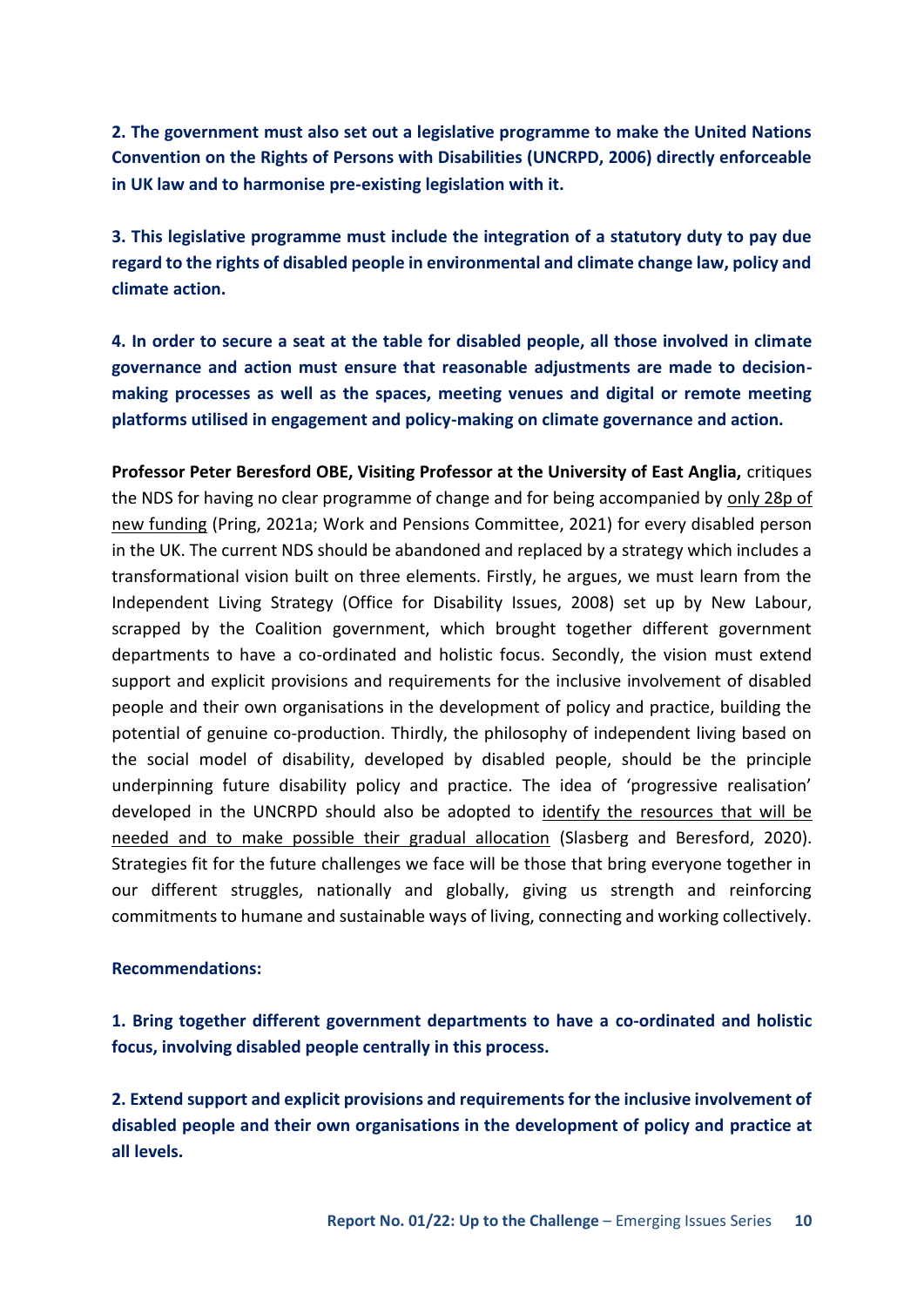### **3. Apply the philosophy of independent living, based on the social model of disability, developed by disabled people as the principle underpinning future disability policy and practice; ensuring that the UNCRPD is at the heart of any new disability strategy.**

**Dr Sasha Kosanic, Lecturer at Liverpool John Moores University,** draws attention to the fact that humanity is faced with two emergencies arising from the climate change crisis: a) impacting global temperature and precipitation, and b) unprecedented biodiversity loss. The [Human Rights Council at the United Nations](https://www.unep.org/news-and-stories/story/landmark-un-resolution-confirms-healthy-environment-human-right) recognised the right to a clean, healthy and sustainable environment (2021). This is an important step forward, as by passing the resolution, the UN ensures the empowerment of local and vulnerable (i.e. disabled and Indigenous) communities to actively defend their human rights. A development which is imperative for disabled and Indigenous people because their livelihoods, values, social norms and cultural identity are so interconnected with nature and these natural resources. It also compels governments to develop strong, equitable and sustainable environmental protection policies as well as risk management strategies in responding to these dual emergencies. In order to achieve this protection and better understand how this will affect marginalised populations, we need to address these questions through an environmental justice framework.

Firstly, we need to understand how climate and environmental change impacts disabled populations through the 'distributional dimension' of environmental justice. Secondly, we need to examine to what extent people with disabilities are recognised in the research and policy of climate and environmental change. This is referred to as the 'recognitional dimension' of environmental justice. Thirdly, we must analyse the 'procedural dimension' – i.e. to what extent are disabled populations included in decision-making and policy-making on climate and environmental change.

### **Recommendations:**

**1. More research is needed on the impact of climate change and environmental change policies on disabled populations, particularly those in developing countries, and those disabled people facing intersectional inequalities.** 

**2. Countries should apply the following environmental justice framework in decisionmaking and policymaking on climate and environmental change policies to ensure sustainable futures: a) Conduct research to gather the data on environmental change impact for disabled populations; b) Connect with disabled communities, advocates and researchers; c) Create equitable risk assessments for different timelines: Pre- climatic events, During climatic events; Post-climatic events (Kosanic et al, In Review).**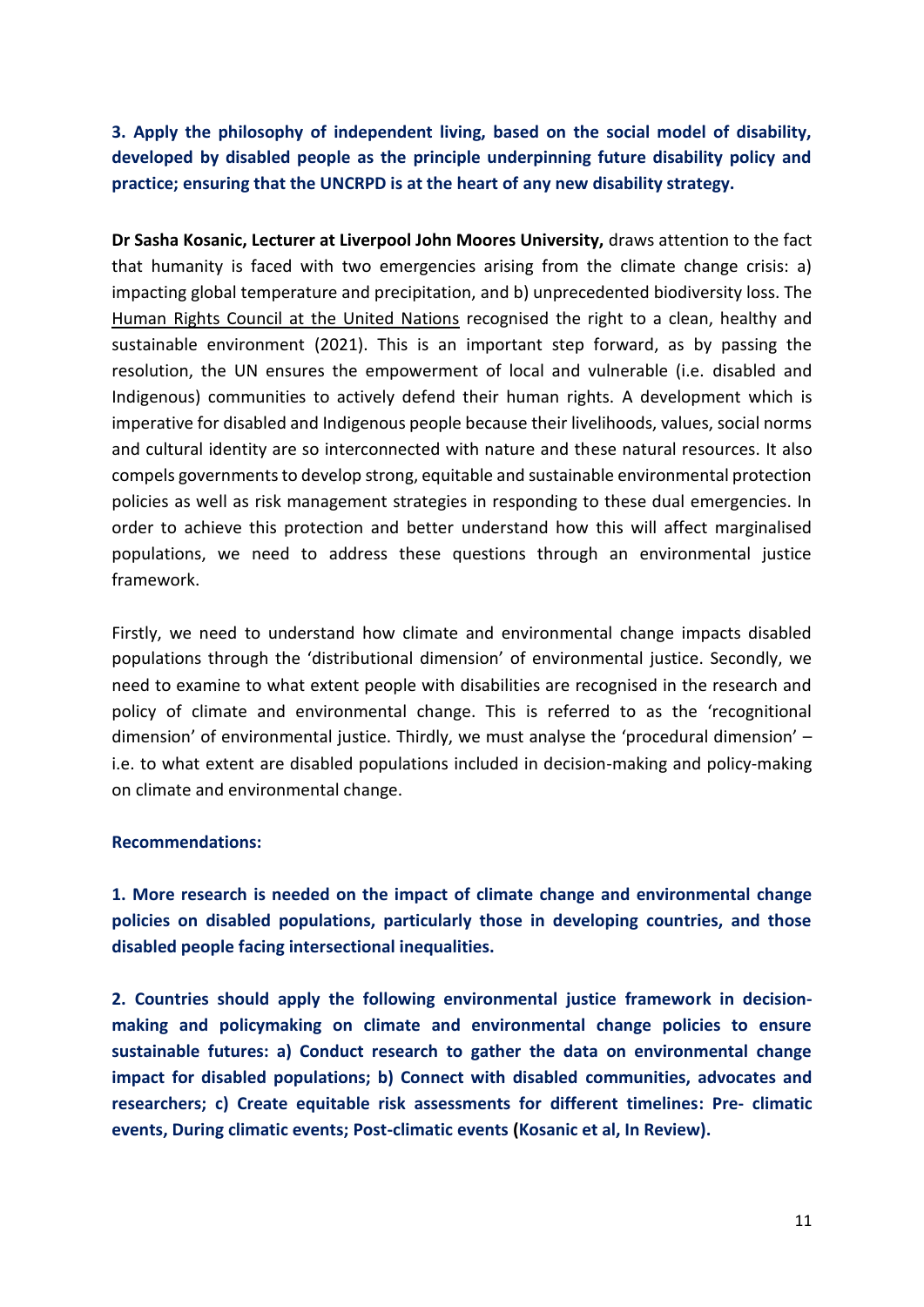**Dr Sarah Bell, a critical disability and health geographer at the University of Exeter,** describes how disabled people have experienced a 'triple jeopardy' since the onset of the COVID-19 pandemic. They have faced increased risk of severe illness, compromised access to health care and rehabilitation, and adverse social consequences of pandemic mitigation strategies. With accelerating climate change and biodiversity loss, pandemics are predicted to become more frequent and widespread. Climate change itself poses major and socially uneven risks to human health and livelihoods.

Growing awareness of these risks has instigated calls for a 'green recovery' from COVID-19, shaped by transformative decision-making to create a healthier, fairer and greener world. Such ambitions have the potential to make life better and more socially inclusive in the wake of a pandemic that has severely eroded the rights, wellbeing and quality of life of disabled people. At present, however, the pathways towards a disability-inclusive green recovery remain under-researched and under-acknowledged. Without taking the time to apply a disability lens in this work or to think through the differential impacts, outcomes and solutions for disabled people in this work, there is a risk that disabled people – comprising 15% of the global population – will remain at the margins of the green recovery policy-making.

### **Recommendations:**

- **1. Embed an enforceable***,* **universal right to a safe climate in all green recovery policymaking (see, for example, th[e work](https://www.ercs.scot/news/press-release-petition-for-an-enforceable-human-right-to-a-healthy-environment-launched-today/) of the Environmental Rights Centre for Scotland).**
- **2. Engage with Disabled People's Organisations to bring disability knowledge, rights, representation and leadership to the heart of green recovery decision-making.**
- **3. Develop links with existing disability-led networks working on priorities pertaining to disability and climate change, such as th[e Disability Inclusive Climate Action Research](https://www.disabilityinclusiveclimate.org/)  [Program](https://www.disabilityinclusiveclimate.org/) and th[e Disability Inclusive Disaster Risk Reduction Network.](http://www.didrrn.net/)**

**Jumoke Abdullahi, Media and Communications Officer at Inclusion London,** sets out the imperative of intersectional lenses in discourse and policy-making on climate change. She shows that the government has demonstrated a disregard for the spirit of the recommendation made by the United Nations Disability Committee in relation to Article 15 of the UNCRPD, in failing to incorporate explicit action to protect disabled people from multiple and intersectional discrimination on the basis of gender, age, race, disability, migrant, refugee and/or other status. This means, the strategy is also out of step with Goal 10 (Reduced Inequalities) and targets 10.2 and 10.3 of the UN 2030 [Sustainable Development](https://sdgs.un.org/goals)  [Goals](https://sdgs.un.org/goals) (UN, 2015).

#### **Recommendations:**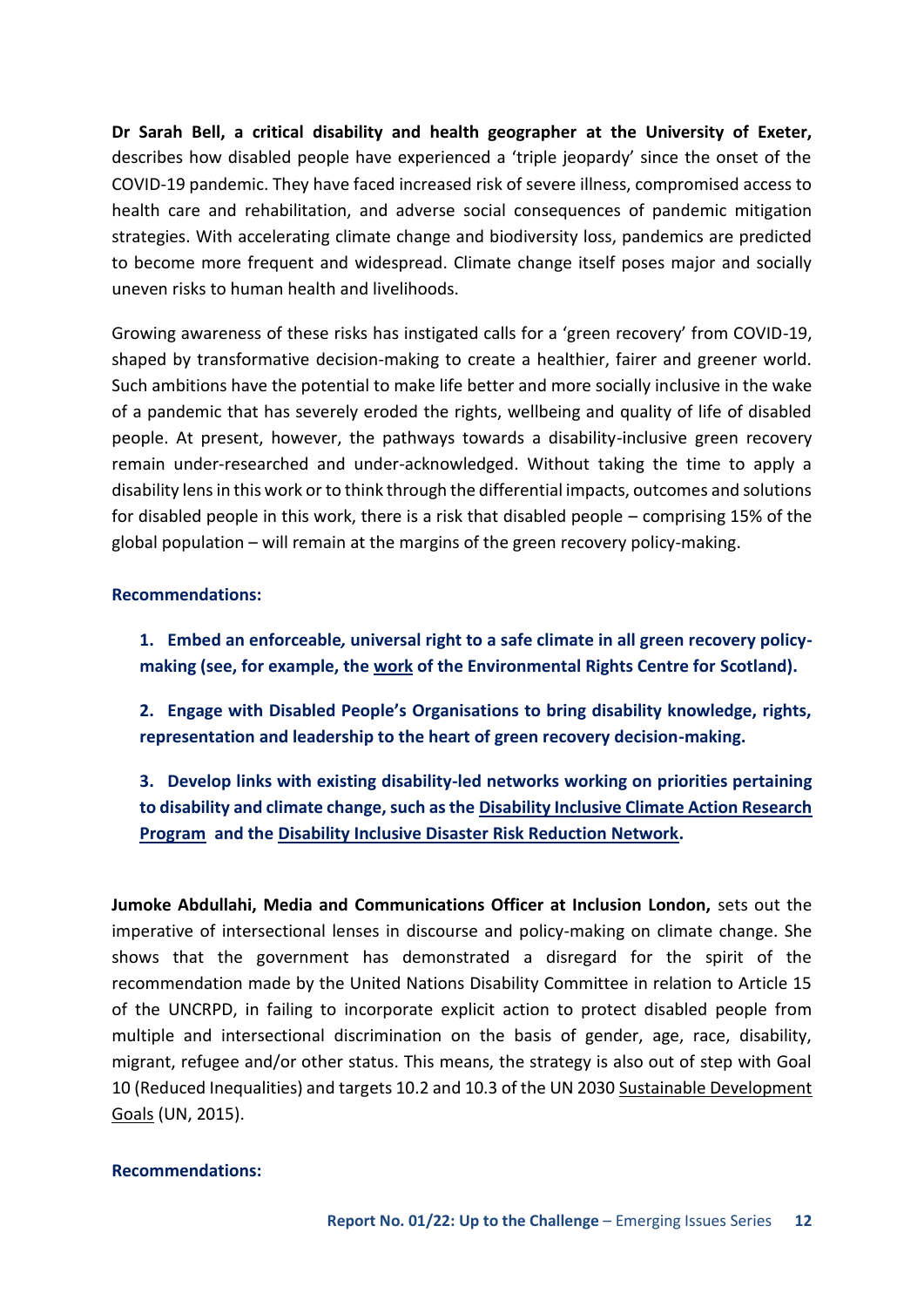**1. Disability is an identity that is present in every other protected characteristic. All policymaking on disability must, therefore, employ the use of an intersectional lens to perceive the ways in which multiple marginalisation compounds one another and take strategic action to prevent multiple and intersectional discrimination.** 

### **2. A Future Accessibility Impact Board (made up of different Disabled people) must be established to investigate the disability impact of policies and decisions on current and future generations of Disabled people to meet their needs.**

The final three contributions focus on issues relating to Goal 11 (Sustainable Cities and Communities) of the UN's SDGs, which includes ensuring access to decent housing, services and transport, and providing universal access to green and public spaces, in particular for persons with disabilities.

**Jane Hatton FRSA, a disabled social entrepreneur and Director of Evenbreak,** emphasises the opportunities that the climate crisis and the COVID-19 pandemic have presented in terms of extending the use of flexible working patterns, home and hybrid-working. The impacts of climate change '[exacerbate the barriers faced by persons with disabilities in the world of](https://undocs.org/A/HRC/44/30)  [work](https://undocs.org/A/HRC/44/30)' (OHCHR, 2020: 7), such as the [loss of job opportunities](https://www.ilo.org/wcmsp5/groups/public/---ed_emp/documents/publication/wcms_645572.pdf) because of environmental degradation, the economic impacts of climate disasters and the increased hazards of temperature rises on manual labour (ILO, 2018). Consequently, much more needs to be done to ensure that existing schemes aimed at raising and maintaining employment, such as [Access](https://www.gov.uk/access-to-work)  [to Work](https://www.gov.uk/access-to-work) and [Disability Confident,](https://assets.publishing.service.gov.uk/government/uploads/system/uploads/attachment_data/file/830085/disability-confident-welcome-guide-new-members.pdf) do far more to ensure disabled people experience a just transition to a low carbon economy. Jane powerfully sets out why disabled people are 'premium candidates' and bring particular skills and expertise to the workplace. Our problemsolving abilities make us exceptionally well-placed to [lead and promote universally accessible](https://www.undrr.org/publication/sendai-framework-disaster-risk-reduction-2015-2030)  [approaches to response, recovery, rehabilitation and reconstruction,](https://www.undrr.org/publication/sendai-framework-disaster-risk-reduction-2015-2030) (OHCR, 2020; see United Nations Office for Disaster Risk Reduction, 2015) not only in policy-making at all levels, but across the UK's employment sectors.

### **Recommendations:**

**1. The government must produce a comprehensive strategy which promotes disability inclusion in green employment and a just transition to a low-carbon economy. This must involve a review of Disability Confident and Access to Work schemes, and other labour force policies in relation to disability, to set out changes needed to these schemes to meet the twin crises of COVID-19 and Climate Change. This strategy should include a comprehensive action plan in relation to promoting disability inclusion in home- and hybrid- working, along with the development of green skills, green job employment services, green contracts and jobs.**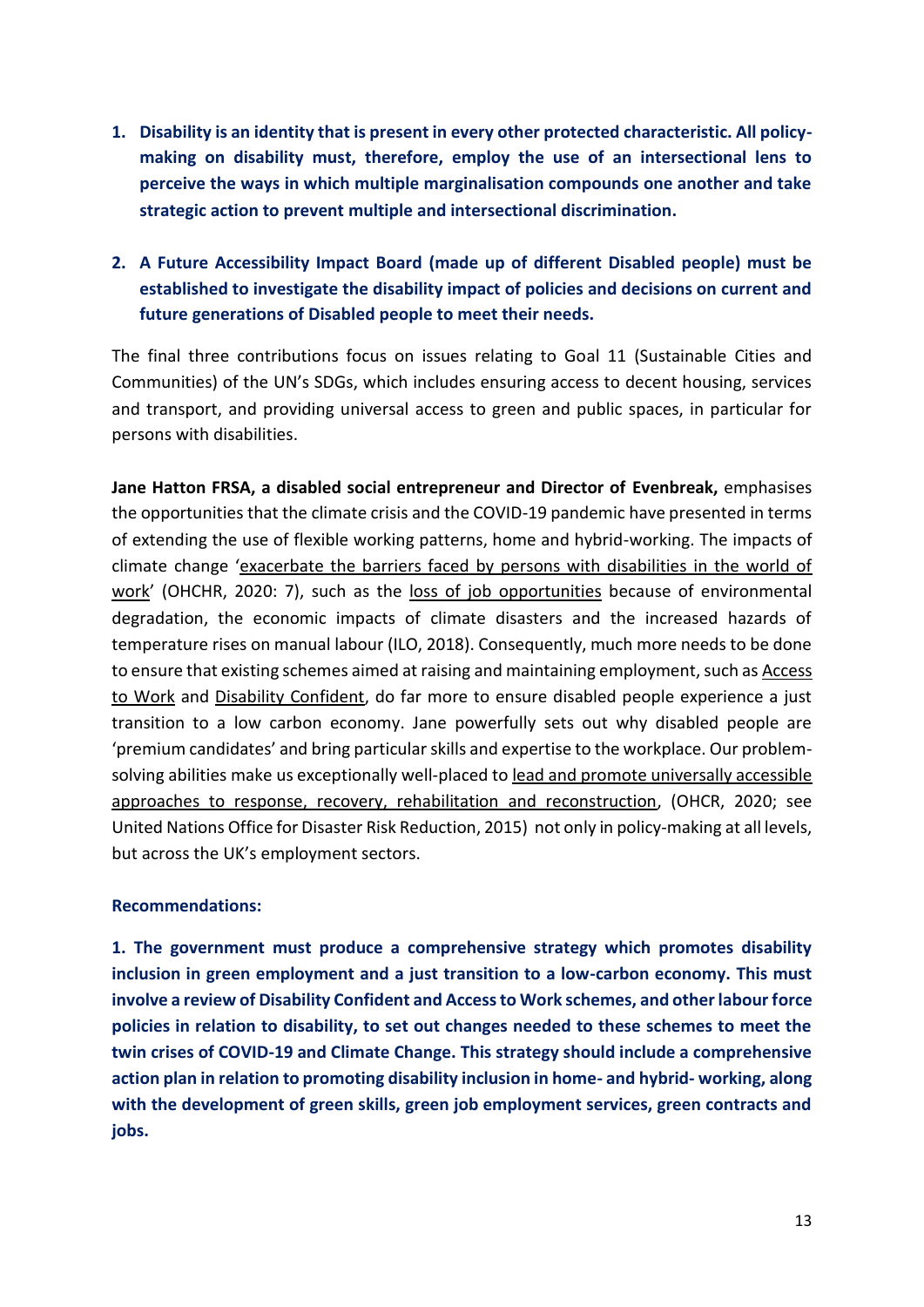**2. The government must establish an Inclusive Futures Scheme, to build skills, voice and confidence of young disabled people on issues related to sustainable development, environmental degradation and climate change, which encourages the development of their problem solving, entrepreneurial and vocational skills in this area.** 

**Dr Kay Inckle, Campaigns and Policy Manager at Wheels for Wellbeing,** highlights how crucial cycling is for disabled people in addressing sustainability goals, as well as physical and mental health inequalities and the barriers to transport and mobility, and social and leisure participation. Unfortunately, barriers to cycling include: cost, infrastructure, attitudes, and exclusionary policies and policy-making. Sadly, the NDS does nothing to address these barriers to cycling and active travel for disabled people. There is a missed opportunity for the NDS to learn valuable lessons from the pandemic. Respondents in Wheels for Wellbeing's 2021 (forthcoming) annual survey reported a range of experiences of policies implemented during the pandemic. Quiet streets enabled some disabled people to begin cycling for the first time or with increased frequency and confidence, whilst others found that the new measures obstructed their access to roads and cycle ways. The failure to address Active Travel in the NDS also contrasts with current Department of Transport workstreams which are proactively promoting accessibility in active travel in policies, such a[s](https://www.gov.uk/government/publications/cycle-infrastructure-design-ltn-120) *[LTN1/20 Cycle infrastructure design](https://www.gov.uk/government/publications/cycle-infrastructure-design-ltn-120)* (2020) an[d](https://assets.publishing.service.gov.uk/government/uploads/system/uploads/attachment_data/file/904146/gear-change-a-bold-vision-for-cycling-and-walking.pdf) *[Gear Change](https://assets.publishing.service.gov.uk/government/uploads/system/uploads/attachment_data/file/904146/gear-change-a-bold-vision-for-cycling-and-walking.pdf)* (2020).

#### **Recommendations:**

**1. Put active travel for disabled people at the heart of the NDS and COVID-19 recovery and sustainability policies.** 

**2. Remove the barriers to cycling and active travel for disabled people, especially infrastructure, costs and attitudes.** 

**3. Ensure disability benefits enable a decent quality of life, incorporating active travel and mobility equipment.** 

**Phillip Wilcox, author and policy analyst,** sets out the potential of Autonomous Vehicles (AVs) to deliver transformative changes to the lives of disabled people and reduce vehicle emissions. The UK's Centre for Connected and Autonomous Vehicles (CCAV) has [many](https://transportationops.org/sites/transops/files/PA%20Turnpike_CAV_Program_Roadmap.pdf)  [different pilot projects](https://transportationops.org/sites/transops/files/PA%20Turnpike_CAV_Program_Roadmap.pdf) (Pennsylvania Turnpike Commission, 2017) related to AV testing and deployment around the UK. AVs can also be used for first mile-last mile transportation needs or other goods delivery, connecting local shopping centres or essential facilities. Autonomous drones can be used for delivery of food and other supplies. However, there are still significant technological, policy, liability and regulatory issues which need to be resolved to reach this potential.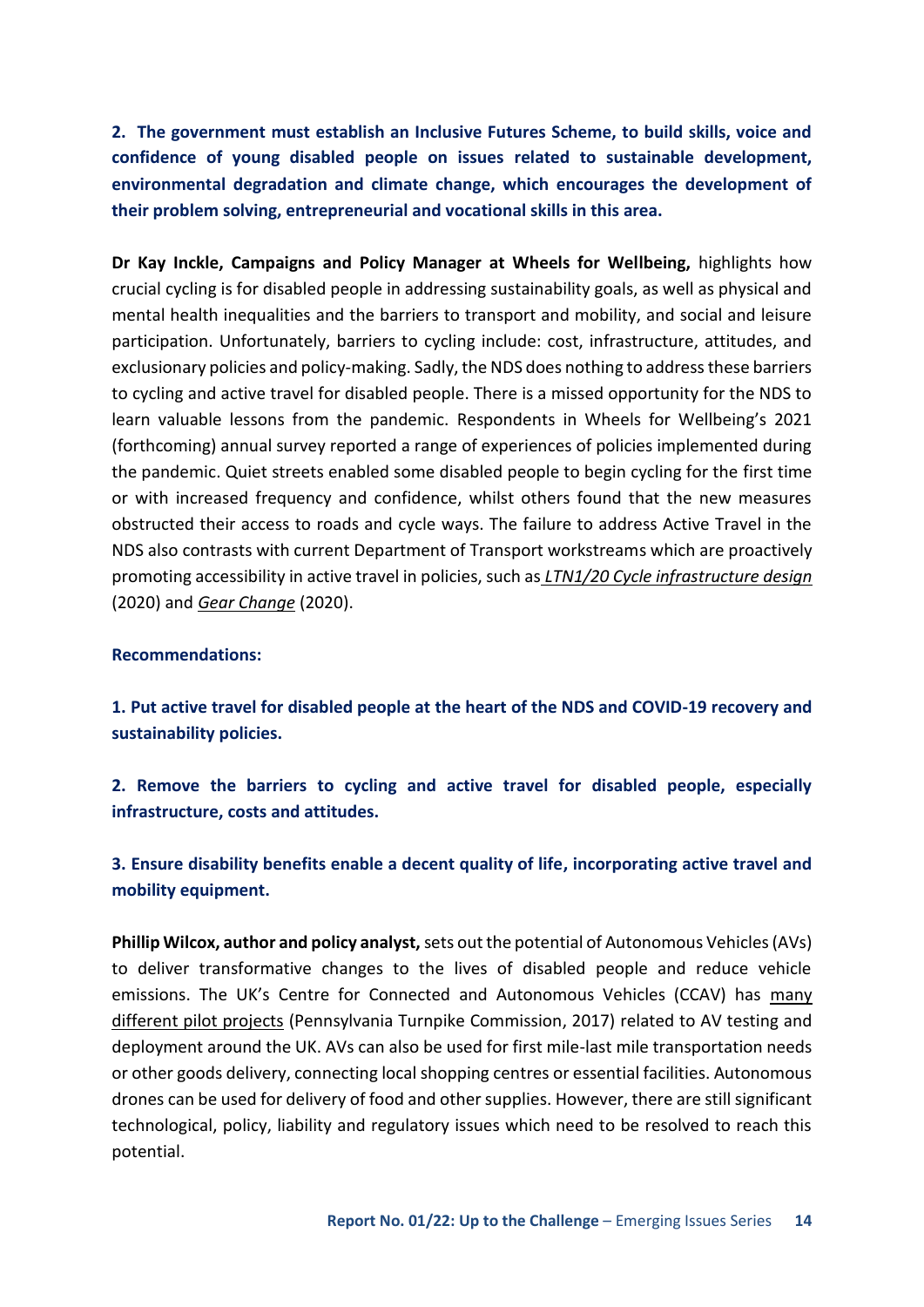### **Recommendations:**

**1. The potential of AVs should be encouraged by policymakers to maximise its inclusive design and ability to provide innovation in compact and accessible green transport.** 

**2. Policy-makers, regulators and product developers must learn the lessons of the risk of discrimination through algorithmic bias and ensure that AV and CCAV testing identify the 'edge cases' which positively recognise the movement, speed, silhouette and outline of disabled pedestrians in their path planning algorithms.** 

### **Conclusion**

Last week, the High Court declared that the Government's National Disability Strategy is unlawful due to inadequate consultation with disabled people in *Binder, Eveleigh and Paulley v Secretary of State for Work and Pensions* ([2022] EWHC 105 (Admin)). A claim to quash the Strategy was not pursued. However, the claimants expected that if the court did declare it unlawful, the defendant, the Secretary of State for Work and Pensions, 'will carry out further appropriate consultation with a view to revising the Strategy, if appropriate' ([2022] EWHC 105 (Admin): para 3). There is now, therefore, a further opportunity for the government to revise the National Disability Strategy, placing the voice of disabled people at its centre and significantly extending its substantive contents to address the issues raised in this report.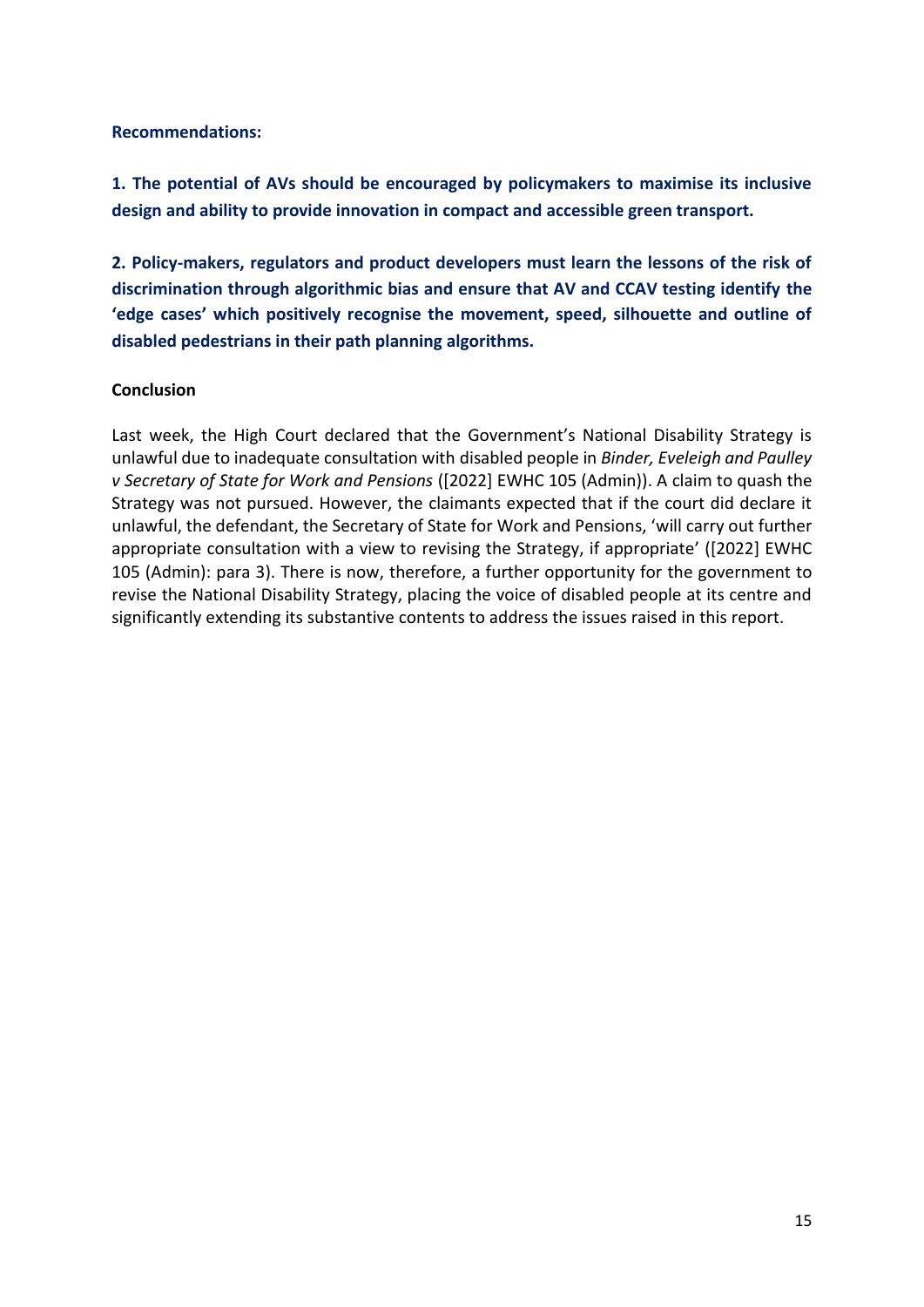### <span id="page-15-0"></span>**PART I: CREATING A STRONGER VISION TO MEET THE CHALLENGES DISABLED PEOPLE NOW FACE**

# <span id="page-15-1"></span>**A. Keynote Address: Does the National Disability Strategy do enough to address the twin crises of Climate Change and life post-COVID-19 Pandemic? Kamran Mallick, CEO of Disability Rights UK**

### **Follow @KamranMallick**

In responding to the question of whether the [National Disability Strategy](https://assets.publishing.service.gov.uk/government/uploads/system/uploads/attachment_data/file/1006098/National-Disability-Strategy_web-accesible-pdf.pdf) (NDS) (HM Government, 2021) does enough to address the twin crises of climate change and life post-COVID-19, I could just give a very simple answer and say: 'No, it does not', end it there and then pass on to the next contributor to this report. But such an important question requires more of an answer than that.

On both accounts – climate change and life post-COVID-19 pandemic – the NDS does not address the disproportionate impact on disabled people of either of these crises. Nor does it address the role that disabled people can play in shaping our response to these crises as a community or as a significant portion of the population within our nation. The strategy has *not* put disabled people at its heart, because we were not involved in it. This sentiment is reflected in the contributions of many of the other papers set out below, in particular those by Professor Peter Beresford OBE, Jumoke Abdullahi, Jane Hatton and Dr Kay Inckle.

Indeed, the NDS is not a strategy. It is a list of policy ideas that have been pulled together and inserted at the end of each section of the document. Disabled people have been waiting a long time for a *strategy* and we need much more substance than this one included – more meat on its bones. Despite it being 120 pages long, this strategy or 'list' of ideas is disappointingly thin on immediate actions, medium-term plans and details of longer-term investment.

It has insufficient concrete measures to address [current inequalities](https://www.ons.gov.uk/peoplepopulationandcommunity/healthandsocialcare/disability/articles/outcomesfordisabledpeopleintheuk/2020) (Office for National Statistics (ONS), 2021) that we as disabled people experience in living standards and life chances. It does not address the [structural inequalities](https://www.ncbi.nlm.nih.gov/pmc/articles/PMC8446989/) that the pandemic has highlighted (Shakespeare et al, 2021). There are scant plans and timescales on how to bring about desperately needed improvements to the benefit system, housing, social care, jobs, education, transport, and equitable participation in our society. Thus, there is no attempt at laying out an [inclusive response and recovery](https://www.un.org/sites/un2.un.org/files/sg_policy_brief_on_persons_with_disabilities_final.pdf) (UN, 2020) which will close the inequality gap disabled people face over the next decade.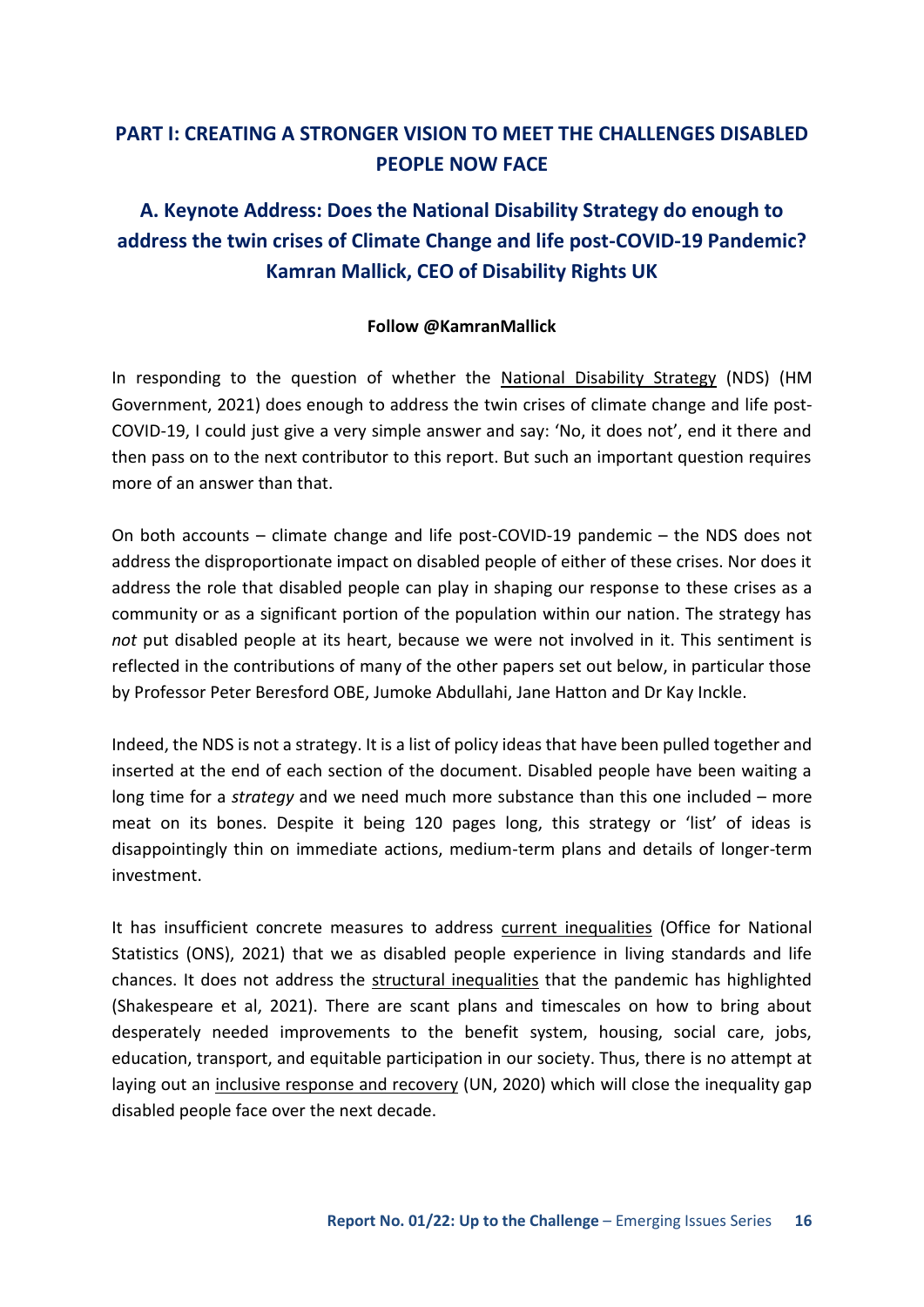Disabled people are not being included in the climate emergency conversation; as was proved in Glasgow during COP26. We cannot even get in the room where the conversation is taking place, as was highlighted by the Israeli Minister, Karine Elharrar, who is a wheelchair user, and was prevented from attending COP 26 because the entrance was not wheelchair accessible. She [tweeted](https://twitter.com/KElharrar) that it was sad the UN does not provide accessibility to its events but it was the UK Secretary of State for Environment, George Eustice, who implied that it was the Israeli [Minister's fault](https://www.independent.co.uk/news/uk/politics/george-eustice-cop26-disabled-minister-b1949664.html) (Cowburn, 2021) for not informing the organisers of her access needs, and turning up at the 'wrong' entrance, which is both offensive and misses the point. The Minister was denied entry, denied the microphone and, therefore, denied a seat at the decisionmaking table.

The 2020 UN's [OHCHR Study](https://undocs.org/A/HRC/44/30) on the promotion and protection of the rights of persons with disabilities in the context of climate change stated that the inclusion of disabled people in climate planning is essential not just to ensure the safety of disabled people, but the success of measures to avert a climate disaster (OHCHR, 2020). However, the NDS does not address the climate crisis in relation to disabled people at all. Nor does it invite disabled people and our organisations to share our lived experience and discuss solutions together. A disabilityinclusive human rights-based approach to climate change entails climate action that is inclusive of and accountable to disabled people at *all* stages. This would be facilitated, as Sasha Kosanic's piece below emphasises, through a framework for fostering action towards inclusive, sustainable futures for disabled populations (Kosanic *et al*, In Review). Effective climate change action relies on approaches by the whole society in order to be successful; therefore, such action needs to be inclusive of the whole society in the developments of this action too.

Poor access has become the background noise of our lives as disabled people. We need to turn up the volume, turn it up loud enough so that non-disabled people can hear it. Not just when it happens to a disabled minister or a Paralympian, but *every* time it happens. In fact, we have to stop talking about poor access and talk about the truth of being denied access. No-one dares put up a sign that says 'no disabled people' over the door. But that, in effect, is what they mean when they say: "oh no how awful. We want this to be an inclusive event for everyone. We just can't be bothered to make it happen."

We urgently need the government to integrate a [disability rights approach \(](https://papers.ssrn.com/sol3/papers.cfm?abstract_id=3610193)Jodoin *et al*, 2020) into all aspects of its climate governance work and the [inclusive response and recovery plan](https://www.law.ox.ac.uk/news/2020-07-02-affront-dignity-inclusion-and-equality-coronavirus-and-impact-law-policy-practice)  [to COVID-19](https://www.law.ox.ac.uk/news/2020-07-02-affront-dignity-inclusion-and-equality-coronavirus-and-impact-law-policy-practice) which it is yet to produce (Tidball *et al*, 2020).

When we are excluded from the conversation, public policy and decision-making suffer because the government does not value consultation with us or ensuring that entry to the building is accessible to us. The result is the same. Disability discrimination is amplified. If disabled people are not at the table when the climate crisis is discussed, [many](https://www.bbc.co.uk/sounds/play/p0b0ylhs) (see Baker,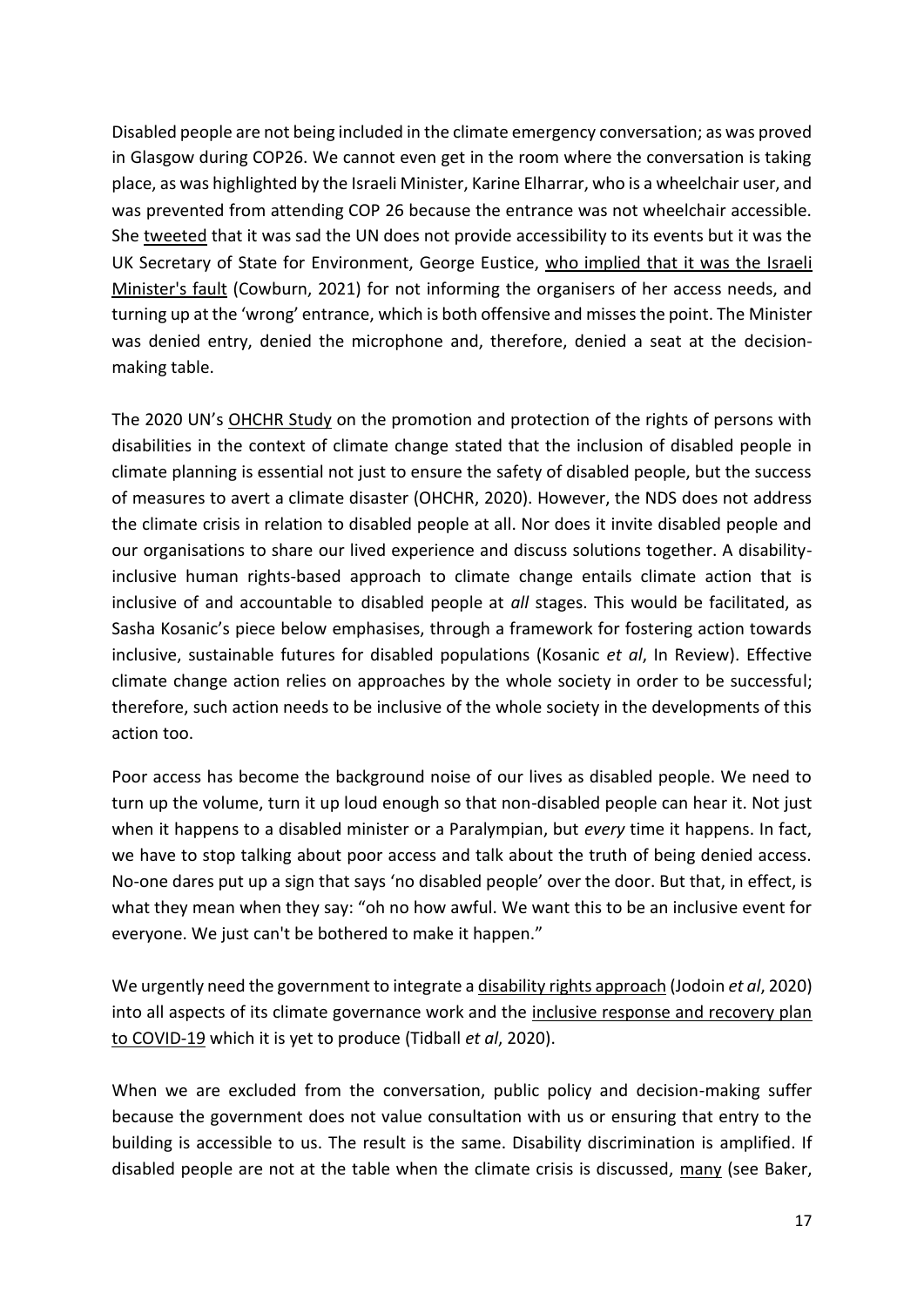2021) of us [will die](https://www.pressdemocrat.com/article/news/santa-rosa-man-on-oxygen-dies-after-pge-shut-off/) (Schmitt, 2019). If disabled people are not engaged in the changes that need to happen in our country, then those changes will fail. Include us. You need us.

### **Recommendations:**

**1. The government needs to go beyond the confines of the existing NDS and work to embed a [disability rights approach](https://papers.ssrn.com/sol3/papers.cfm?abstract_id=3610193) in all aspects of climate governance and in developing an inclusive response and recovery to the COVID-19 pandemic.** 

**2. The government must also set out a legislative programme to make the United Nations Convention on the Rights of Persons with Disabilities (UNCRPD 2006) directly enforceable in UK law and to harmonise pre-existing legislation with it.** 

**3. This programme must include the integration of a statutory duty to pay due regard to the rights of disabled people in environmental and climate change law, policy and climate action.** 

**4. In order to secure a seat at the table for disabled people, all those involved in climate governance and action must ensure that reasonable adjustments are made to decisionmaking spaces, meeting venues, processes and remote access of venues utilised in engagement and policy-making on climate governance and action.**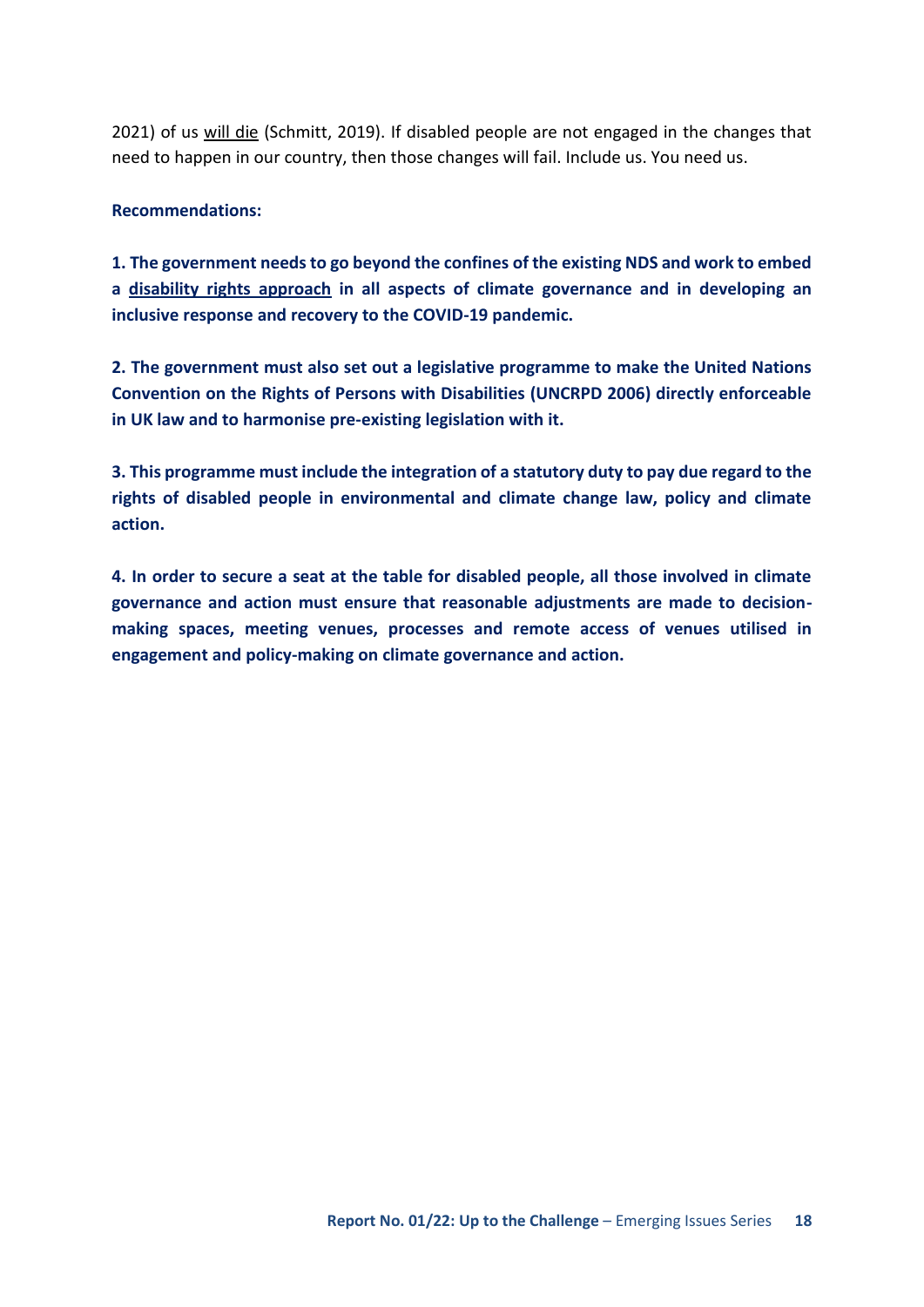<span id="page-18-0"></span>**B. Where's the vision in the National Disability Strategy to meet the challenges disabled people now face? Professor Peter Beresford, Visiting Professor at the University of East Anglia and Co-Chair of Shaping Our Lives**

### **Follow @BeresfordPeter**

We are seeking to address major and related questions about climate change and pandemics as they affect disabled people. However, starting this discussion from the National Disability Strategy (NDS) frames it rather like the answer in the joke about the lost traveller after they asked a stranger for directions – "If I wanted to get to where you want to go, then I wouldn't start from here!"

Let me explain by looking a little more closely at the NDS - not just as it has been presented by the government, but as it has been received by disabled people and reported by the widely respected Disability News Service. As it told us:

'The prime minister, Boris Johnson, said in August 2021 that the strategy would be a "down payment" on the promise to "build back better and fairer, for all our disabled people"'.

But analysis of the strategy by the *[Disability News Service](https://www.disabilitynewsservice.com/government-reveals-national-disability-strategy-offers-just-28p-per-person-in-new-funds/)* (Pring, 2021a) showed it was accompanied by only £3.95 million in new funding, or just 28p for every disabled person in the UK. The remainder of the funding was old money re-announced. Where is the transformational vision in that?

Yet, when challenged about this lack of new funding by the Commons Work and Pensions [Committee](https://www.parliamentlive.tv/Event/Index/5539d892-94b0-433a-8126-b95d34ff43f8) (2021), the then minister for disabled people, Justin Tomlinson – later sacked and replaced by Chloe Smith – suggested that new funding was likely to be announced soon.

At the time, Tomlinson told the committee that a "huge amount" of the work of the government's Disability Unit in the following few weeks would be to provide evidence for individual government departments that would "strengthen the likelihood" of disabilityfocused funding bids [being successful in the spending review](https://www.disabilitynewsservice.com/dwp-appears-to-confirm-that-spending-review-came-up-almost-empty-on-disability/) (Pring, 2021c), which sets departmental budgets up to 2024-25.

Despite this pledge, [budget and spending review documents \(](https://www.gov.uk/government/publications/autumn-budget-and-spending-review-2021-documents)HM Treasury, 2021) published in late October last appear to include [no details of any such funding being agreed](https://www.disabilitynewsservice.com/spending-review-and-budget-come-up-nearly-empty-on-disability-strategy-funding/) by the chancellor, other than for education and the Department for Work and Pensions (DWP) (Pring, 2021c).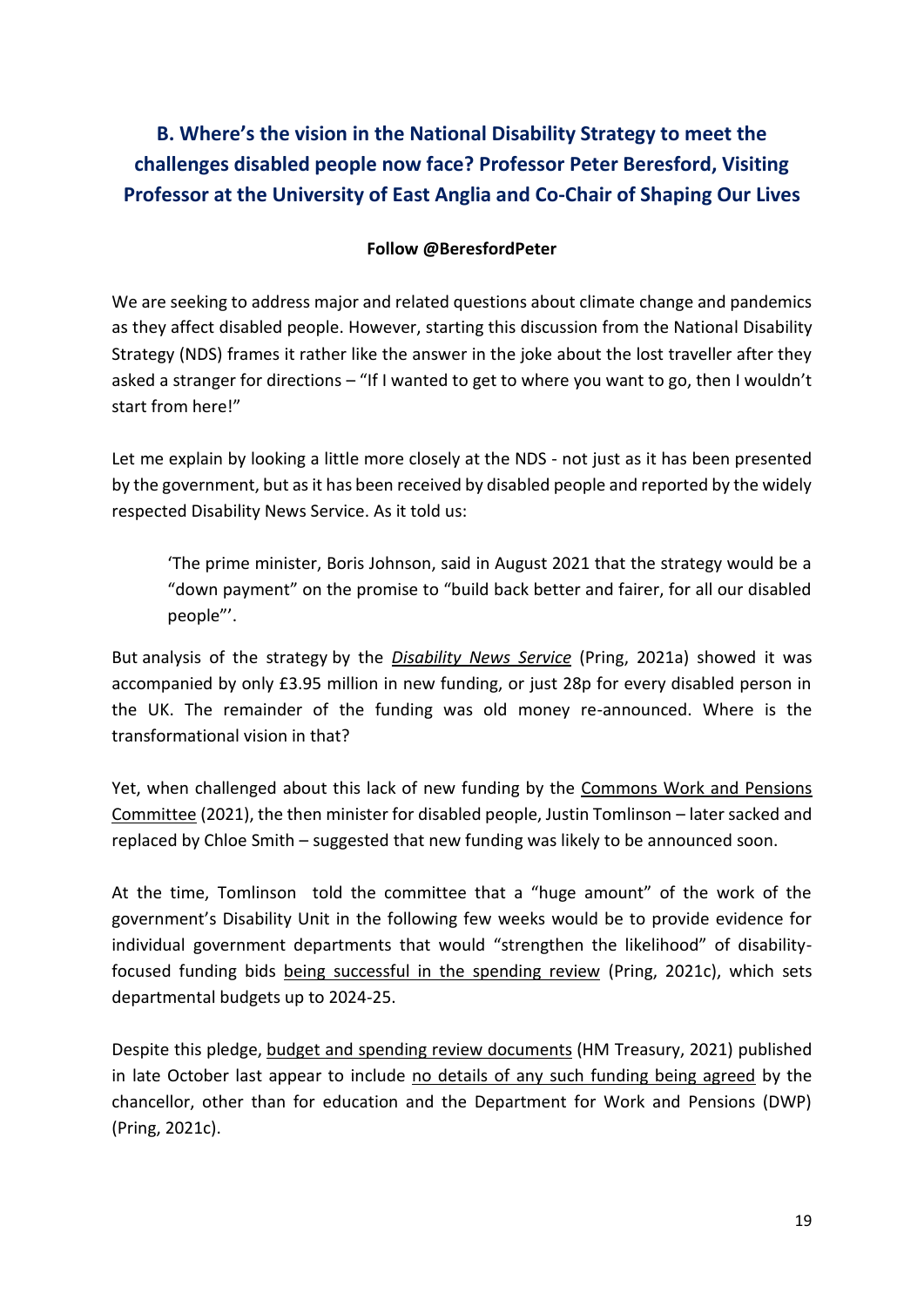All the appropriate rhetoric is there in the lengthy NDS document: it talks about the problems for disabled people, the effects of COVID-19, and the importance of lived experience. So, the government cannot be excused on the ground that they are ignorant of what disabled people need and deserve in order to live with dignity and to participate in our society. However, there is still no clear programme for change beyond promises and annual reports, promises and annual reports, and there is still no funding. I certainly could not find any mention of climate change or specific proposals to ensure that disabled people are not, yet again, the main victims of another pandemic, or the ones who continue to bear the brunt of the present one.

So, like the traveller, I would not start from here either. The strategy not so much fails, as it not even address the questions we have been asked to consider today. Nor would I start from the strategies of governance towards disabled people that this government and its Conservative and Coalition predecessors have implemented through their day-to-day policymaking over the last decade. These have seen the oppression and victimisation of disabled people with [cruel and arbitrary welfare reform policy](https://www.centreforwelfarereform.org/uploads/attachment/668/influences-and-consequences.pdf) (Clifford and Dunk, 2021) and [cutting](https://policy.bristoluniversitypress.co.uk/covid-19-and-coproduction-in-health-and-social-care)  [social care support](https://policy.bristoluniversitypress.co.uk/covid-19-and-coproduction-in-health-and-social-care) (The Secret Welfare Rights Worker, 2021; Beresford et al, 2021) to the point of making it increasingly inadequate, especially for working-age disabled people. Indeed [government-funded](https://www.disabilitynewsservice.com/austerity-cuts-to-social-care-and-health-caused-57000-deaths-research-suggests/) (Pring, 2021d) research has [linked](https://bmjopen.bmj.com/content/11/10/e046417.info) post-2010 cuts to spending on social care and health by the Conservative-led coalition to more than 57,000 deaths in England in just four years (Martin *et al*, 2021). To add insult to injury to the NDS has almost nothing to say about how it is going to improve social care for working-age disabled people, the recent legislative [reform](https://www.gov.uk/government/publications/build-back-better-our-plan-for-health-and-social-care/adult-social-care-charging-reform-further-details) (Cabinet Office, DHSC and Prime Minister's Office, 2021) in social care only focuses on better off older disabled people who live in more affluent parts of the country where house prices are higher. As such, it does not adequately address the circumstances of working-age disabled people and lower income older people living in lower value homes.

Thus, the NDS ignores the views of disabled people in taking forward some of its most fundamental policies and provisions. As recently as last September, the government invited sector leaders to a summit on health and social care [without including any disabled people's](https://www.disabilitynewsservice.com/minister-invited-44-leaders-to-care-summit-but-not-one-disabled-peoples-organisation/)  [organisation](https://www.disabilitynewsservice.com/minister-invited-44-leaders-to-care-summit-but-not-one-disabled-peoples-organisation/) and with not one disabled person representative present (Pring, 2021e).

Finally, disabled people are not a homogenous group, but the NDS treats us as just that. It overlooks our rich diversity – as people with physical, sensory and intellectual impairments, with long term conditions, as mental health service users, as people who identify as diverse in terms of gender, ethnicity, age, sexual orientation, and belief. There is not one mention of our multiple identities or the relevance of our intersecting protected characteristics anywhere in the document. In  $21^{st}$  century Britain, this matters now more than ever, as Jumoke Abdullahi's essay below shows.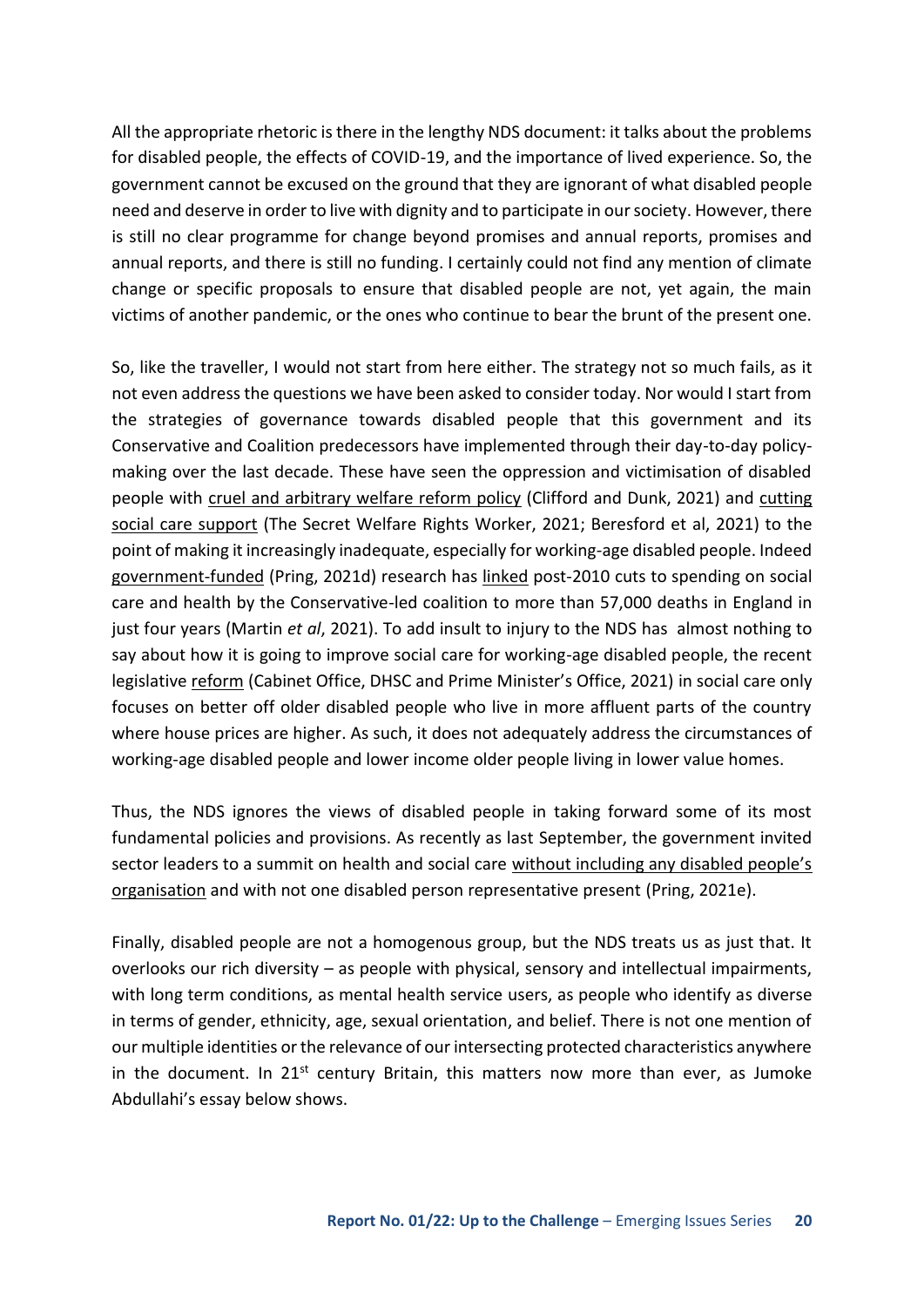If we want to make progress in relation to the present COVID-19 pandemic and future pandemics, as well as taking inclusive action to tackle climate change, then there are at least three essential well-evidenced steps we can take.

Firstly, we must learn from the Independent Living Strategy (Office for Disability Issues, 2008) set up by New Labour, sadly scrapped by the Coalition government. This brought together different government departments to have a co-ordinated and holistic focus, involved disabled people themselves centrally, and was [committed to developing a network of](https://www.jrf.org.uk/sites/default/files/jrf/migrated/files/disability-policy-equality-summary.pdf)  [disabled people's own organisations](https://www.jrf.org.uk/sites/default/files/jrf/migrated/files/disability-policy-equality-summary.pdf) (Morris for the JRF, 2011). That approach goes far beyond the lists of siloed commitments in the 'cross-government effort' in Part 3 of the NDS.

Secondly, we must extend support and explicit provisions and requirements for the inclusive involvement of disabled people and their own organisations in the development of policy and practice, building the potential of genuine co-production. For example, disabled people had much valuable experience to contribute from their own day-to-day experience of isolation, 'lock down' and inaccessible transport, but minimal effort has been made to learn from this expertise and lived experience under COVID-19. The NDS says that its programme of engagement included '11 roundtable discussions with a total of 98 disabled people about their experiences in daily life' (HM Government, 2021: 12). This amounts to a tiny sample given ther[e 14.1 million disabled people in the UK](https://www.scope.org.uk/media/disability-facts-figures/) (Scope, 2021) and does not appear to have focussed on the lessons of the pandemic, learned through disabled people's lived experience. Social work education is [a well evidenced exemplar \(](https://policy.bristoluniversitypress.co.uk/covid-19-and-coproduction-in-health-and-social-care)Beresford *et al*, 2021) of how helpful and workable involving such lived experience is, with benefits of such involvement operating and being mandatory at every stage and in every aspect of such learning.

Thirdly, the philosophy of independent living based on the [social model of disability](https://disability-studies.leeds.ac.uk/wp-content/uploads/sites/40/library/UPIAS-fundamental-principles.pdf) (UPIAS, 1976) developed by disabled people should be the principle underpinning future disability policy and practice. It is embodied in the [United Nations Convention on the Rights of People](https://www.un.org/development/desa/disabilities/convention-on-the-rights-of-persons-with-disabilities.html)  [with Disabilities](https://www.un.org/development/desa/disabilities/convention-on-the-rights-of-persons-with-disabilities.html) (UNCRPD, 2006), to which the UK is a signatory. The UNCRPD should be the centrepiece of any new disability strategy. The idea of 'progressive realisation' developed in the UNCRPD should also be adopted, with the unmet needs of disabled people being recorded in social care and beyond to [identify the resources that will be needed and to make possible](http://ssrg.org.uk/wp-content/uploads/2018/02/Slasberg-Beresford.pdf)  [their gradual allocation](http://ssrg.org.uk/wp-content/uploads/2018/02/Slasberg-Beresford.pdf) (Slasberg and Beresford, 2020).

Returning to the central question of this report, there ought to be no conflicts between the rights of disabled people and the sustainability of our planet. Indeed, climate justice requires that there be no such friction. Consequently, it was really encouraging to see that the Scottish Disabled People's Organisation (DPO), Inclusion Scotland, helped to secure an event at COP26 focused on disabled people and climate change for th[e first time in the 30-year history \(](https://tfn.scot/news/international-first-for-disabled-people-at-cop-26)Jones, 2021) of the [UN climate change treaty](https://treaties.un.org/pages/ViewDetailsIII.aspx?src=TREATY&mtdsg_no=XXVII-7&chapter=27&Temp=mtdsg3&clang=_en) (1992).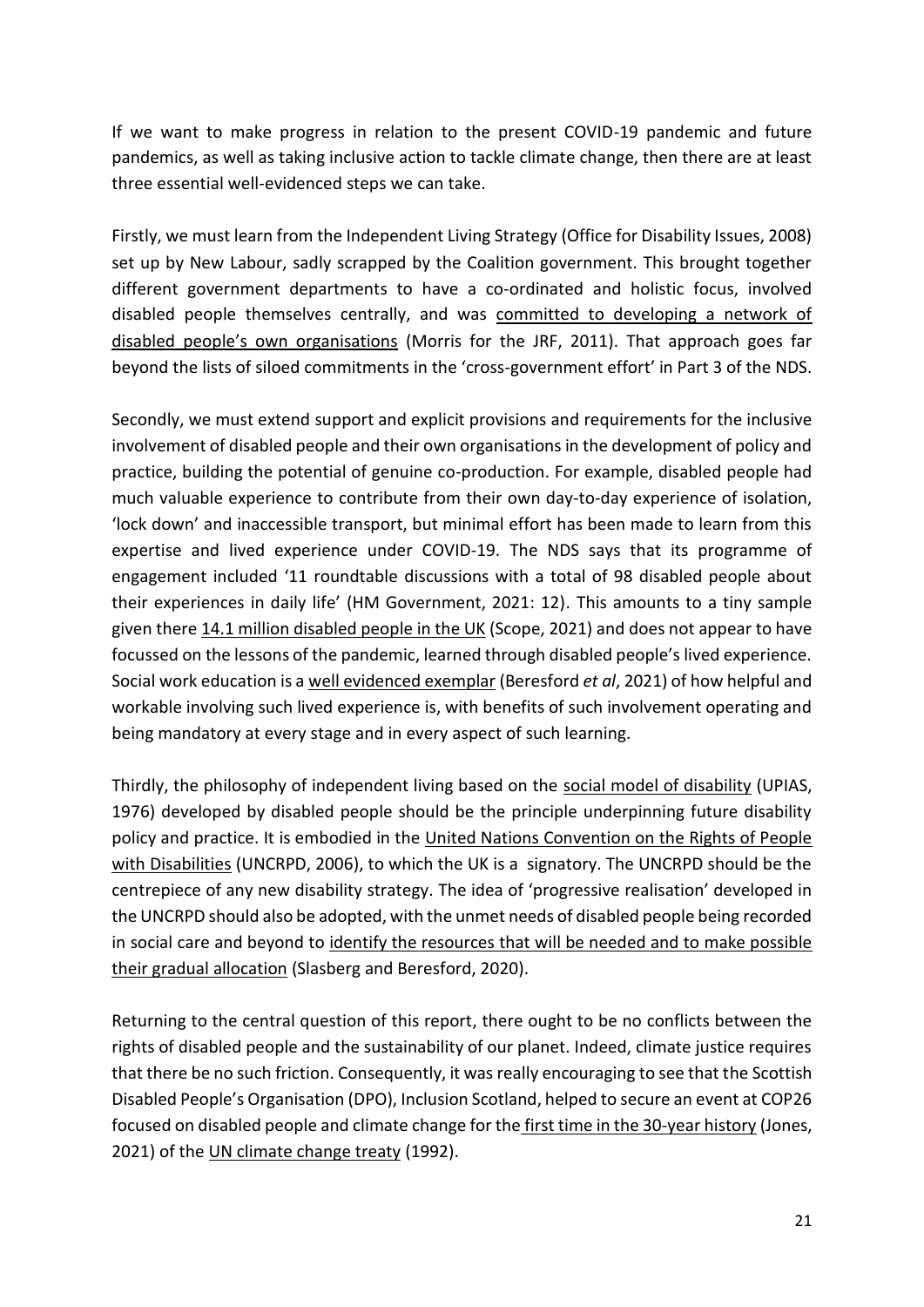Like other disadvantaged groups and groups facing discrimination, we as disabled people bear the brunt of public policy and politics that increasingly divide and damage both individuals and communities, nations and states. The disabled people's movement internationally has pioneered accessible approaches to ensuring real and inclusive change, as well as democratic processes that challenge marginalisation in relation to protected characteristics and other discriminations and oppressions. We have been knocking hard on political and policy doors for years. Strategies fit for the future challenges we face will be those that bring everyone together in our different struggles nationally and globally, giving us strength and reinforcing commitments to humane and sustainable ways of living, connecting and working together.

#### **Recommendations:**

**1. Bring together different government departments to have a coordinated and holistic focus, involving disabled people themselves centrally in this process.** 

**2. Extend support and explicit provisions and requirements for the inclusive involvement of disabled people and their own organisations in the development of policy and practice at all levels.** 

**3. Apply the philosophy of independent living, based on the social model of disability, developed by disabled people as the principle underpinning future disability policy and practice; ensuring the UNCRPD is at the heart of any new disability strategy.**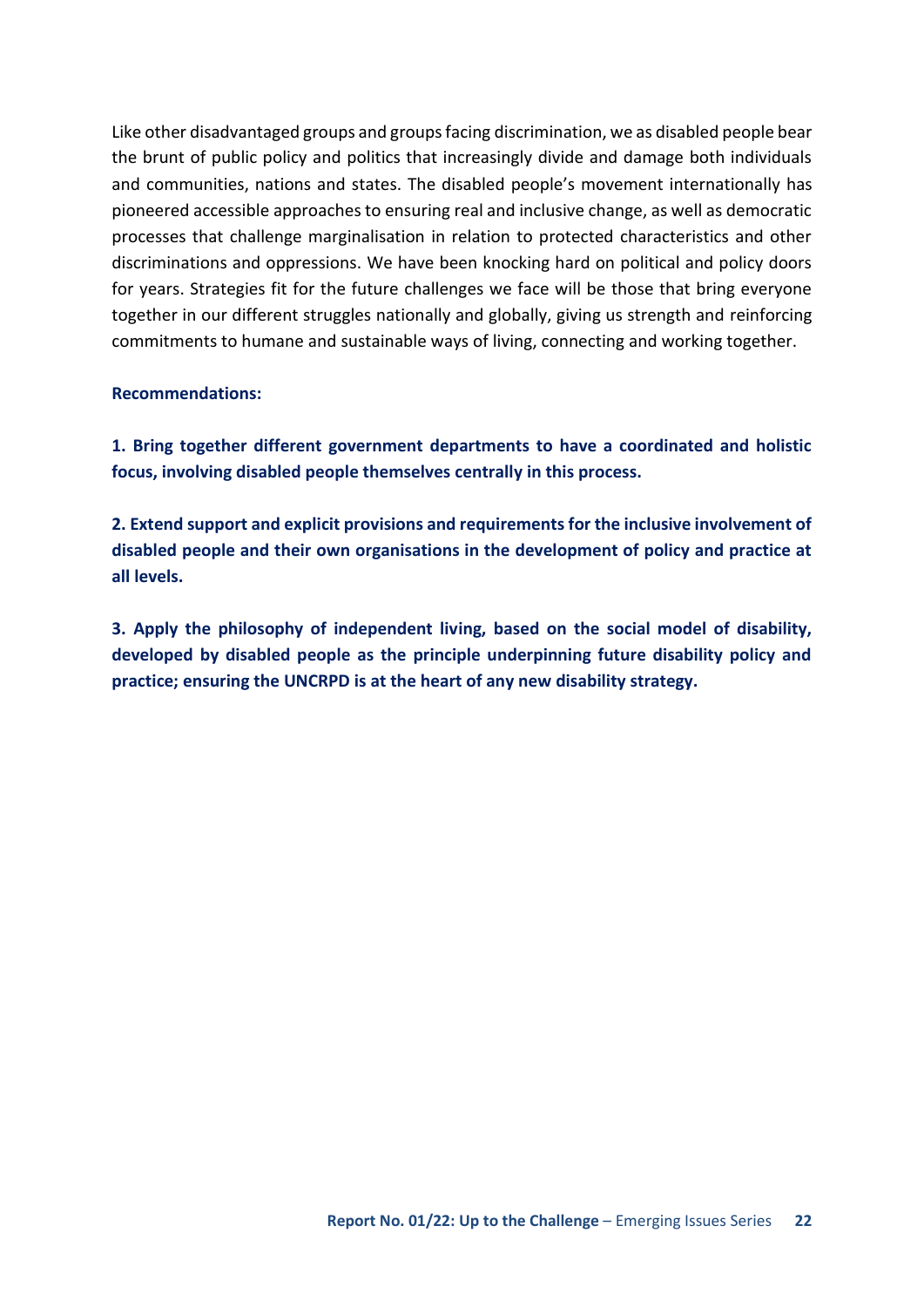# <span id="page-22-0"></span>**PART II: RESOLVING POTENTIAL TENSIONS BETWEEN DISABILITY RIGHTS AND EVOLVING CLIMATE AND ENVIRONMENTAL CHANGE POLICIES**

# <span id="page-22-1"></span>**A. What tensions exist between disability rights and climate change and environmental policy? Dr Sasha Kosanic, Lecturer at Liverpool John Moores University**

#### **Follow @SashaKosanic**

I am a climate change researcher looking at both climate and environmental change impacts on vulnerable populations such as Indigenous and disabled populations. It is very important to understand that humanity is faced with two emergencies arising from the climate change crisis: a) [changes in global temperature and precipitation,](https://www.ipcc.ch/report/sr15/summary-for-policymakers/) and b[\) unprecedented biodiversity](https://www.pnas.org/content/118/17/e2023483118#:~:text=Even%2012%2C000%20y%20ago%2C%20nearly,and%2090%25%20of%20tropical%20woodlands.)  [loss](https://www.pnas.org/content/118/17/e2023483118#:~:text=Even%2012%2C000%20y%20ago%2C%20nearly,and%2090%25%20of%20tropical%20woodlands.) that will impact disabled populations in terms of nature benefits (e.g. material, nonmaterial regulation) and their [connectedness to nature](https://www.sciencedirect.com/science/article/pii/S187734351400116X) (e.g. proximity or access to nature, [values and valuation of nature\)](https://royalsociety.org/topics-policy/projects/biodiversity/plural-valuation-of-nature-matters-for-environmental-sustainability-and-justice/). This year the [Human Rights Council at the United Nations](https://www.unep.org/news-and-stories/story/landmark-un-resolution-confirms-healthy-environment-human-right)  recognised the right to a clean, healthy and sustainable environment. This is an important step forward, as by passing the resolution the UN ensures the empowerment of local and vulnerable (i.e. disabled and Indigenous) communities, whose livelihoods and wellbeing closely depend on nature, to actively defend their human rights. It also compels governments to develop strong, equitable and sustainable environmental protection policies as well as risk management strategies.

While conducting our research in Madagascar, on climate and environmental change impacts on Indigenous communities (including its disabled members), we discovered that there was a gap in global scientific literature that looks at the impacts of these changes on disabled populations in particular. Shortly after this realisation we published a letter in *Science* [\(Kosanic](https://www.science.org/doi/10.1126/science.aaz9045) *et al*, 2019), highlighting that currently, the [Intergovernmental Science-](https://ipbes.net/node/36665)[Policy Platform on Biodiversity and Ecosystem Services \(IPBES\)](https://ipbes.net/node/36665) and the [Intergovernmental](https://www.ipcc.ch/report/sr15/summary-for-policymakers/)  [Panel on Climate Change \(IPCC\)](https://www.ipcc.ch/report/sr15/summary-for-policymakers/) reports do not take into account the effects of climate and environmental change on disabled populations. The main objective of IPBES is to provide a timely and detailed assessment of knowledge on biodiversity and ecosystem services to inform Governments to improve policies, decisions and action at the local, national, regional and global levels. Similarly, the IPPC's main objective is to assess the scientific findings on climate change impacts in order to inform Governments to minimise the risk through adequate mitigation and adaptation of policies.

Climate and environmental change are highly spatially and temporally variable and the impacts will differ globally. Climate change impact is visible through increased intensity and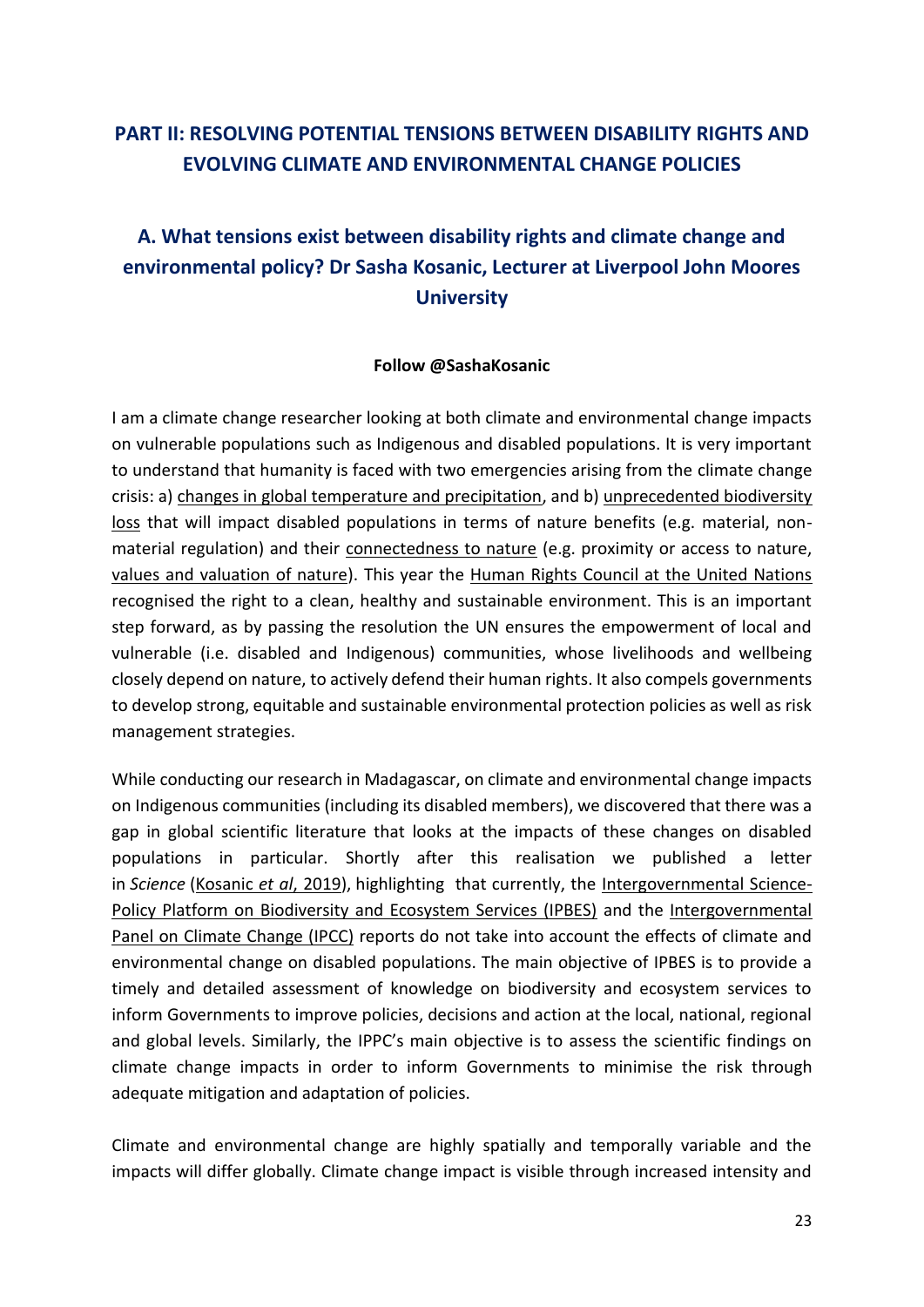frequency of extreme events, such as hurricanes, cyclones, floods, heat waves, and nonextreme events. The latter include sea level rise, sea ice loss, biodiversity loss and invasive species intrusions. In order to better understand how these extreme events will affect marginalised populations, we need to address these questions through an environmental justice framework.

Firstly, we need to understand how climate and environmental change impacts upon disabled populations through the 'distributional dimension' of environmental justice. Secondly, we need to examine to what extent people with disabilities are recognised in the research and policy of climate and environmental change. This is referred to as the 'recognitional dimension' of environmental justice. Thirdly, we must analyse the 'procedural dimension' – i.e. to what extent are disabled populations included in decision-making and policy-making on climate and environmental change.

Our systematic review, *'An inclusive future: Disabled populations in the context of climate and environmental change Current Opinion in Environmental Sustainability'* (Kosanic, Petzold, Martín-López and Razanajatovo, In Review) analysed existing scientific literature from around the world on climate and environmental change impacts on disabled populations. We aimed to understand the impacts in a context of environmental justice (i.e. distributional, how impacts are allocated; recognitional, whose voices are recognised; and procedural, who is involved in the decision making process). We found that most of the research is concentrated in North America (i.e. the United States of America) and Europe.

There is no research on this topic in Latin America and research in other parts of the world is very scarce (distributional dimension). Research on recognitional and procedural dimensions of environmental justice for this group is even more insufficient.

Furthermore, we need to take into account intersectionality when understanding the impacts of climate and environmental change (as Jumoke Abdullahi effectively highlights in her paper below). Indigenous disabled people will experience an even higher impact of climate and environmental change as the way of life of indigenous populations and their livelihoods are closely connected to nature. For example, the impacts of these changes have particularly affected certain Indigenous populations who have found it increasingly difficult to fish through the ice, reducing their food supplies and traditional ways of living. This can lead to [deterioration of physical and mental wellbeing](https://www.nature.com/articles/s41558-018-0092-2) (Cunsolo and Ellis, 2018).

However, there is still a way to minimise climate and environmental change impacts and improve the resilience of disabled populations. This can be achieved through applying the [UN's 2030 Sustainable Development](https://sdgs.un.org/goals) Goals (SDGs) (UN, 2015) and their attendant targets. As the main commitment of the UN Agenda 2030 is to 'leave no one behind', inclusive and equitable approaches are essential to achieve a sustainable future and climate justice long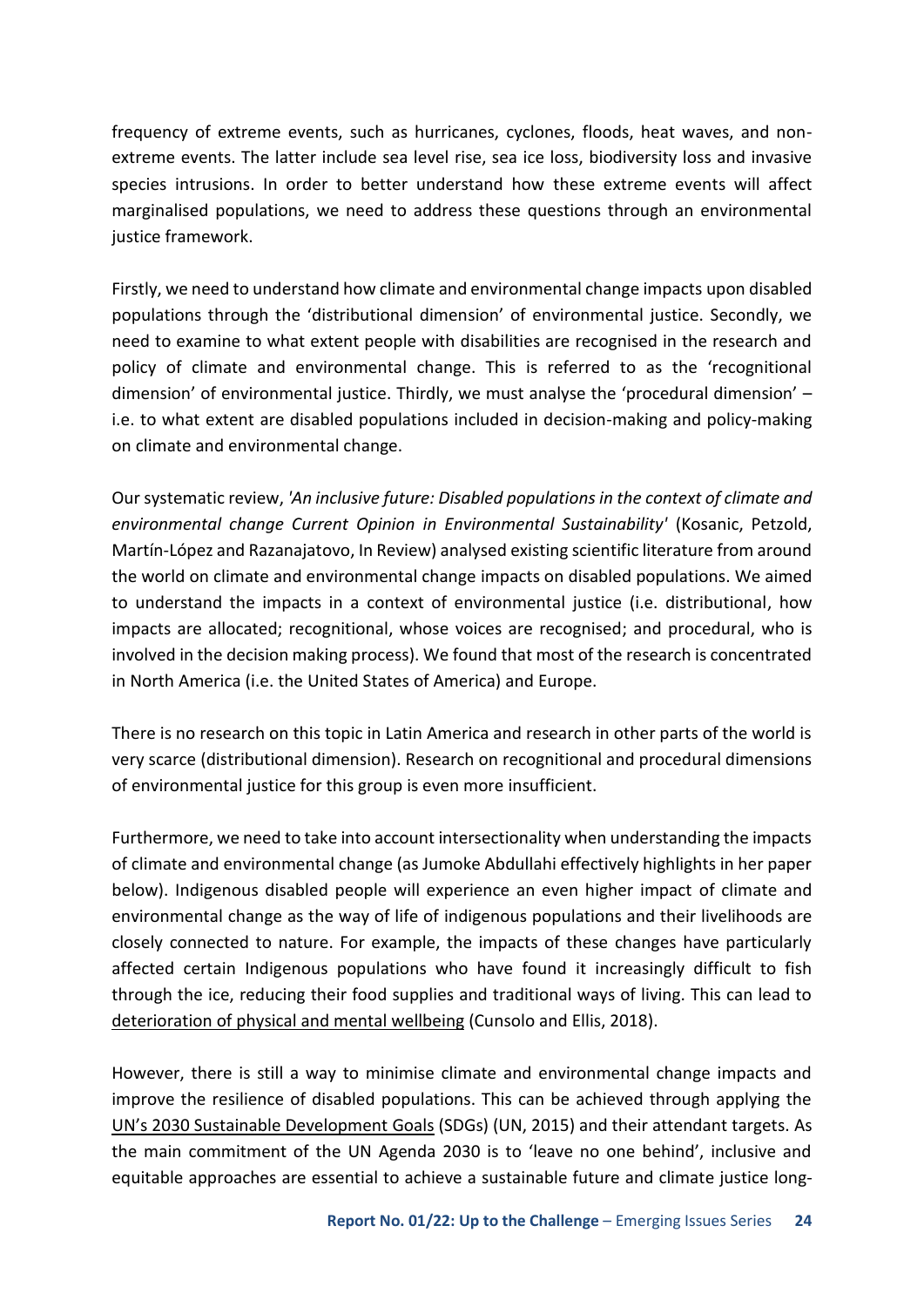term. In order to make progress on SDGs, in particular on Climate Action (SDG 13), Life Below Water (SDG 14) and Life on Land (SDG 15), we need engagement with, and support of, disabled populations. In order for environmental change policy to properly address the intersection between disability and other multiple and intersecting protected characteristics, it is essential that it includes the goals on[: No Poverty \(SDG 1\), Equality Education \(SDG 4\) and](https://www.tandfonline.com/doi/full/10.3109/09638288.2014.972589?casa_token=zmZGooHEfx8AAAAA%3AH2X-YKLhYOwaehXvarE9qK59fLUO3-O7k2oE6VkzD5anUdOE4ifBtSI_2hNMVfi4x-7DYnjNxUg)  [Gender Equality \(SDG 5\), Reduce Inequalities \(SDG 10\)](https://www.tandfonline.com/doi/full/10.3109/09638288.2014.972589?casa_token=zmZGooHEfx8AAAAA%3AH2X-YKLhYOwaehXvarE9qK59fLUO3-O7k2oE6VkzD5anUdOE4ifBtSI_2hNMVfi4x-7DYnjNxUg) are met. Meeting SDGs leads towards transformative change in institution and governance, helping to maintain environmental resources and human well-bein[g \(Diaz et al. 2019\).](https://www.science.org/doi/10.1126/science.aax3100)

Solutions to the climate crisis we face, and its dual emergencies of rising global temperature and precipitation and the unprecedented biodiversity loss, must involve the active inclusion of disabled populations around the world. Their involvement will allow scientists, policymakers and politicians alike to develop inclusive risk management and adaptation strategies and conservation policies.

### **Recommendations:**

**1. More research is needed on the impact of climate change and environmental change policies on disabled populations, particularly those in developing countries, and those disabled people facing intersectional inequalities.** 

**2. Countries should apply the following environmental justice framework in decisionmaking and policymaking on climate and environmental change policies to ensure sustainable futures: a) Conduct research to gather the data on environmental change impact for disabled populations; b) Connect with disabled communities, advocates and researchers; c) Create equitable risk assessments for different timelines: Pre-climatic events, During climatic events; Post-climatic events (Kosanic** *et al***, In Review).**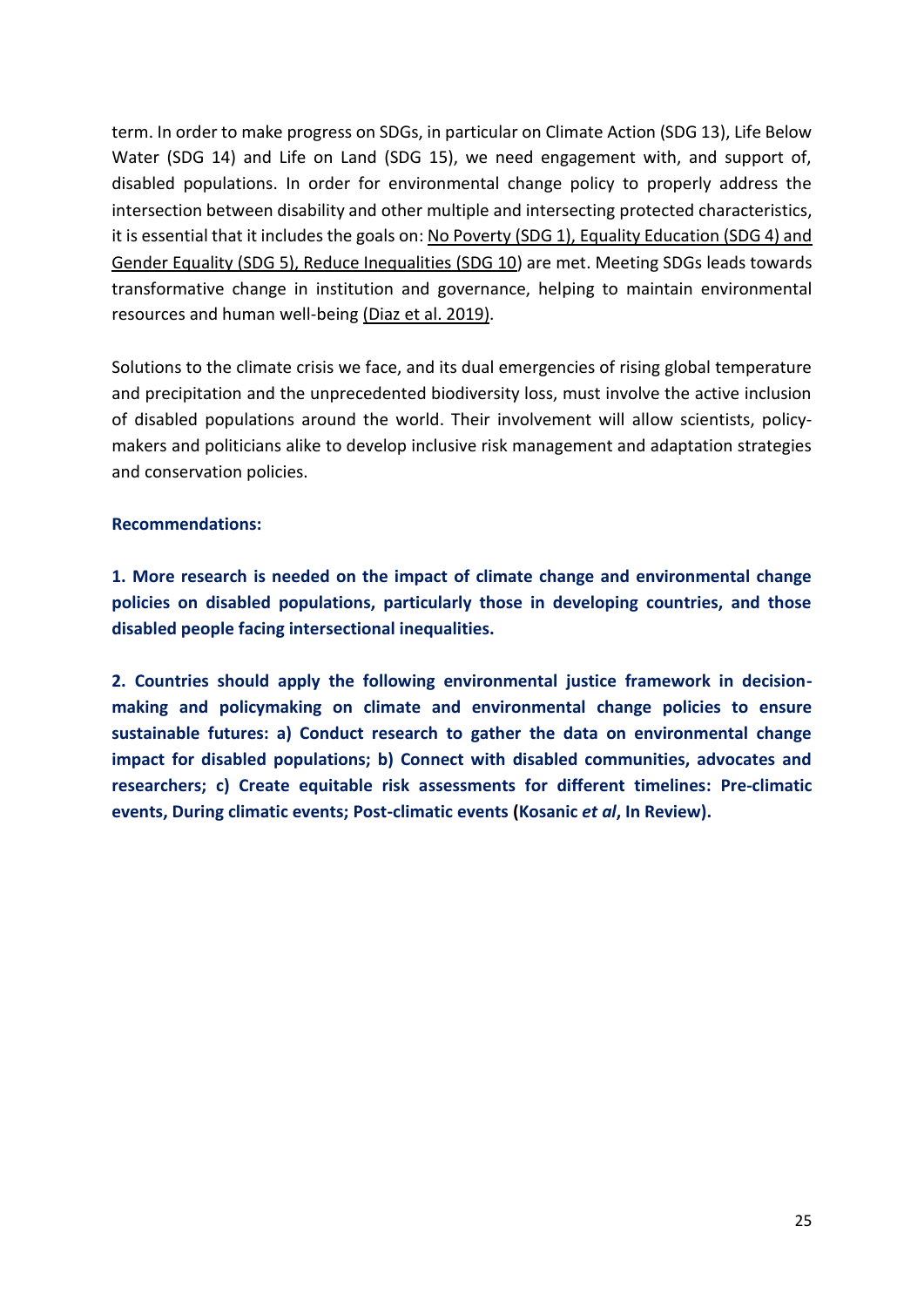# <span id="page-25-0"></span>**B. A 'just and green recovery' from COVID-19, but for who? Dr Sarah Bell, Lecturer at University of Exeter**

### **Follow @SarahBell85**

The COVID-19 pandemic has ha[d far-reaching consequences](https://www.health.org.uk/publications/reports/unequal-pandemic-fairer-recovery) (Suleman et al, 2021) for health and wellbeing, including loss of life and bereavement, chronic illness amongst survivors, and widespread anxiety and isolation. Contrary to early suggestions of COVID-19 as a 'great leveller', the pandemi[c has compounded health inequalities](https://jech.bmj.com/content/74/9/681) (Marmot and Alen, 2020) both within and beyond the UK. Many disabled people have experienced a ['triple jeopardy'](https://www.thelancet.com/journals/lancet/article/PIIS0140-6736(21)00625-5/fulltext), (Shakespeare *et al,* 2021b) with greater risk of severe illness if exposed to COVID-19, social stigma and isolation, and compromised access to routine health care and rehabilitation.

Pandemics like COVID-19 ar[e predicted](https://ipbes.net/sites/default/files/2020-12/IPBES%20Workshop%20on%20Biodiversity%20and%20Pandemics%20Report_0.pdf) (IPBES, 2020) to occur more frequently with climate change and biodiversity loss. Through sudden onset extreme weather events and slower onset ecosystem degradation, climate change itself pose[s major risks](https://www.thelancet.com/countdown-health-climate) (Romanello et al, 2021) to human health and livelihoods (see also Sasha Kosanic's contribution above), in ways that are also deepening social health inequalities. Growing awareness of these risks has instigated calls for a 'green recovery' from COVID-19; a recovery shaped by transformative decisionmaking to create 'a healthier, fairer and greener world' ([WHO, 2020: 3\)](https://www.who.int/news-room/feature-stories/detail/who-manifesto-for-a-healthy-recovery-from-covid-19).

If developed in close and genuine collaboration with disabled people, such ambitions have the potential to make life better and more socially inclusive. At present, however, the pathways towards a disability-inclusive green recovery remain under-researched and underacknowledged. As others in this report have pointed out (see contributions from Professor Peter Beresford, Kamran Mallick and Dr Kay Inckle), climate change is barely recognised in th[e National Disability Strategy](https://assets.publishing.service.gov.uk/government/uploads/system/uploads/attachment_data/file/1006098/National-Disability-Strategy_web-accesible-pdf.pdf) (NDS). Disability is also overlooked within national ambitions to progress a 'green recovery' from COVID-19, creating healthy, climate-resilient 'nature-rich, accessible and characterful places to live and work' ([Natural England, 2021: 3\)](https://assets.publishing.service.gov.uk/government/uploads/system/uploads/attachment_data/file/993244/natural-england-action-plan-2021-2022.pdf).

Without embedding the knowledge and priorities of disabled people at the heart of national and international climate action, there is a risk that disabled people – comprising 15% of the [global population](https://www.who.int/news-room/fact-sheets/detail/disability-and-health) (WHO, 2021) – will remain at the margins of the green recovery. Beyond the moral imperative to '[leave no-one behind](https://unsdg.un.org/2030-agenda/universal-values/leave-no-one-behind)' (United Nations System Chief Executives Board for Coordination, 2017), an inaccessible approach to green recovery will undermine the number of people who can facilitate such transformations. If we examine the three key tenets of green recovery policy, we come across problematic barriers to forging disability-inclusive pathways to this recovery within the UK's current socio-economic and political systems.

A first tenet is a commitment to building a zero-carbon economy and zero-carbon communities, for example through green jobs, pro-environmental behaviours and wider forms of environmental citizenship. Yet, the priorities and experiences of disabled people are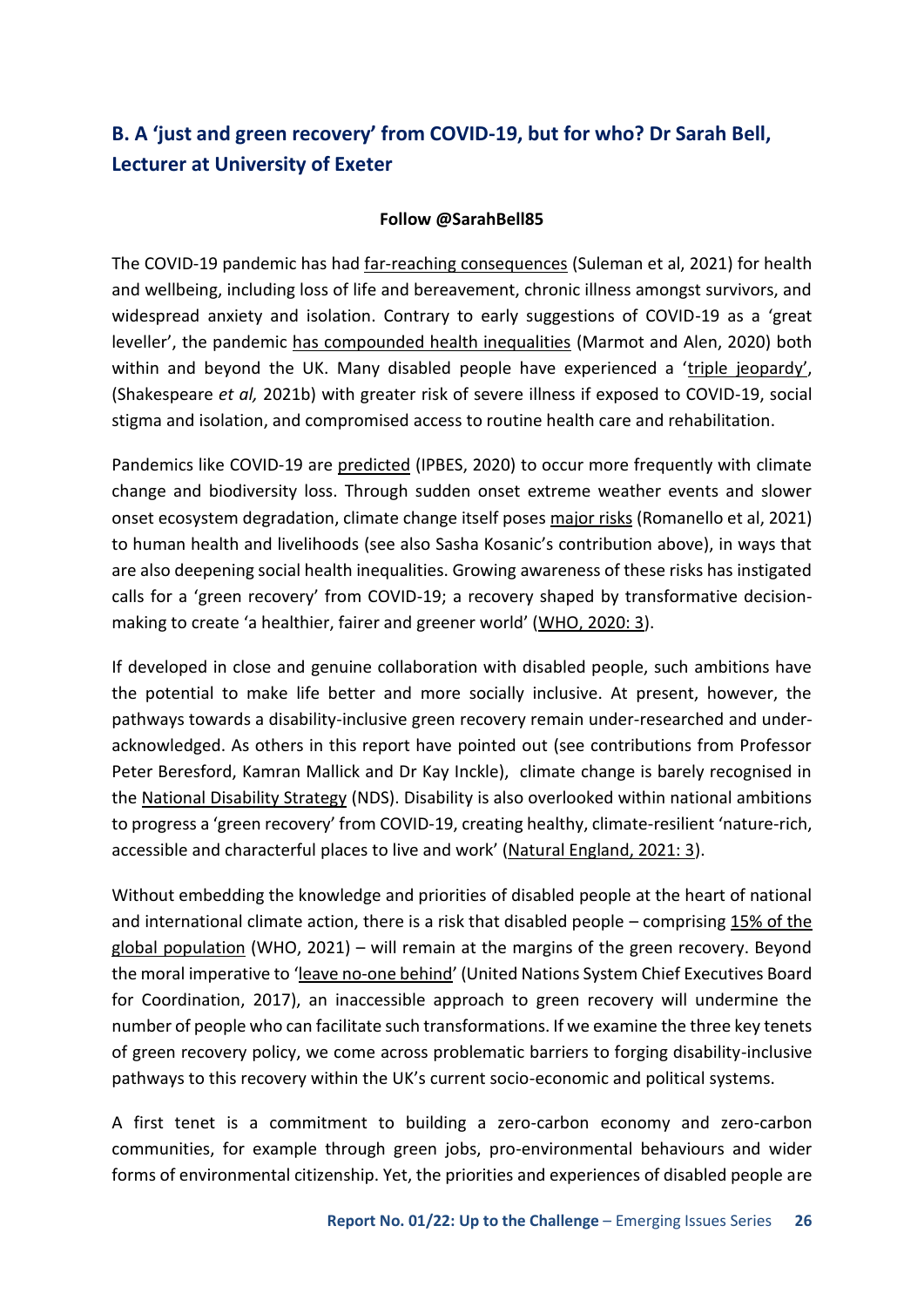ofte[n overlooked](https://www.ingentaconnect.com/content/whp/ev/2017/00000026/00000004/art00007) in mainstream environmental movements (Fenney, 2017). Advocates of individual pro-environmental behaviour often fail to acknowledge th[e inaccessible structures](https://www.tandfonline.com/doi/abs/10.1080/13549830802259748)  (Imrie and Thomas, 2008) that limit [opportunities for sustainable lifestyles](https://www.sum.uio.no/english/sdg/blog/guest/the-disableisation-of-environmental-governance-l.html) (Bråten, 2021). This includes, for example, the exclusionary repercussions of removing disabled parking bays to make space for cycleways, and the prohibitive costs of adapted bicycles. More broadly, there are concerns about th[e lack of diversity](https://esmeefairbairn.org.uk/latest-news/addressing-lack-diversity-environment-sector/) (Young People's Collective, 2021) within the environmental sector across intersecting axes of social inequality, including disability, as well as calls t[o embed disability inclusion](https://www.ilo.org/wcmsp5/groups/public/---ed_emp/---ifp_skills/documents/publication/wcms_727084.pdf) (ILO, 2019) within the 'greening' of existing jobs and in the education/skills training pathways to support 'green' jobs (see the recommendations in Jane Hatton's piece below).

A second tenet is the creation of a '[natural health service](https://jncc.gov.uk/our-role/the-uk/nature-positive-2030/)'(Brotherton et al, 2021), with the aim of improving human health and wellbeing through protecting, restoring, improving and promoting access to high quality nature-based settings, such as parks, gardens, woodlands and countryside areas. There have long been moves to (re)connect people with nature in the name o[f health](http://publications.naturalengland.org.uk/publication/4792791243161600) (Natural England, 2016), alongside efforts to identify and distil a so-called '[healthy dose](https://beyondgreenspace.net/2019/06/13/120-minutes-in-nature-the-5-a-day-equivalent/)' (White et al, 2019) of nature for people to integrate into their daily lives. Nature connection initiatives are typically designed to promote enjoyment, care and kinship with nature, alongside opportunities for physical activity, social interaction, stress relief and relaxation.

Although well intended, such efforts largel[y fail to engage with](https://onlinelibrary.wiley.com/doi/full/10.1111/gec3.12415) (Bell *et al*, 2018) the disabling social and physica[l barriers](https://sweep.ac.uk/beyond-ramps-and-handrails-designing-with-and-for-the-senses/) (Bell, 2021) that prevent people from being able to 'adhere' to such dose recommendations. Since the onset of COVID-19, these access barriers have been compounded further by instructions to shield, closure of public bathroom facilities, and concerns about crowding. Such restrictions have undermined opportunities to engage with the nature-based environments tha[t many people have otherwise turned to](https://www.forestresearch.gov.uk/documents/8053/Why_Society_Needs_Nature_4FUC2GT.PDF) (Armstrong *et al*, 2021) for health and wellbeing through the most acute periods of the pandemic.

A third tenet of green recovery is the use o[f nature-based solutions](https://wires.onlinelibrary.wiley.com/doi/10.1002/wcc.729) (Osaka *et al*, 2021) for climate adaptation to reduce risks of flooding and overheating. Much of this work focuses on th[e climate vulnerability](https://www.ohchr.org/Documents/Issues/ClimateChange/Submissions/Disabilities/CBMGlobalclimate_change_report.pdf) (Keogh et al, 2019) of disabled people. For example, risks of mortality [and severe injury](https://www.gov.uk/research-for-development-outputs/disability-and-climate-resilience-research-report) (Kett and Cole, 2018) are higher amongst disabled people than non-disabled people during extreme weather events and environmental disasters. People with mobility impairments ar[e more likely](https://inclusionscotland.org/home-page-news/inclusion-scotland-publishes-climate-change-report-ahead-of-cop-26) (Inclusion Scotland, 2021) to live in flood-prone, level access, ground floor properties and/or in social housing, which i[s at higher risk](https://www.iema.net/resources/blog/2020/08/19/overheating-risk-in-social-housing) (Lupo, 2020) of overheating. In the UK, for example[, 24.7% disabled people aged 16-64 years \(](https://www.ons.gov.uk/peoplepopulationandcommunity/healthandsocialcare/disability/bulletins/disabilityandhousinguk/2019)ONS, 2019) live in rented social housing compared to 8.2% of non-disabled people. Such risks are exacerbated by widesprea[d access barriers](https://odi.org/en/publications/disability-and-climate-resilience-a-literature-review/) (Twigg *et al*, 2017) to evacuation warnings, emergency transport, shelter and health care in the face of disaster.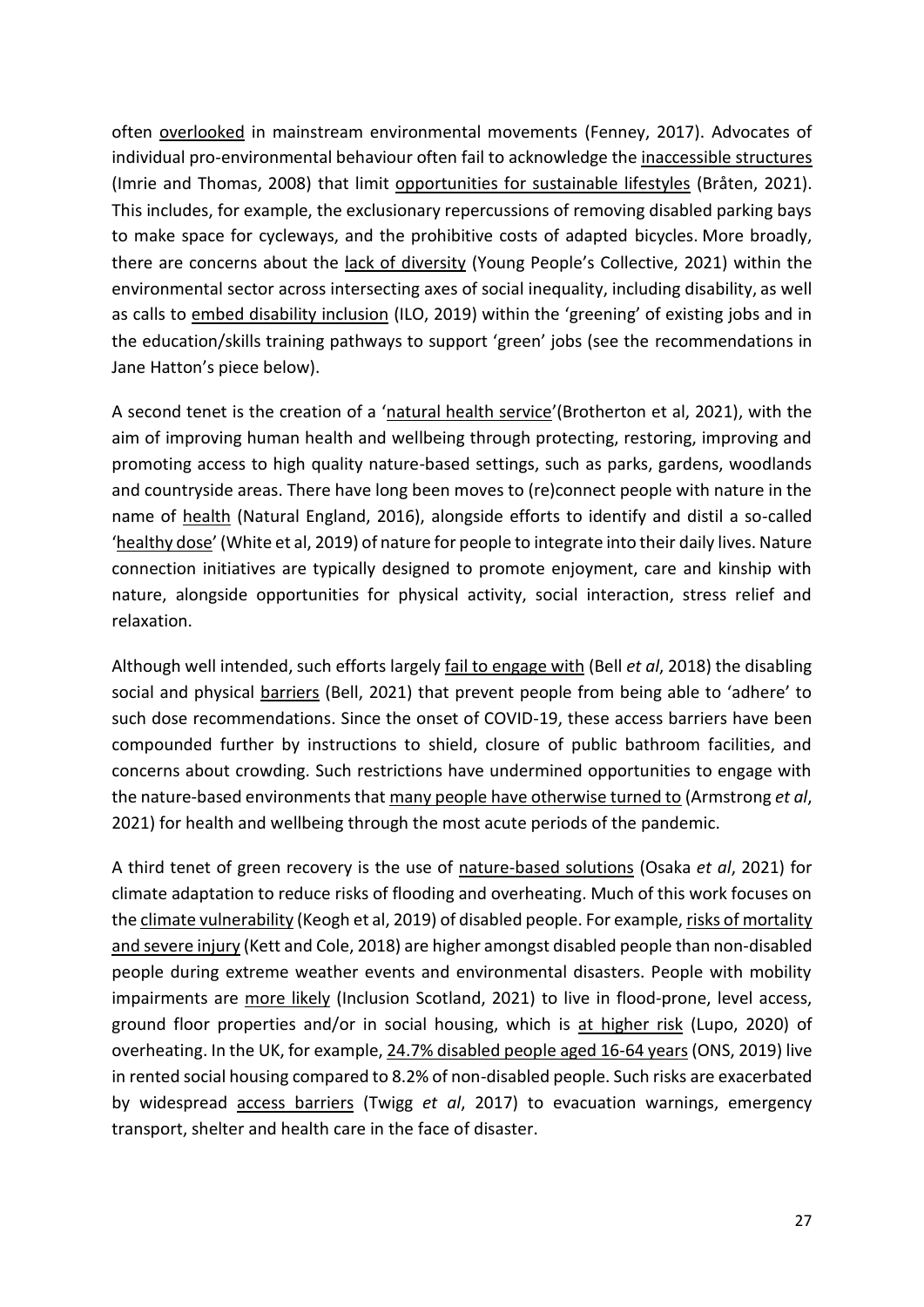This vulnerability is not an inevitable consequence of life with an impairment. Rather, it is an outcome o[f entrenched disabling socio-cultural and political structures and processes](https://www.internationaldisabilityalliance.org/sites/default/files/cop26_advocacy_paper_0.pdf)  (International Disability Alliance, 2021) that undermine people's adaptive capacity and create unnecessary situations of vulnerability amongst disabled people. There are growing concerns about such marginalisation, alongside '[eco-ableist](https://www.ercs.scot/wp/wp-content/uploads/2021/10/HRHE-and-disabled-peoples-rights-Final-Sept-2021.pdf)' responses to climate change (Inclusion Scotland and Environmental Rights Centre for Scotland, 2021); that is, the failure to include disability knowledge in climate action, or to recognise that many of the actions promoted to address climate change will create new challenges for disabled people.

Yet, there are also hopeful examples of disability-led community responses to climate change. For example, Bristol City Council was the first local authority in the UK to declare a 'climate emergency' in November 2018. Facilitating progress towards Bristol's One City Climate [Strategy](https://www.bristolonecity.com/wp-content/uploads/2020/02/one-city-climate-strategy.pdf) (2020) is the Bristol Green Capital Partnership (BGCP), a unique partnership of over 1000 member organisations with a commitment to developing Bristol as a sustainable city. In October 2020, Bristol City Council launched an innovativ[e Community Climate Action](https://bristolgreencapital.org/project_cat/community-climate-action/) (2020) project with BGCP and the Centre for Sustainable Energy, co-producing community-level climate action plans with six community partners, including the Bristol Disability Equality Forum (BDEF). The action plans seek to both mitigate further climate change and help Bristol adapt to its effects, in ways that embed quality of life, disability inclusion and social justice. BDEF have produced a shor[t film](https://bristoldef.org.uk/community-climate-action/) to raise awareness of the project, and have been working with people with varied experiences of disability across Bristol to develop [a draft plan](https://bristoldef.org.uk/draft-plan/) (2021), including both 'city owned' and 'community owned' actions.

Such collaborative activities are essential to create meaningful participation pathways and possibilities for disability knowledge[, rights,](https://www.ecologylawquarterly.org/wp-content/uploads/2020/11/2_47.1_Jodoin_Final_Internet.pdf) (Jodoin, Ananthamoorthy and Lofts, 2020) representation and leadership within and beyond the growing momentum behind the green and just recovery agenda. They demonstrate the importance of working with disabled people a[s valuable and valued human beings](https://www.tandfonline.com/doi/abs/10.1080/09687599.2013.802222?journalCode=cdso20) (Abbott and Porter, 2013), with much to contribute to generate innovative and inclusive responses to both COVID-19 and climate change. In the last two years, we have seen rapid mobilisation and societal innovation in response to the pandemic. Many of these transformations include 'reasonable adjustments' that have been advocated for and identified as essential by disabled people for decades. Only by valuing the 'normality' of doing things differently – and embedding the priorities of disabled people before the point of a crisis (climate, pandemic or otherwise) – will systems, policies and practices be designed and implemented that are more flexible, resilient, and responsive for all.

### **Recommendations:**

**1. Embed an enforceable, universal right to a safe climate in all green recovery policy making (see, for example, the [work](https://www.ercs.scot/news/press-release-petition-for-an-enforceable-human-right-to-a-healthy-environment-launched-today/) of the Environmental Rights Centre for Scotland (2021)).**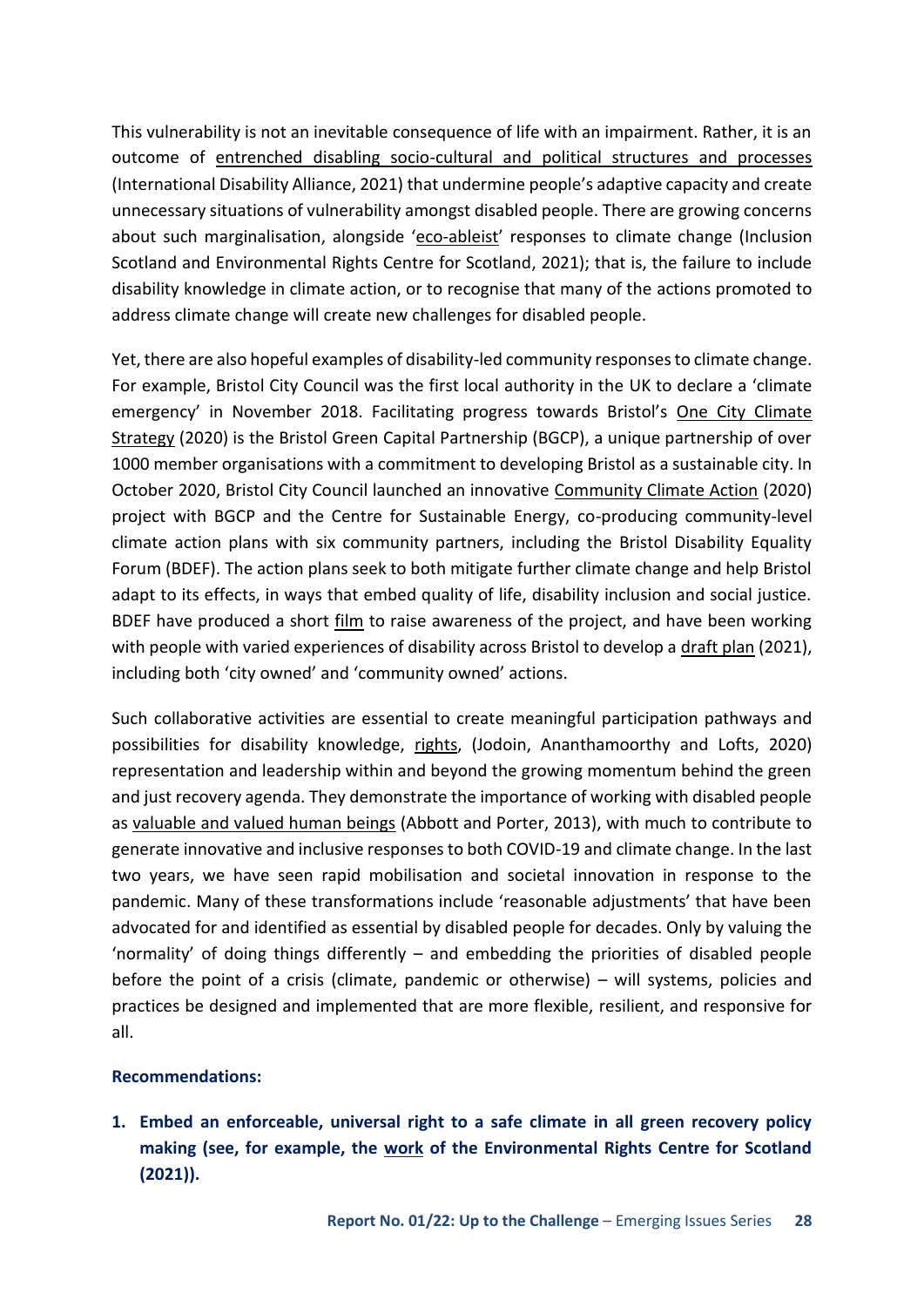- **2. Engage with Disabled People's Organisations to bring disability knowledge, rights, representation and leadership to the heart of green recovery decision-making.**
- **3. Develop links with existing disability-led networks working on priorities pertaining to disability and climate change, such as th[e Disability Inclusive Climate Action Research](https://www.disabilityinclusiveclimate.org/)  [Program](https://www.disabilityinclusiveclimate.org/) and th[e Disability Inclusive Disaster Risk Reduction Network.](http://www.didrrn.net/)**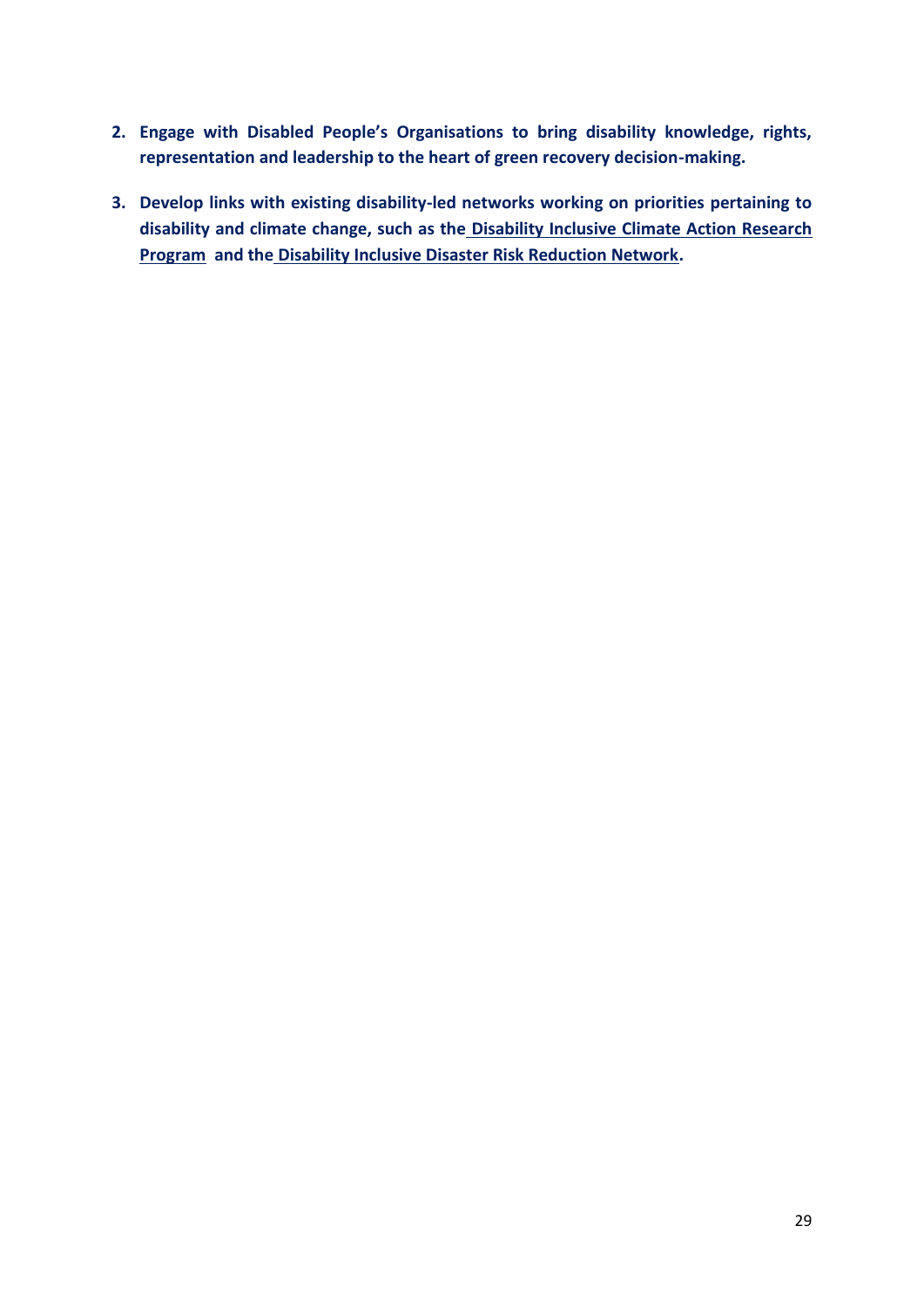### <span id="page-29-0"></span>**PART III: RECOGNISING OUR INTERSECTIONAL IDENTITIES AND TACKLING THE MULTIPLE INEQUALITIES AND DISCRIMINATION WE FACE**

# <span id="page-29-1"></span>**A. The National Disability Strategy and Multiple Marginalisation, Jumoke Abdullahi, Co-Founder of The Triple Cripples and Media and Communications Officer at Inclusion London**

### **Follow on LinkedIn: click [here](https://www.linkedin.com/in/zainab-jumoke-abdullahi/)**

I am a Black, Disabled woman. Within a UK context, this means that I am triply marginalised and experience oppression through my gender, my race and, also through my disability. The Women and Equalities Committee's [inquiry](https://committees.parliament.uk/work/227/unequal-impact-coronavirus-covid19-and-the-impact-on-people-with-protected-characteristics/publications/) (Women and Equality Committee, 2020) examined the unequal impact of COVID-19 on women like me, and the [Joint Committee on](https://committees.parliament.uk/publications/2649/documents/26914/default/)  [Human Rights \(](https://committees.parliament.uk/publications/2649/documents/26914/default/)2020) found 'disproportionate' human rights implications of the government's response to the pandemic. In this context, my expectations of the [National Disability Strategy](https://assets.publishing.service.gov.uk/government/uploads/system/uploads/attachment_data/file/1006098/National-Disability-Strategy_web-accesible-pdf.pdf)  (NDS) taking an intersectional approach and tackling the multiple exclusions women like me face, through increased funding and resources, was high. So, imagine my frustration and anger when, earlier in the summer, *Disability News Service* journalist John Pring reported that most of the £1.6 billion investment in the NDS had either already been [announced or](https://www.disabilitynewsservice.com/government-reveals-national-disability-strategy-offers-just-28p-per-person-in-new-funds/)  [allocated in 'at last November's spending review, or even earl](https://www.disabilitynewsservice.com/government-reveals-national-disability-strategy-offers-just-28p-per-person-in-new-funds/)ier' before the strategy was [even published](https://www.disabilitynewsservice.com/government-reveals-national-disability-strategy-offers-just-28p-per-person-in-new-funds/) (2021a; see also Peter Beresford's piece above). The strategy was padded out with promises to do more research and consider further action, but the government's [previous record on disability issues](https://tbinternet.ohchr.org/_layouts/15/treatybodyexternal/Download.aspx?symbolno=CRPD%2fC%2fGBR%2fCO%2f1&Lang=en) (see UN, 2017) means many of us do not trust these actions will be delivered.

Indeed, [the exclusion from COP26 of the Disabled Israeli Minister](https://www.theguardian.com/environment/2021/nov/02/wheelchair-using-minister-denied-entry-to-cop26-venue) (Davies, 2021), Karine Elharrar, as discussed in Kamran Mallick's keynote address above, is disturbingly indicative of the government's approach towards the inclusion of Disabled people in practice. The twin crises of climate change and life during a global pandemic has shown how often Disabled people are at risk of harm due to, for example, [flooding, dehydration and heatstroke](https://www.bbc.co.uk/news/disability-59042087) (Baker, 2021), as well as poorer than average wellbeing (Office for National Statistics (ONS), 2021) an[d death involving COVID-19 \(](https://www.ons.gov.uk/peoplepopulationandcommunity/birthsdeathsandmarriages/deaths/datasets/ratesofdeathsinvolvingcovid19bydisabilitystatusenglandandwales)ONS, 2020). The individual and combined effect of both crises means that there will be an increasing number of people with acquired disabilities over the next decade.

[ONS data](https://www.ons.gov.uk/peoplepopulationandcommunity/birthsdeathsandmarriages/deaths/articles/coronaviruscovid19relateddeathsbydisabilitystatusenglandandwales/2marchto14july2020#coronavirus-covid-19-related-deaths-by-disability-status-data) shows that six in every ten persons, or 59.5% of people, who lost their lives due to COVID-19 were disabled. Those with learning disabilities were impacted a[t a much higher rate](https://www.gov.uk/government/news/people-with-learning-disabilities-had-higher-death-rate-from-covid-19)  (Public Health England, 2020): 4.1 times higher than the general population after adjusting for other factors such as age and sex. We also know that there is a disproportionate COVID-19 death rate among people from Black, Asian and minority ethnic backgrounds as well as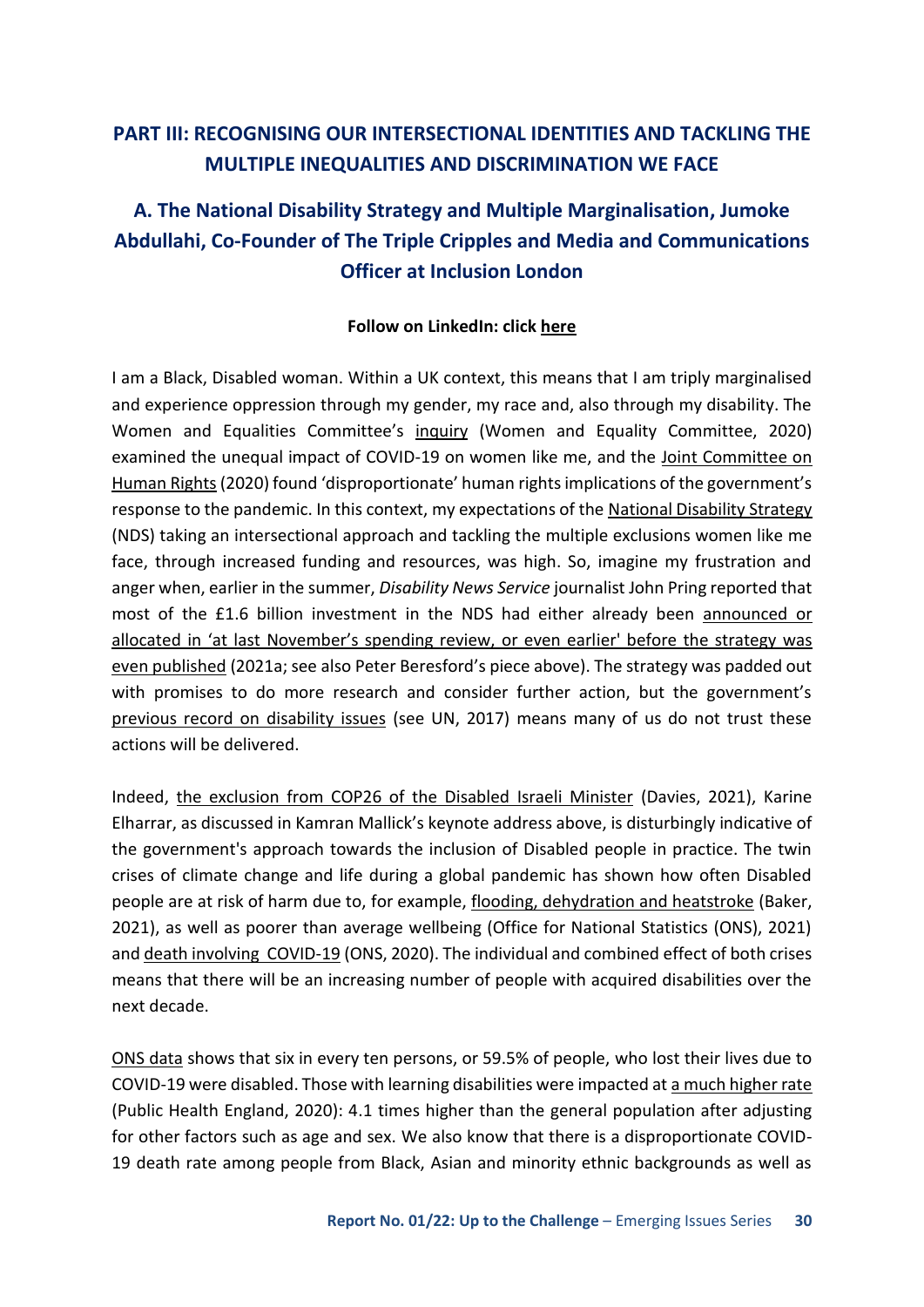that Disabled women with limiting disabilities aged under 65 are [11.3 times more likely to die](https://www.disabilityrightsuk.org/news/2020/june/disabled-women-over-11-times-more-likely-die-coronavirus)  [than non-Disabled females](https://www.disabilityrightsuk.org/news/2020/june/disabled-women-over-11-times-more-likely-die-coronavirus) (ONS, 2020; Disability Rights UK, 2020).

However, whilst there is a delineation between the statistics for Black people, for Disabled people, and for women, data does not exist for people that encompass the intersection of all these identities.

With this backdrop, never has it been more important for the government to address the multiple inequalities we face and to understand and celebrate our intersectional identities in meeting our needs and aspirations. But, on intersectionality and on tackling the multiple exclusion we face, the NDS contains no strategy at all. Indeed, the issue is not mentioned anywhere in the document. Disabled people are not a homogenous group; nor are the issues which affect our participation in society. Yet, the NDS treats us as such, and the strategy was not developed with Disabled people or our organisations in mind. Consequently, it does not address the problems we face nor Disabled people's priorities in solving them. The global pandemic and climate change have illustrated that the needs of Disabled people are not considered until it is too late.

The NDS does not look at the oppressions of those who are multiply marginalised due to their race, gender, sexuality, or any other protected characteristics, such as the [socio-economic](https://www.ons.gov.uk/peoplepopulationandcommunity/healthandsocialcare/disability/articles/outcomesfordisabledpeopleintheuk/2020)  [barriers and material disadvantages](https://www.ons.gov.uk/peoplepopulationandcommunity/healthandsocialcare/disability/articles/outcomesfordisabledpeopleintheuk/2020) (ONS, 2021) that are present in people's lives. As a Black, Disabled woman in the UK, I am, unfortunately, consistently dealing with the issues of ableism, racism, and sexism which

proliferate unaddressed by government policy-making. It is not just that the NDS fails to examine intersectionality and tackle [multiple discrimination](https://www.un.org/development/desa/disabilities/convention-on-the-rights-of-persons-with-disabilities/article-6-women-with-disabilities.html) (UNCRPD, 2006), but also that it does not address any of the problems that Disabled people like me face with an intersectional lens. For example, in its section on *Jobs: making the world of work more inclusive and accessible*, there are no government actions to reduce the disability pay gap, let alone tackling that pay gap for Black Disabled women like me. This one example shows that the NDS fails to respond to the fact that for those that are multiply marginalised, it is not just that on one day we will have to deal with racism and then, on a different day, might have to face tackling the sexism that permeates our lives and, finally, on the third day, perhaps having to consider ableism. I am experiencing all three at once, all at the same time, to varying degrees.

What about Disabled people that are part of the queer community? How does queerphobia engage with, interact, and impact queer Disabled people's lives? What about their migration status? These are all things that should have been investigated but were not deemed important enough to be included in the NDS. It is imperative that the government reflects on this '[multiple and aggravated discrimination](https://www.un.org/disabilities/documents/convention/convention_accessible_pdf.pdf)' (UNCRPD, 2006) not only when looking at the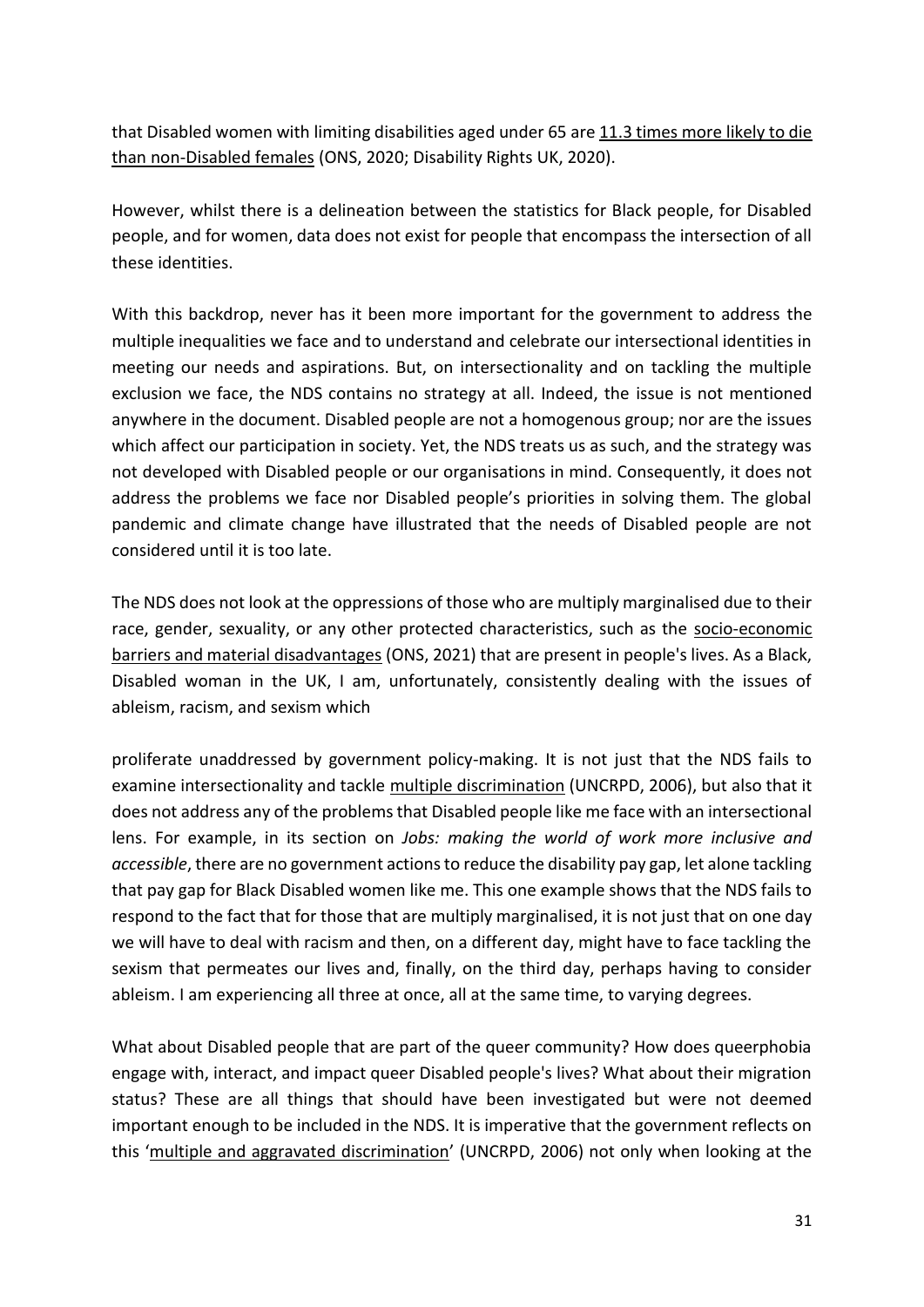urgent changes which are needed to the current NDS, but across all its policies more generally.

The UK's colonial history means it is a nation which is not just made up of white, non-Disabled men, but also that its laws and policies too often reflect the '[subjectivity of the dominant](https://journals.sagepub.com/doi/10.1177/1362480606059981)  [white, affluent, adult, male](https://journals.sagepub.com/doi/10.1177/1362480606059981)' (Hudson, 2006). This is evident in the NDS as it is currently drafted. This is unacceptable in the context of the COVID-19 pandemic which has, sadly, brought to the fore situations where Black and non-Black people of colour are put into situations where we are at the closest point of harm with a devastating effect.

The death of Belly Mujinga, a London transport worker who died from COVID-19 [after](https://www.theguardian.com/world/2021/apr/05/belly-mujinga-family-still-seeking-justice-one-year-after-covid-death)  [allegedly being spat and coughed at while on duty](https://www.theguardian.com/world/2021/apr/05/belly-mujinga-family-still-seeking-justice-one-year-after-covid-death) (Campbell, 2021), is one such example. Belly was a Black woman that had a job in a position that meant that she had to be in a public facing role, even though she had advised her employers that it was [not safe for her to do so](https://www.bbc.co.uk/news/uk-54435703)  (Croxford, 2020) because of her underlying health conditions. Owing to th[e callous, racist, and](https://www.bbc.co.uk/news/uk-england-london-57023228)  [ultimately fatal actions of another person](https://www.bbc.co.uk/news/uk-england-london-57023228) (Croxford, 2021), Belly died.

Unfortunately, this tragic situation is not isolated. The role of [systemic racism exacerbating](https://www.manchester.ac.uk/discover/news/role-of-systemic-racism-in-exacerbating-covid-19-health-inequalities--examined/)  [the COVID-19 health inequalities](https://www.manchester.ac.uk/discover/news/role-of-systemic-racism-in-exacerbating-covid-19-health-inequalities--examined/) [\(Razai, Majeed and Esmail, 2021\)](https://doi.org/10.1136/bmj.n938) faced by Black and non-Black People of Colour has been examined in both the US and the UK. The material imbalances of varying socio-economic factors mean that they do not have access to the same things as their white counterparts.

Nothing, including people's lives, exists in a vacuum. Having little to no access to good and accessible housing, limited job opportunities, or impaired access to medical treatment, all have a negative impact on Disabled people. It is difficult to challenge or even hope to change people's current situations because they are literally trapped within their homes (Shakespeare et al, 2021) and systemically excluded. It is difficult for a critical mass of Disabled people to mount the fight which is needed for structural change in the laws and policies that affect us, because most of us are caught up in the daily challenges we face to work out how we are going to heat our homes or put food on the table.

These lived realities often put Disabled people at risk of harm and danger in other ways, which the NDS has also failed to address. The Disabled People's Organisation, Stay Safe East, commented that the NDS does not address the specific needs of Disabled women, [highlighting](https://www.inclusionlondon.org.uk/news/statement-from-stay-safe-east-on-the-governments-new-violence-against-women-and-girls-vawg-strategy-2021-2024/)  [that:](https://www.inclusionlondon.org.uk/news/statement-from-stay-safe-east-on-the-governments-new-violence-against-women-and-girls-vawg-strategy-2021-2024/)

"there is not a single concrete proposal to address domestic abuse of Disabled women (and men) by partners or family members, or wider VAWG [(Violence Against Women and Girls)] issues such as the disproportionately high rates of rape against Disabled women and girls, sexual harassment of Disabled girls in education, or gender-based violence against Disabled women in institutions" (Stay Safe East, 2021).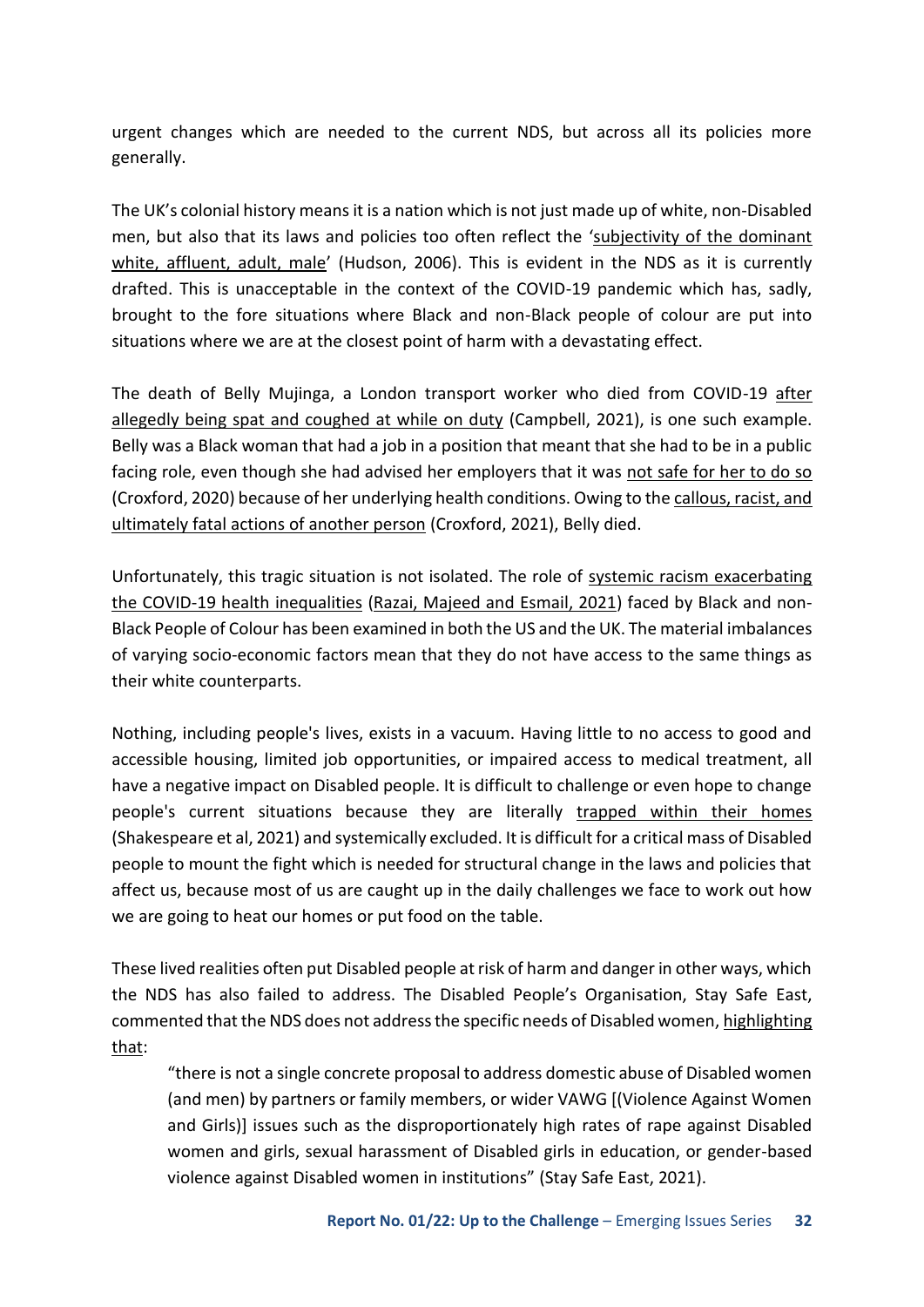That the NDS does not consider these compounding and overlapping issues is disappointing, but not surprising. Further, there is no mention of the ways in which these varying marginalisations intersect, interact, enable, and uphold one another. There has been consistent evidence that the government's policies do not factor in the needs of those that are multiply marginalised, as the UN found in its [examination](https://tbinternet.ohchr.org/_layouts/15/treatybodyexternal/Download.aspx?symbolno=CRPD%2fC%2fGBR%2fCO%2f1&Lang=en) of the UK in 2017. There are concrete things that the government could have and should have done to engage with the Disabled community in ensuring that the NDS reflected our multiple identities and in taking action to respond to the multiple discrimination we face. They failed to do so.

Acquiring lessons from the [Well-being of Future Generations \(Wales\) Act 2015](https://www.legislation.gov.uk/anaw/2015/2/contents/enacted) would be a good place to start. It establishes the position of a Future Generations Commissioner with a [general duty](https://www.legislation.gov.uk/anaw/2015/2/section/18/enacted) (Section 18) to promote the sustainable development principle in acting as a guardian of the ability of future generations to meet their needs, and to encourage public bodies to take greater account of the long-term impact of the things that they do. In doing so, they are to monitor the extent to which well-being objectives set by public bodies are being met.

The Government should learn from this general duty of the Future Generations Commissioner for Wales, and establish a Future Accessibility Impact Board (made up of different Disabled people) to investigate the disability impact of policies and decisions on current and future generations of Disabled people to meet their needs. This board must encourage public bodies to take greater account of the long-term impact of the things they do in carrying out more effectively their [Public Sector Equality Duty](https://www.legislation.gov.uk/ukpga/2010/15/section/149) under Section 149 of the Equality Act 2010. Such a board would facilitate better integration of Environmental Impact Assessments with Equality Impact Assessments, and ensure that disability inclusion is central to policy-making and that Disabled people are no longer excluded from having an active role in achieving climate justice in the UK.

Like the late Audre Lorde said: "There is no thing as a single-issue struggle because we do not live single-issue lives." The continued failure of the government to see Disabled people as more than a group of impairments or conditions, means the NDS is really not a strategy at all.

### **Recommendations:**

**1. Disability is an identity that is present in every other protected characteristic. All policymaking on disability must, therefore, employ the use of an intersectional lens to perceive the ways in which multiple marginalisations compound one another, and take strategic action to prevent multiple and intersectional discrimination.**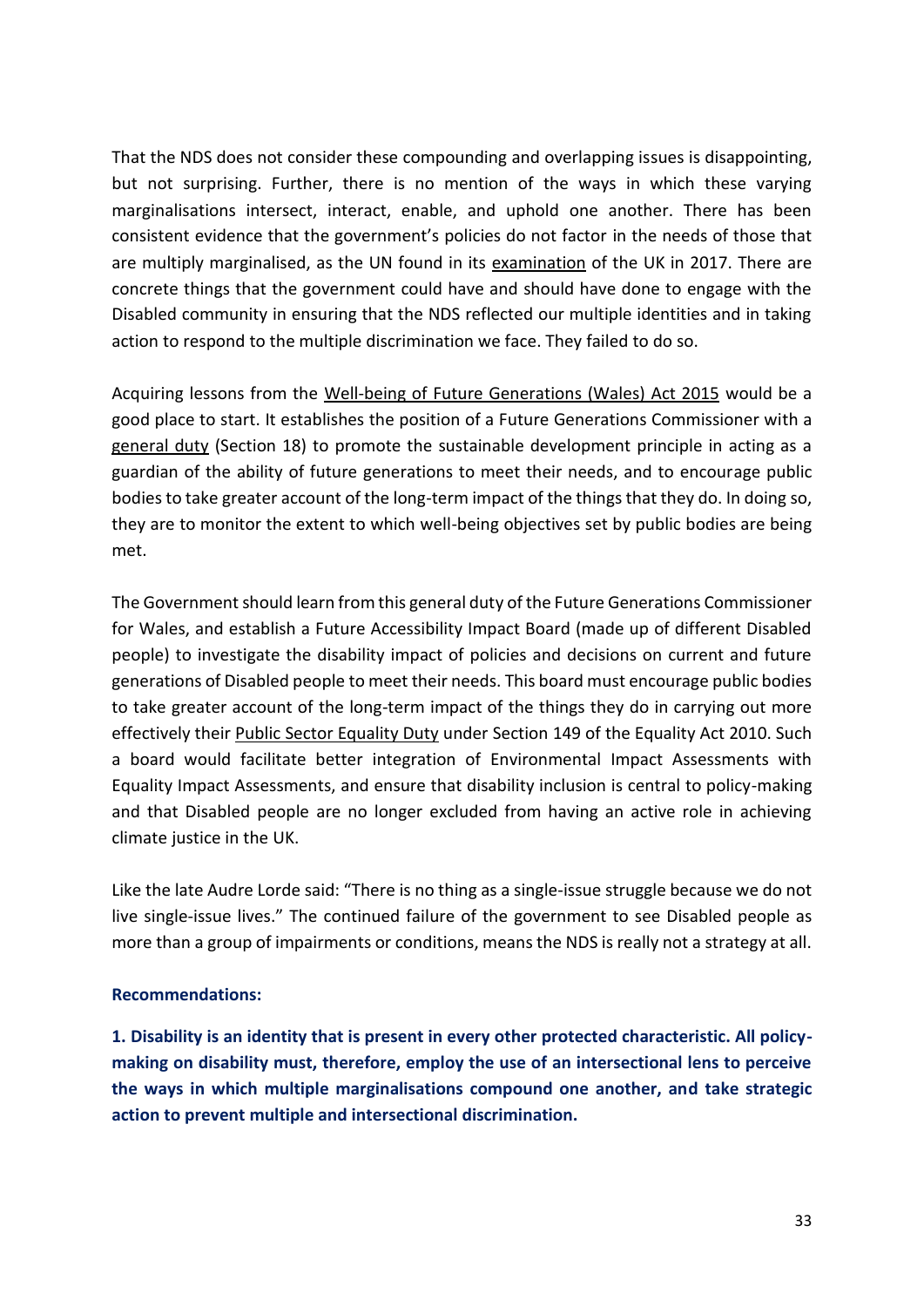**2. A Future Accessibility Impact Board (made up of different Disabled people) must be established to investigate the disability impact of policies and decisions on current and future generations of Disabled people to meet their needs.**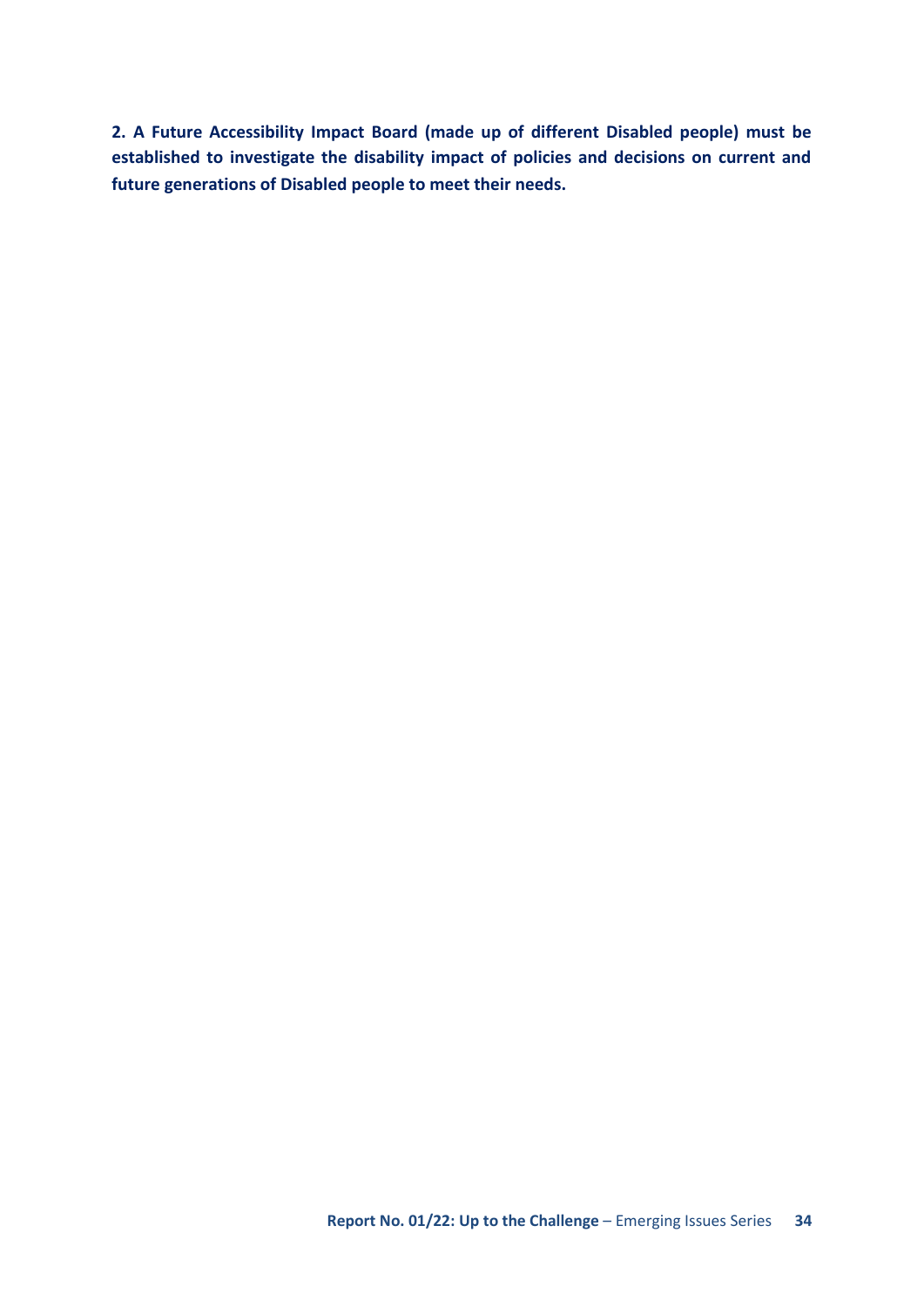# <span id="page-34-0"></span>**PART IV: DESIGNING MORE INCLUSIVE EMPLOYMENT AND TRANSPORT TO ENABLE US TO LIVE AND WORK DIFFERENTLY TO MEET THE CHALLENGES OF CLIMATE CHANGE AND COVID-19**

# <span id="page-34-1"></span>**A. Utilising the challenges of COVID-19 and Climate Change to design more inclusive employment, Jane Hatton MSc FCIPD FRSA, Director, Evenbreak**

### **Follow @Evenbreak**

Disabled people are disproportionately impacted by th[e effects of climate change \(](https://www.ohchr.org/Documents/Issues/ClimateChange/Submissions/Disabilities/Humanity_and_Inclusion.pdf)Gutnik and Roth, 2020) and our exclusion from the decision-making table on climate action (see Kamran Mallick and Peter Beresford's pieces above). Disabled people have been disproportionately impacted by the pandemic too, in terms of [deaths from COVID-19,](https://www.ons.gov.uk/peoplepopulationandcommunity/birthsdeathsandmarriages/deaths/articles/coronaviruscovid19relateddeathsbydisabilitystatusenglandandwales/2marchto14july2020#coronavirus-covid-19-related-deaths-by-disability-status-data) [adverse effects on our](https://www.ons.gov.uk/peoplepopulationandcommunity/healthandsocialcare/disability/articles/coronavirusandthesocialimpactsondisabledpeopleingreatbritain/february2021)  [mental health](https://www.ons.gov.uk/peoplepopulationandcommunity/healthandsocialcare/disability/articles/coronavirusandthesocialimpactsondisabledpeopleingreatbritain/february2021) (ONS, 2021) and the [negative impact of restrictions on our lives](https://www.health.org.uk/news-and-comment/blogs/the-forgotten-crisis-exploring-the-disproportionate-impact-of-the-pandemic) (Sayce, 2021), as well as through barriers to [gaining adequate access to care and support](https://committees.parliament.uk/publications/2649/documents/26914/default/) (Joint Committee on Human Rights, 2020). In terms of employment, disabled people were also more likely to be [made redundant](https://publications.parliament.uk/pa/cm5802/cmselect/cmworpen/189/18908.htm) (Work and Pensions Committee, 2020), [furloughed](https://www.citizensadvice.org.uk/Global/CitizensAdvice/Work%20Publications/An%20unequal%20crisis%20-%20final%20(1).pdf) (Citizens Advice, 2020), face a widening pay gap, or [lose their jobs](https://researchbriefings.files.parliament.uk/documents/CBP-7540/CBP-7540.pdf) altogether (Powell, 2021). During the pandemic, the important Black Lives Matter movement protests drew attention to the impact that COVID-19 had on different parts of the community, raising this up the political and media agenda.

So, although the pandemic has been horrific for disabled people in particular, and the inequality disabled people have faced has been very [starkly exposed](https://committees.parliament.uk/work/320/unequal-impact-coronavirus-disability-and-access-to-services/publications/) (Women and Equalities Committee, 2020), here have been some positive developments which have emerged.

In the context of employment, we have discovered that remote working was eminently possible and could be easily embedded for employees by a vast majority of employers to one extent or another. Homeworking did not have to just be a reasonable adjustment which only benefitted disabled employees. This came as no surprise to disabled people, who have advocated for its benefits to well-being and work-life balance for some decades. And so, as many of us had argued pre-pandemic, employers finally discovered that people working from home were just as [productive](https://www.ons.gov.uk/businessindustryandtrade/business/businessservices/bulletins/businessinsightsandimpactontheukeconomy/8april2021) (ONS, 2021a) if not more so, than people who are working in the office, even though there are [complex factors](https://www.ons.gov.uk/employmentandlabourmarket/peopleinwork/labourproductivity/articles/homeworkinghoursrewardsandopportunitiesintheuk2011to2020/2021-04-19) (ONS, 2021b) involved in enabling employees to sustain their productivity. [Research](https://www.unison.org.uk/content/uploads/2020/07/C19-disability-and-homeworking-report-FINAL.docx) (Unison, 2020) has also shown the particular benefits of homeworking, through the pandemic and beyond, for disabled people.

Brexit has coincided with the pandemic and has led to the UK's huge [skill shortages](https://www.cipd.co.uk/knowledge/brexit-hub/workforce-trends#gref) (CIPD, 2018; 2020) across all sectors of the economy. However, while there are worrying effects of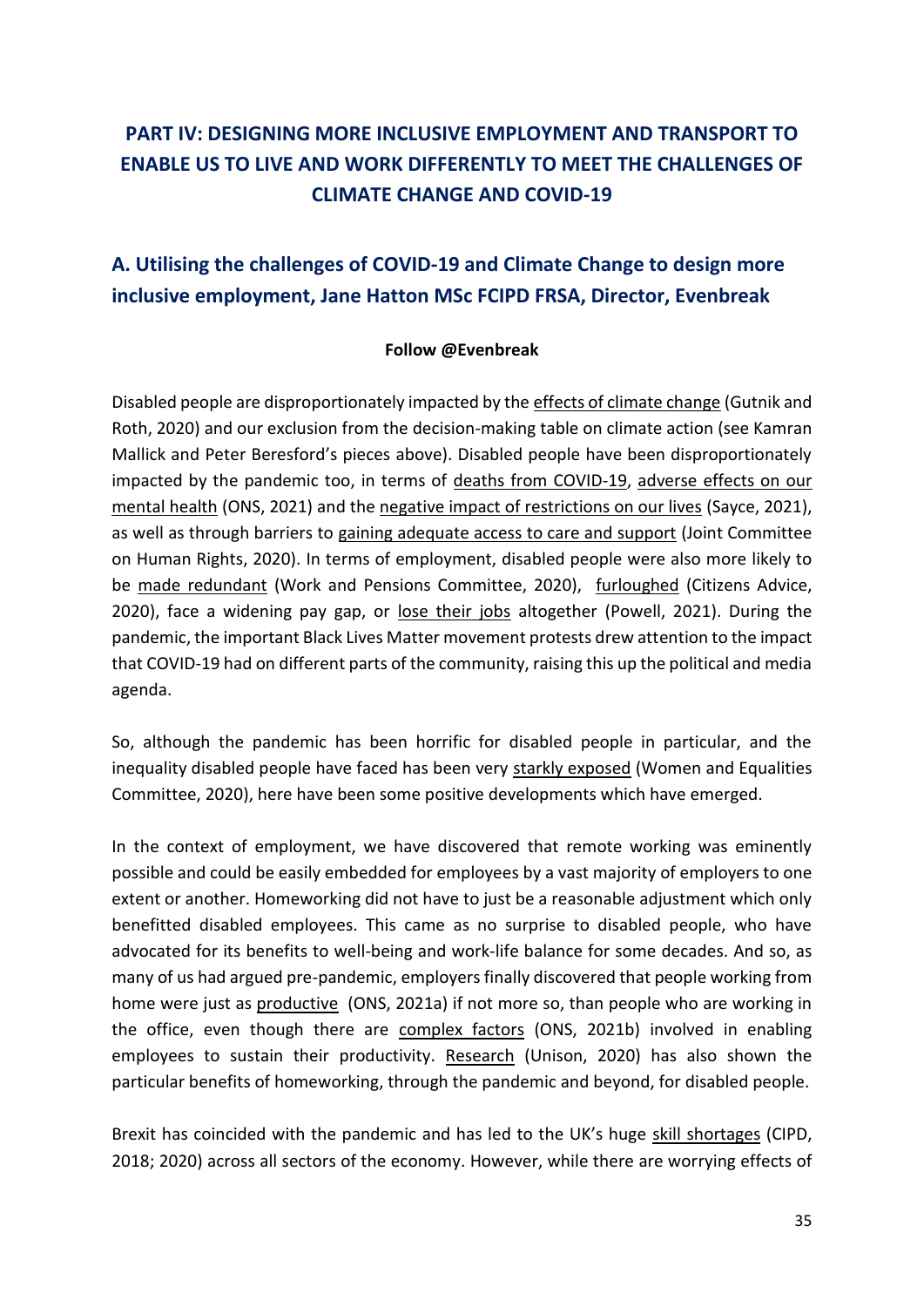such shortages, employers are going to have to look to new markets and pools of talent that they have not looked at previously. This ought to present an opportunity for disabled people, whose skills and underemployment mean that they are well-placed to form part of that pool of talent.

This is an opportunity that employers should seize. I am a disabled social entrepreneur; I run a social enterprise that is populated entirely by disabled people. We exist to help disabled people find work with inclusive employers. We have always known that disabled candidates are premium candidates. Nevertheless, disabled people are too often seen as 'pity hires' by employers where "poor disabled people" are hired to "give them a chance". My organisation and disabled leaders in business still have to constantly push back on that narrative. Closing the [employment gap](https://researchbriefings.files.parliament.uk/documents/CBP-7540/CBP-7540.pdf) (Powell, 2021) for disabled people is not about pity. It is not about charity. This is about talent. It is about the particular skills and expertise we bring to the workplace.

The [social model of disability](https://disability-studies.leeds.ac.uk/wp-content/uploads/sites/40/library/UPIAS-fundamental-principles.pdf) (UPIAS, 1975) tells us that as disabled people, we face barriers in society that other people do not face. This lived experience means that we have to develop skills around things like creative problem solving. For example, if we travel somewhere, we have to plan it like a military exercise. Are the stations going to be accessible for me? What happens if I go to my normal tube station, and the lift is not working? I am going to have to find another way to get to where I am going. When I do finally get to my destination, is it going to be accessible?

This process means we have to plan ahead, we have to do contingency planning, we have to be creative and exceptional project managers. We have to be resilient. All of these additional skills mean we are premium candidates. Employers need people who are not going to run away at the first sign of a problem but, instead, are going to look at different ways and solutions to that problem.

As the pandemic has gone on and approaches its third year, we have seen the emergence of a range of hybrid working and a greater understanding of lots of different ways of working, which are all effective. People do not have to be full-time, working 40 hours a week, from nine to five on Monday to Friday, and based in the office. That model is looking increasingly outmoded and is not the only one that works in the workplace. Employees can work parttime, they can work at night. They can work on weekends, if it suits them to do so. They might have childcare responsibilities during the week and wish to manage their working hours around them and support with care-giving from a wider family network. It might be that some people in an organisation want to work from home all of the time or others want to work remotely occasionally; regardless of what their preferences are, we have the technology to make that possible now.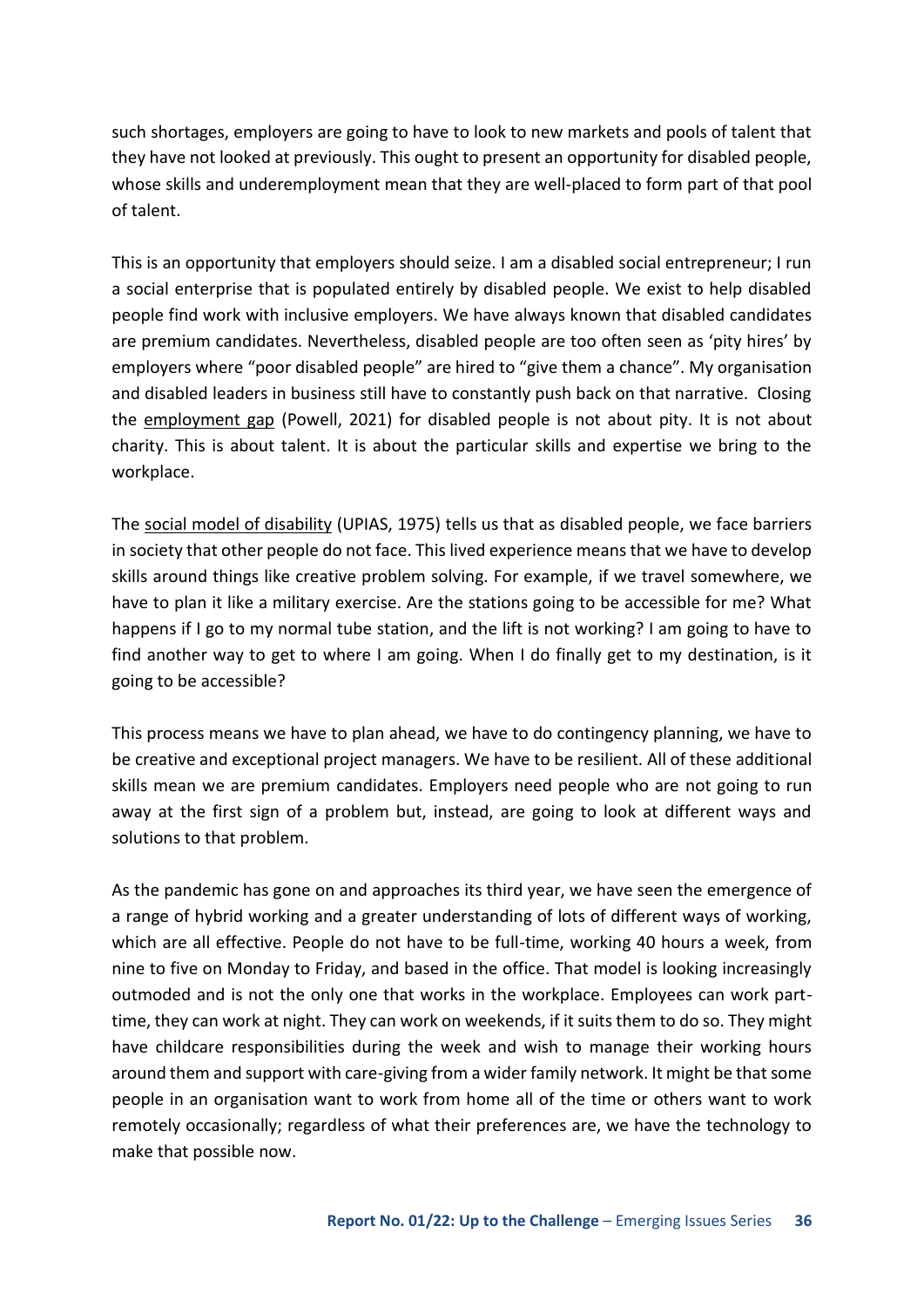All of these more nuanced ways of working and achieving a work-life balance are not necessarily to do with disability. They are about people. And lots of people in the pandemic have said: "actually, I much prefer working from home and not having to do that two hour commute every day, a commute which is shovelling emissions into the atmosphere and affecting climate change". A greater number of the labour force are actually choosing to work from home.

Conversely, there are some disabled people (and non-disabled people) who cannot wait to get back to the office because they miss the company of work colleagues. Now, people have the choice; and we need to ensure that the greater opportunities around hybrid, remote and flexible working are sustained, and that disabled people are supported to benefit from them like everyone else.

I think what we have learned through this dreadful pandemic is that the way of working has changed and will continue to change. You cannot return to pre-pandemic practices because you cannot put the genie back in the bottle. People who have now discovered that you can work from home effectively will not accept being told by their employer that this is not possible – we have all proved that it is possible. People are also becoming increasingly aware of the impact of their lifestyle choices, [especially in relation to where and how they work](https://iopscience.iop.org/article/10.1088/1748-9326/ab8a84)  (Hook *et al*, 2020), on carbon emissions and climate change. New ways of working will and should proliferate – people working different numbers of hours, in different locations, and using different kinds of technology.

The ideal people to work in these new kinds of ways are disabled people, because we have always been doing things differently. Disabled people need to be leading on this because we are the experts. It is something we have been doing every day of our lives. We are no longer just premium candidates; we are absolutely essential in the new world of work. It is really important for us to get employers on board and enable them to better understand that the narrative has nothing to do with pity, and everything to do with what they can gain. Even now, early on in these new ways of working, those organisations who have not taken this on board, who have said everyone has got to go back to the office and start commuting again, are going to be left behind very, very quickly. Because nobody will want to work for them, let alone disabled people.

The Government's NDS could have harnessed this energy, this innovation to enable disabled people to experience lasting benefits of employment. But, just as earlier contributions in this report note in other areas, the NDS does not go far enough to enable disabled people to access these new ways of working. Rather than the government accepting these new ways of working, their strategy starts from the wrong premise. For example, work capability assessments are based on the assumption that disabled people do not really want to work and would rather claim benefits. Maybe there are disabled people like that, but I certainly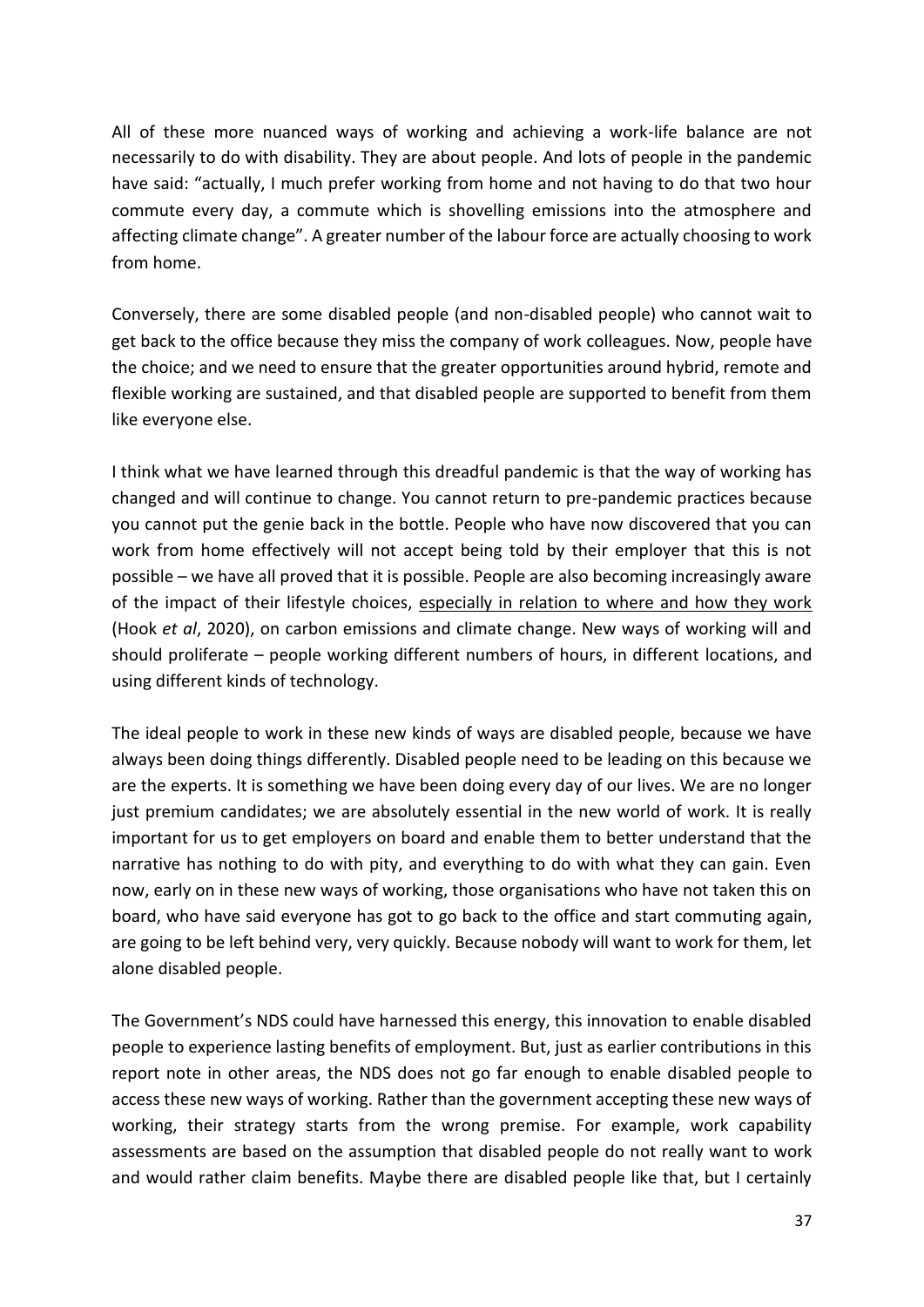have not met any. The disabled people I know really want to work, if they are able to do so. If disabled people cannot work for whatever reason, they need to be supported, not to be hounded by an outmoded benefits process. The work capability assessments and sanctions which amount to an attempt to starve people into working through financial deprivation - is never going to work. It focuses on the wrong problem and does not reflect the social model of disability. The problem is not disabled people, the problem is the barriers that disabled people face when they *are* looking for work.

Nevertheless, some of the things that the Government does are based on the right premise. The [Disability Confident employer scheme](https://www.gov.uk/government/collections/disability-confident-campaign) is one such example, based on the idea that it is employers who need to change, to do better for disabled people. It is employers who need to remove the barriers preventing many disabled people from participating in the workplace. Whilst the premise is the right one, the [implementation of the scheme is poor](https://www.disabilitynewsservice.com/dismal-job-figures-show-failure-of-disability-confident-says-de-cordova/#:~:text=David%20Gillon%2C%20a%20disabled%20campaigner,in%20five%20of%20the%20workforce.) (Pring, 2019).

[Access to Work w](https://www.gov.uk/access-to-work)as also based on the right premise, the premise inherent in the social model of disability: i.e. that sometimes disabled people need support in removing the barriers in front of them and employers should not have to bear the whole cost of that, because employers should not be deterred from employing disabled people as our increased employment benefits all of society. Sadly, however, the implementation of this scheme has also been poor. It can take a long time; you cannot claim online, you still have to send everything by post, so it is [very bureaucratic](https://yougov.co.uk/topics/health/explore/topic/Disability?content=all) (YouGov/Centre for Social Justice Committee, 2020) and the cap on financial support (introduced in 2015) [blocks access to and progress in](https://www.centreforsocialjustice.org.uk/wp-content/uploads/2021/03/CSJJ8819-Disability-Report-190408.pdf)  [work](https://www.centreforsocialjustice.org.uk/wp-content/uploads/2021/03/CSJJ8819-Disability-Report-190408.pdf) (Centre for Social Justice, 2021).

We know that the disability employment gap is [at almost 30%](https://assets.publishing.service.gov.uk/government/uploads/system/uploads/attachment_data/file/875199/employment-of-disabled-people-2019.pdf) (DWP and DHSC, 2021); and if you look closely at the data, this figure has been consistent for almost a decade, reducing by [only five percentage-points since 2013](https://committees.parliament.uk/publications/7005/documents/72950/default/) (Work and Pensions Committee, 2021). It has not shifted significantly enough by anything the government has done over the last ten years.

As Jumoke Adullahi's piece above highlights, there is a paucity of material in the NDS to reflect our intersectional identities – disabled people can be black, people of colour, LGBTQ+, and observe an array of religions or none. We cannot put people into boxes. We are peopleshaped, not box-shaped. And this matters in how we really get to grips with closing the employment and pay gap for disabled people.

If the government really wanted to make the 'world of work more inclusive and accessible', it would have put in place a much more comprehensive set of actions to resolve these longstanding issues than the NDS's circumspect list of actions set out in its section on jobs. Disability still comes too far down the Government's list of priorities and needs to be given more prominence in their agenda.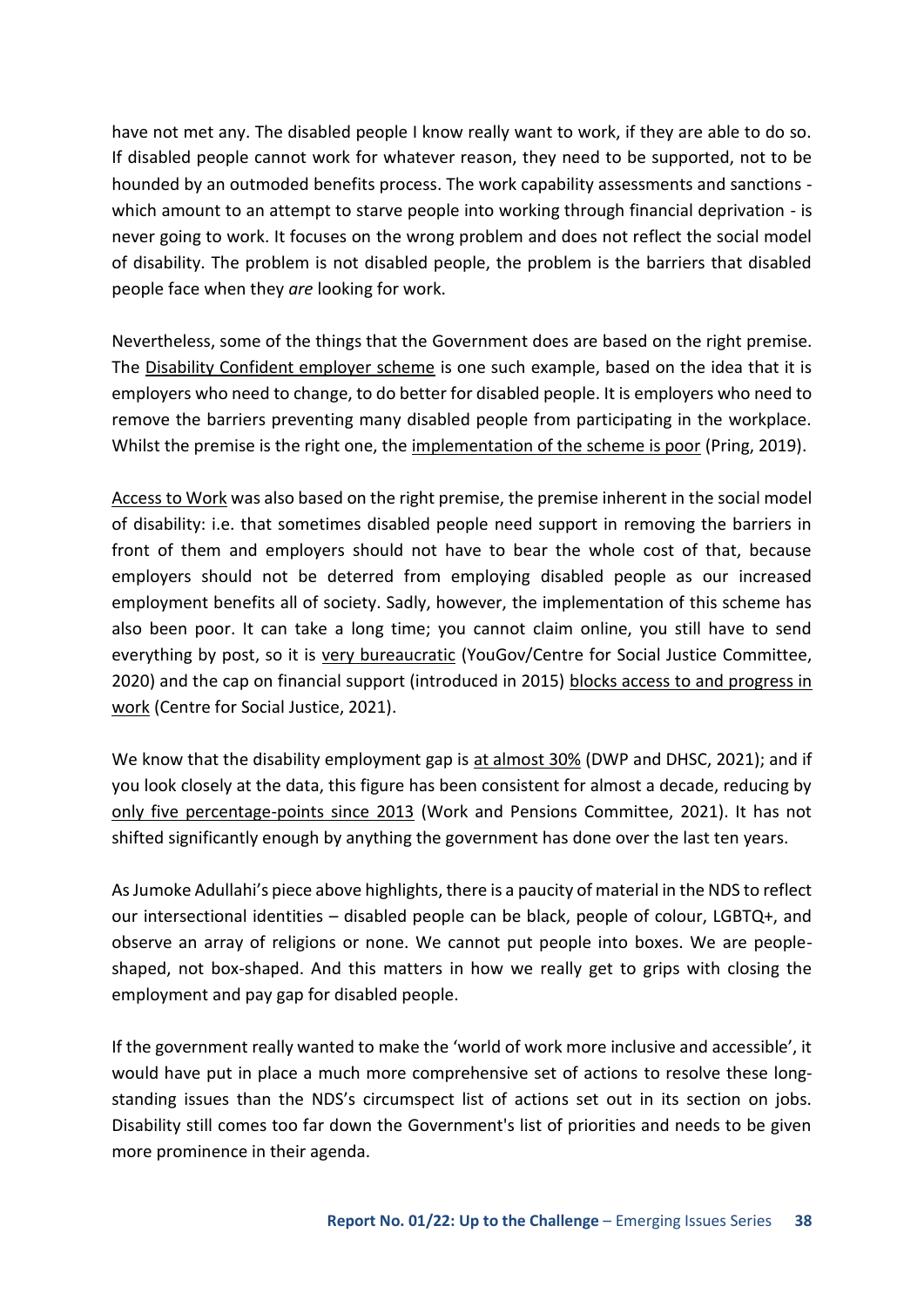It is imperative that this Government puts disability firmly on the agenda, both in terms of climate change and in terms of employment of disabled people during

COVID-19 and beyond. We need to be there at the table, so our lived experience can inform better and more equitable policies.

### **Recommendations:**

**1. Government must produce a comprehensive strategy which promotes disability inclusion in green employment and a just transition to a low-carbon economy. This must involve a review of Disability Confident and Access to Work, as well as other labour force policies in relation to disability, to set out changes needed to these schemes to meet the twin crises of COVID-19 and Climate Change. This strategy should also include a comprehensive action plan in relation to promoting disability inclusion in home- and hybrid working, along with the development of green skills, green job employment services, green contracts and jobs. Lastly, this strategy should be in addition to the implementation of [recommendations](https://www.centreforsocialjustice.org.uk/wp-content/uploads/2021/03/CSJJ8819-Disability-Report-190408.pdf) made by the Centre for Social Justice on closing the disability employment and disability pay gaps.** 

**2. Government must establish an Inclusive Futures Scheme, to build skills, voice and confidence of young disabled people on issues related to sustainable development, environmental degradation and climate change, which encourages the development of their problem solving, entrepreneurial and vocational skills in this area. This capacity building programme would put young disabled people at the forefront of being agents of change on climate action in the workplace. Akin to the now defunct Aimhigher scheme, it would also address the high rates of unemployment among persons with disabilities by connecting young disabled people with Higher Education and employers.**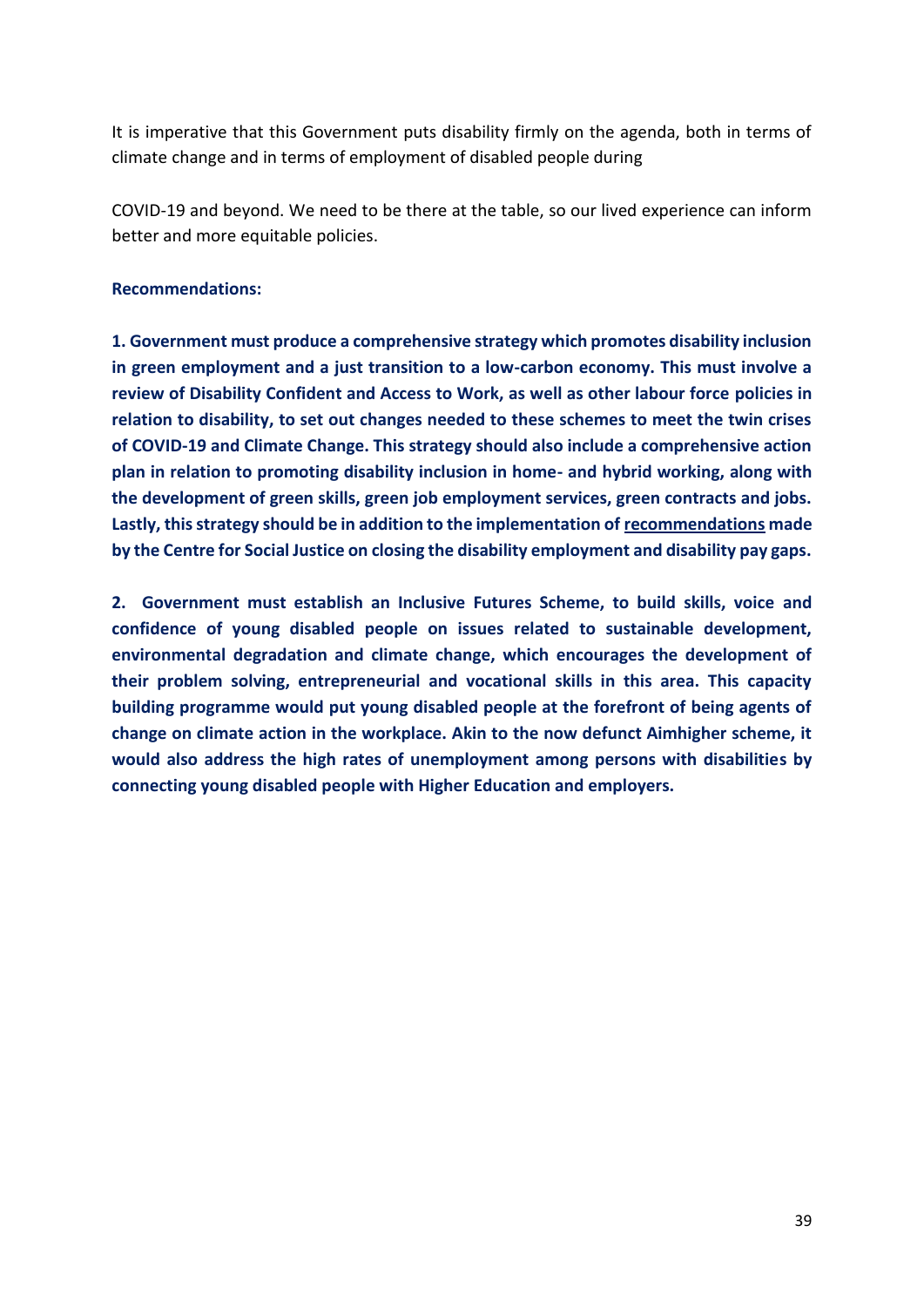### <span id="page-39-0"></span>**B. A Spoke in the Wheel? The National Disability Strategy and Active Travel, Dr Kay Inckle, Campaigns and Policy Manager at Wheels for Wellbeing**

### **Follow @KayInckle**

[Wheels for Wellbeing](https://wheelsforwellbeing.org.uk/) is a disabled people's organisation who provide access to cycling at three off-road centres in London. Nationwide, we campaign for and produce guidance around accessibility in cycling and active travel across a range of organisations, from national and local government to public and private bodies. Cycling is crucial for disabled people, not just in terms of wider sustainability goals, but also in addressing barriers to transport and mobility, tackling physical and mental health inequalities, and improving social and leisure participation. Unfortunately, there are significant barriers to cycling including: cost, infrastructure, attitudes, and exclusionary policies and policy-making. Sadly, the National Disability Strategy (NDS) does nothing to address these barriers to cycling and active travel for disabled people. This section, therefore, offers some recommendations for centering access to cycling and active travel within the wider and urgently needed expansion of the NDS.

#### *Why Cycling and Disability?*

Disabled people in the UK currently face significant inequalities in access to transport and mobility. Large sections of the public transport network are either completely inaccessible or unreliable for disabled people. Over 40% of the UK's train stations remain inaccessible and [train travel comes with additional barriers](https://www.leonardcheshire.org/about-us/our-news/press-releases/disabled-people-cant-use-over-40-train-stations) (Leonard Cheshire, 2018), including having to prebook accessible space and assistance, and uncertainty as to whether the assistance will arrive and/or whether the pre-booked space is occupied by baggage, buggies, bicycles and so on (Leonard Cheshire, 2018). Similarly, access to buses can be unreliable and, outside London, not being able to board a bus because of a broken ramp or an already occupied mobility space might mean having to wait over an hour for another service. Moreover, trains and buses usually only accommodate one disabled person at a time and permit only a very limited range of mobility equipment on board, excluding some types of wheelchair and mobility scooters.

Disabled people also face huge health inequalities and have the [worst mental and physical](https://www.sjdr.se/articles/10.16993/sjdr.695/)  [health outcomes](https://www.sjdr.se/articles/10.16993/sjdr.695/) of any population group in the UK (Inckle, 2020). It is often presumed that there is a direct correlation between impairment and poor health outcomes. In fact, many of the health burdens that disabled people endure result from enforced immobility. Lack of access to mobility, transport, exercise and physical activity result in many of the secondary mental and physical health conditions that are known to have long term impacts on disabled people. The structural nature of the health inequalities faced by disabled people was also evident during the pandemic where [60% of the COVID deaths in England were disabled people](https://www.health.org.uk/news-and-comment/news/6-out-of-10-people-who-have-died-from-covid-19-are-disabled)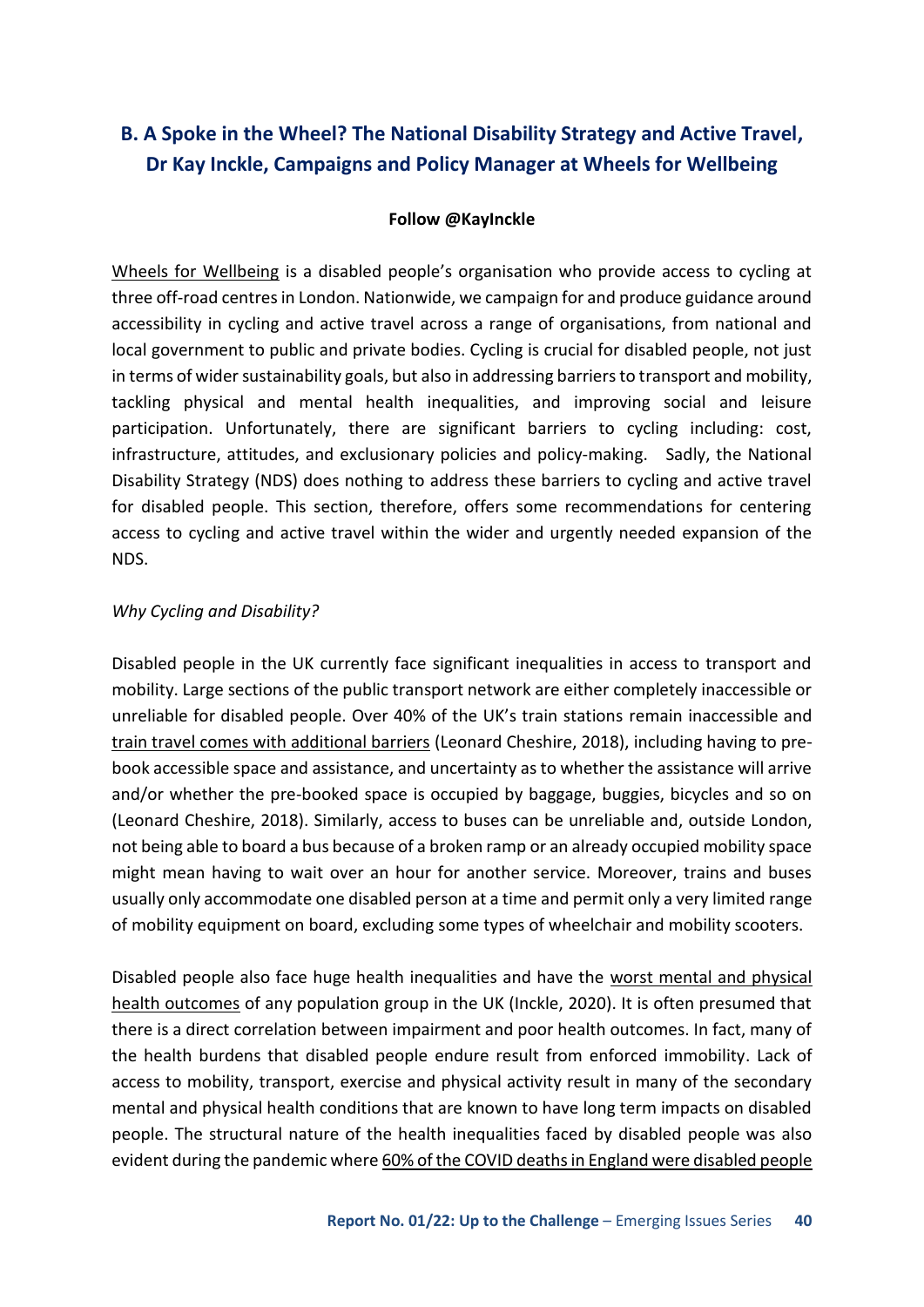(The Health Foundation, 2021), many of which are explained by the additional vulnerabilities that emerge from secondary health conditions, poverty or living in care homes.

Barriers to mobility and poor health outcomes compound pre-existing social exclusion from culture, recreation, leisure and social spaces which, in turn, exacerbate health inequalities. This occurs in a wider economic context where the disability pay and employment gaps, coupled with the additional costs of being disabled, mean that households which contain a disabled person are [most likely to experience poverty and material deprivation](https://www.equalityhumanrights.com/sites/default/files/progress-on-disability-rights-in-the-uk-crpd-shadow-report-2018_0.pdf) (EHRC, 2018). The links between poverty and poor health are widely known and this, yet again, compounds the chronic disadvantages disabled people already face.

It is evident that disabled people experience a range of mutually reinforcing disadvantages and inequalities. Cycling can redress many of these: it is a form of transport and mobility, it promotes physical and mental health, it provides a means of participation in social, leisure and recreational activities, and it also potentially increases people's economic opportunities via increased independence to access education and employment. However, there are huge barriers to disabled people cycling.

### *Barriers to Cycling*

Historically[, disabled cyclists have been designed out of cycle infrastructure](https://wheelsforwellbeing.org.uk/campaigning/guide/) whether they use a standard two-wheeled bike or a larger non-standard cycle such as a trike, recumbent or handcycle (WfW, 2020). Disabled cyclists using non-standard cycles are often confronted with narrow cycle paths, bollards, barriers and sharp corners, or turning circles which they cannot traverse. Other disabled cyclists use a two-wheeled bike as their primary mobility aid, but they are frequently prevented from doing so in public spaces, often encountering hostility when trying to access accessible spaces and resources with their bicycle. Likewise, stepped access, poor surface quality, camber and expectations to dismount, push or lift a cycle either around a barrier or into a parking space exclude disabled cyclists whatever type of cycle they use.

Cost is also a significant barrier for disabled people; non-standard cycles are incredibly expensive. An e-assist handcycle or tricycle costs around five thousand pounds, the same price as a second-hand car. Given the disability income/poverty gap this creates a double barrier: the people with least income face the highest costs to cycling, along with the health consequences of not being able to do so. The lack of nationwide share or hire schemes for non-standard cycles acts as a further barrier to those with least access to cycling.

Attitudinal and policy barriers are also significant. Given the punitive benefits system, many disabled people fear they will lose their benefits if they cycle because they will be deemed 'too active' to be disabled. Likewise, the '[bedroom tax](https://www.disabilitynewsservice.com/bedroom-tax-is-causing-severe-financial-hardship-say-mps/)' (see Pring, 2014; Work and Pensions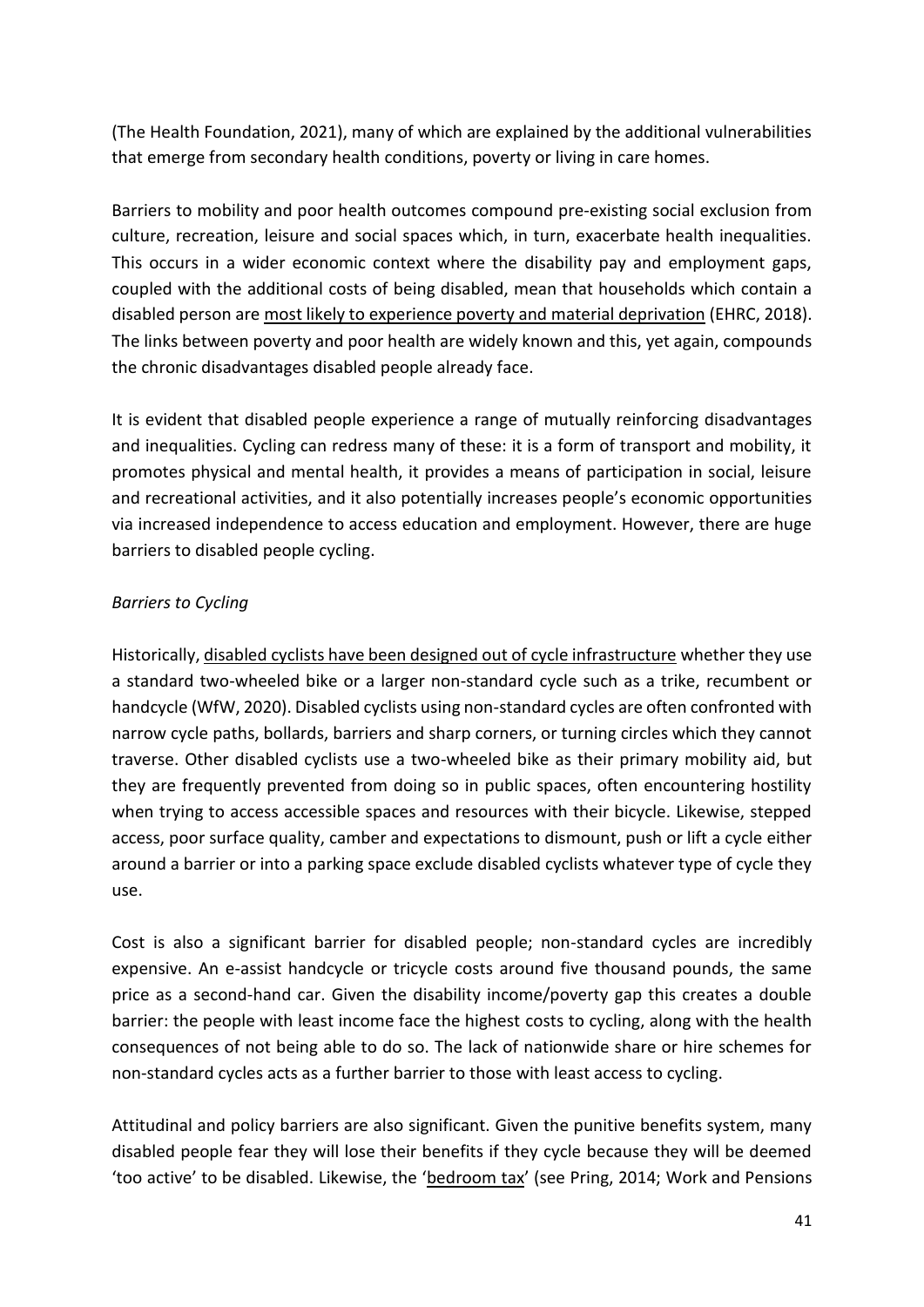Committee), which imposes a benefit penalty for any unoccupied bedroom even if it is being used for the storage of medical and/or mobility equipment, means that many disabled people have nowhere to store a cycle of their own.

### *The National Disability Strategy, Cycling and Active Travel*

What, then, has the NDS done to address these barriers and promote health, sustainability and active travel for disabled people? In short, nothing - none of these barriers are addressed. In fact, the NDS does not mention active travel at all. It contains only a few, very general, aspirations about improving the accessibility of public transport, but without any firm commitments; there are no dates, budgets or plans for when public transport will be fully accessible. This contrasts with current Department for Transport (DfT) workstreams which are proactively promoting accessibility to active travel in policies such a[s](https://www.gov.uk/government/publications/cycle-infrastructure-design-ltn-120) *[LTN1/20](https://www.gov.uk/government/publications/cycle-infrastructure-design-ltn-120) Cycle infrastructure design* (2020) an[d](https://assets.publishing.service.gov.uk/government/uploads/system/uploads/attachment_data/file/904146/gear-change-a-bold-vision-for-cycling-and-walking.pdf) *[Gear Change](https://assets.publishing.service.gov.uk/government/uploads/system/uploads/attachment_data/file/904146/gear-change-a-bold-vision-for-cycling-and-walking.pdf)* (2020).

The NDS also fails to address the barriers to active travel created by the DWP benefit assessments and the punitive structure in which they occur. The NDS offers some broad suggestions around improving communications about benefits and assessments, but nothing about the increase in financial support and other resources required to redress the poverty and material deprivation that disabled people experience, or to create access to active travel and the health and social benefits it provides.

### *Conclusion*

In the context of climate breakdown and post-pandemic recovery, it is especially disappointing that the NDS offers nothing in regard to active travel for disabled people. It has missed a vital opportunity to redress the health, mobility and income inequalities that disabled people endure. It also fails to resolve the contradictions between different government departments (e.g. DfT and DWP), which have so much impact on the lives of disabled people and their opportunities for healthy, active and sustainable lives.

### **Recommendations:**

**1. Put active travel for disabled people at the heart of the NDS and COVID-19 recovery and sustainability policies.** 

**2. Remove the barriers to cycling and active travel for disabled people, especially those related to infrastructure, costs and attitudes.** 

**3. Ensure that disability benefits enable a decent quality of life, incorporating active travel and mobility equipment.**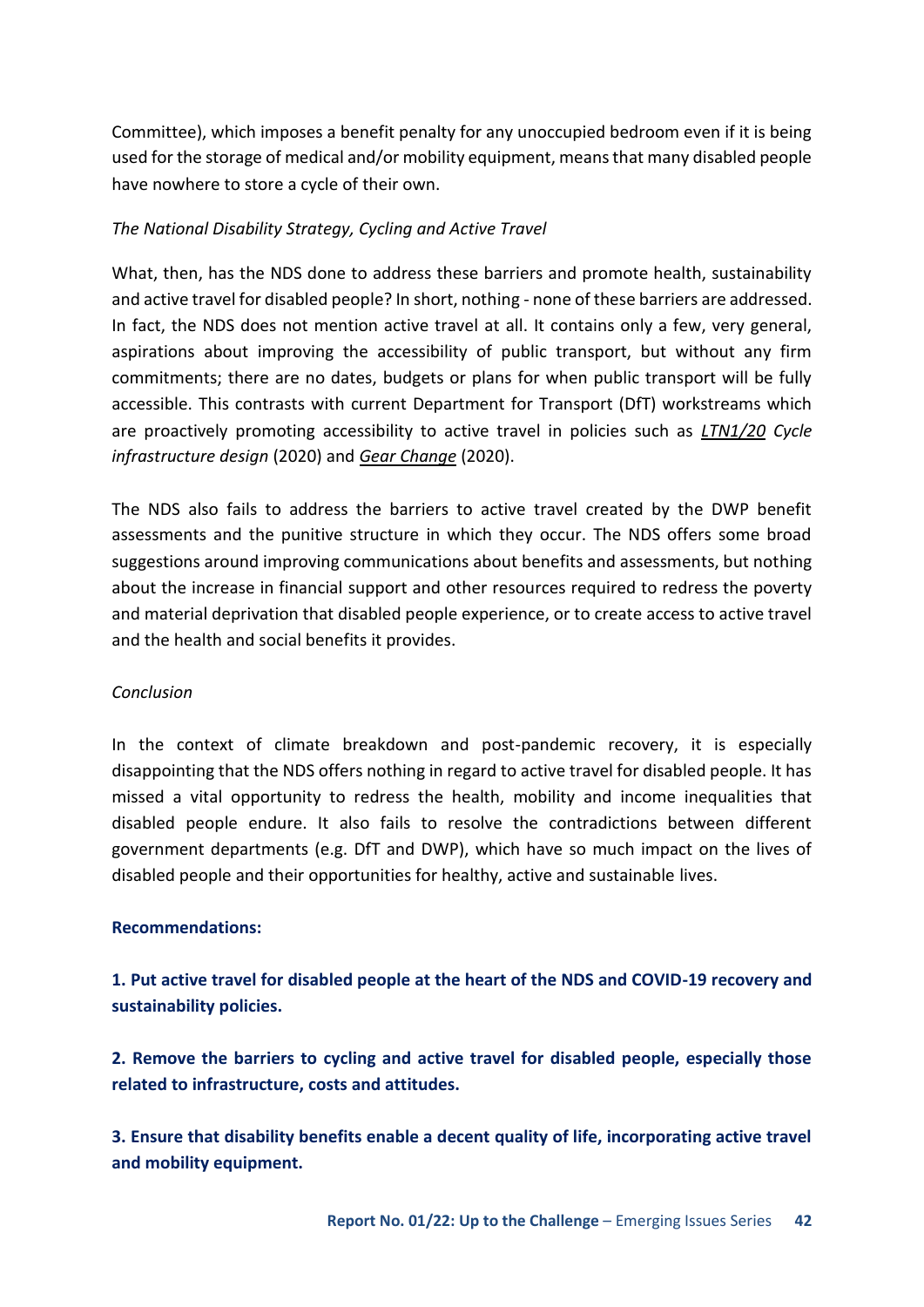### <span id="page-42-0"></span>**C. A Promising Future: What Autonomous Vehicles Could Offer Disabled People, Phillip Wilcox, Author**

### **Follow on LinkedIn: click [here](https://www.linkedin.com/in/phillip-wilcox/)**

In 2012, while I was studying for my MA in International Relations, I suffered near fatal injuries as the result of an accident. Those injuries left me legally blind. Among other limitations that I have had to learn to cope with, becoming legally blind means that I cannot drive a car or safely ride a bike.

I now appreciate just how vital transport is for everything in my life; for educational opportunities, work, social engagements, and even getting food from a grocery store. These things all need some form of vehicular transport – whether by private or public transport – which is not always accessible or affordable to people with disabilities. Therefore, a person can either wait for a long time for a bus or Paratransit vehicle (or Dial-a-Ride as it is known in the UK) or pay a lot of money to travel somewhere by taxi. E-bikes or scooters are not an option for someone with a sight impairment either. The alternative is to have a carer or personal assistant to drive you to your destination. Accessing this kind of support is also wrought with barriers.

This lack of access to transport that I can use independently led me to follow closely the development of the self-driving car or the autonomous vehicle (AV). Such vehicles have the potential to make transportation both more accessible and more affordable for blind, elderly, and disabled people. In turn, they could create opportunities to dramatically improve our quality of life. So, whilst my background is in policy and I am not an engineer or a computer scientist, I have conducted extensive research on AV technology and have spoken to several engineers in the AV industry which has led to my expertise in this area. However, it was becoming blind which gave me insight into what this technology could provide disabled people and inspired me to write *The Future is Autonomous: The U.S. and China Race to Develop the Driverless Car* (2020).

In understanding the opportunities AVs present to facilitate our inclusion in society, it is important to explain what the technology looks like and how it functions. AVs have GPS[, many](https://blogs.nvidia.com/blog/2019/04/15/how-does-a-self-driving-car-see/)  [cameras, radar, and other sensors](https://blogs.nvidia.com/blog/2019/04/15/how-does-a-self-driving-car-see/) that allow them to perceive the world around the vehicle while it is driving. This technology allows the AV to know how fast it is going and where it is in the world. It can also detect how far away other objects are from the vehicle, how fast they are travelling and in what direction.

All that sensory data from the various cameras and sensors is sent to a central computer in the vehicle. In that central computer there are already programmed [path planning algorithms](https://dzone.com/articles/how-does-path-planning-for-autonomous-vehicles-wor)  (see Ryabchuk, 2018). These path planning algorithms allow the AV to plan a path or decide what action to take to avoid an obstacle and prevent an accident.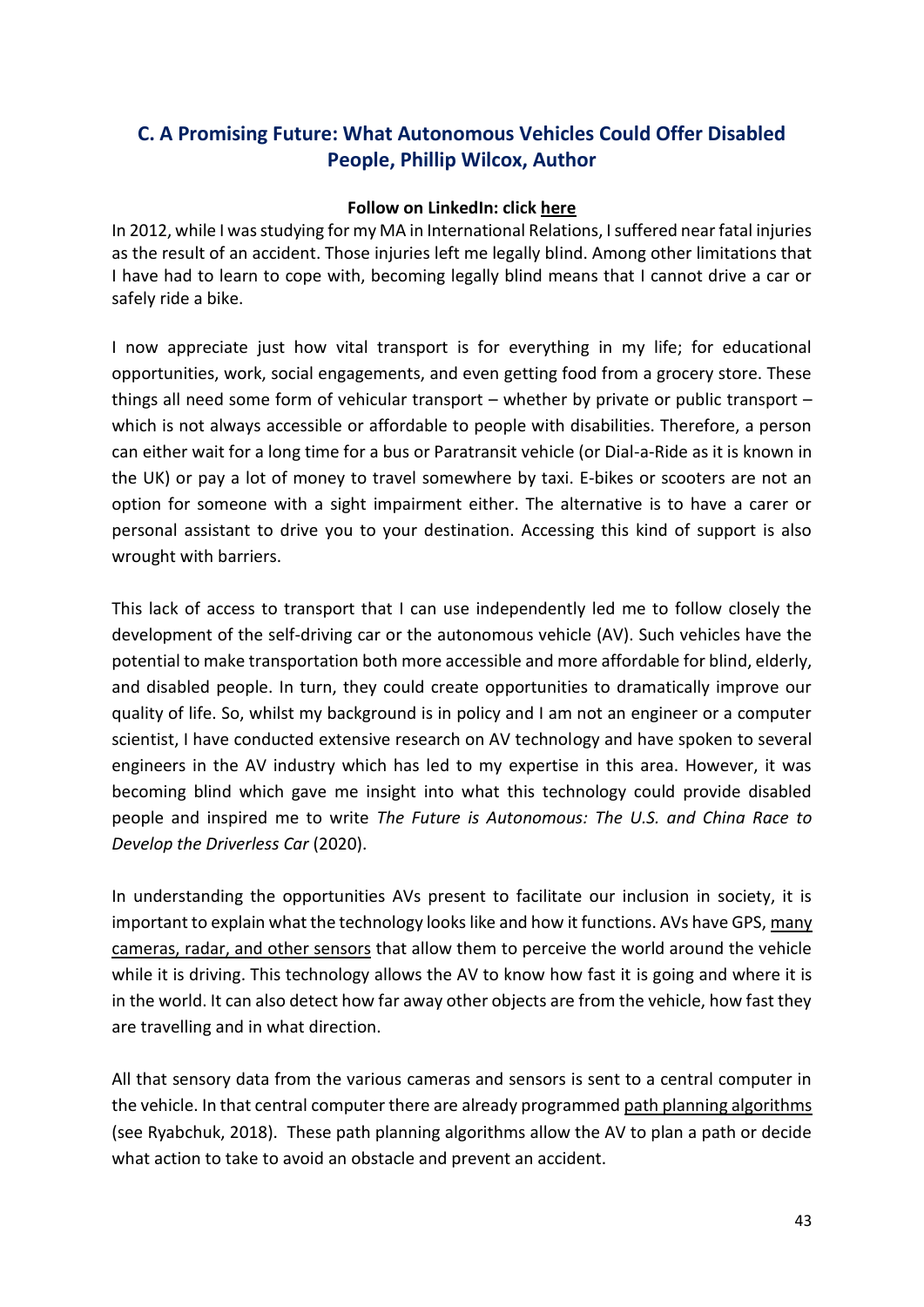The computer then sends the path planning data to the vehicle operators such as steering, brakes, accelerator, and so on, to perform whatever driving operation is necessary to avoid an obstacle and prevent an accident. These three stages – perception, path planning, and sending that information to the vehicle operators – need to happen at the same time, or as fast as possible while the vehicle is driving down the road, to avoid an accident.

The world is incredibly complex and driving a vehicle is one of, if not the, most difficult and potentially dangerous things a person does on a regular basis. Computer engineers in AVs must program solutions to innumerable different 'edge cases' to prevent an accident. Edge cases are unusual or irrational events, which range from more common occurrences (such as a person jaywalking at an intersection of a road) to rare things (like a dog running in front of the vehicle).

Policy-makers, regulators and product developers must learn the lessons of the risk of [discrimination through algorithmic bias](https://papers.ssrn.com/sol3/papers.cfm?abstract_id=3792772) (Wachter, Mittelstadt and Russell, 2021) and ensure that AV and Centre for Connected and Autonomous Vehicles (CCAV) testing identifies the 'edge cases', which positively recognise the movement, speed, silhouette and outline of disabled pedestrians in their path planning algorithm. Disabled people should also work with the AV companies to develop testing which identifies this particular 'edge case'.

[Vehicle emissions](https://assets.publishing.service.gov.uk/government/uploads/system/uploads/attachment_data/file/984685/transport-and-environment-statistics-2021.pdf) are a huge part of the problem of Greenhouse Gas (GHG) emissions for every country and, based on 2019 data, transportation produced 27% of the UK's total GHG emissions, a direct contributor to climate change (Department for Transport, 2021).

From the earliest stages of their testing and development, AVs were hybrid vehicles. This makes sense because all of the data would need to be electric to communicate with the computer driving the vehicle. The gearshift, steering, accelerator and other remote functions would all need to be electric.

This means that AVs and the technology that allows them to drive without a human are exceptionally well placed to be at the forefront of tackling climate change. They also present the opportunity to enable countries to design more inclusive infrastructure and modes of transport in their response to, and recovery from, the COVID-19 pandemic. Indeed, the companies in the AV industry have said that their initial roll-out for AV passenger vehicles will be to serve as a ride-hailing service, like Uber. This would mean fewer total vehicles on the road, particularly with shared rides, which would produce fewer total vehicle emissions. Right now, Waymo in the US operates a completely driverless taxi service, Waymo One, in Chandler, Arizona. The service only operates in a small area, but it has been operating successfully for [over one year](https://twitter.com/waymo/status/1446506053101887492?ref_src=twsrc%5Etfw) and the area of operation could expand to other areas or in other parts of the country as the technology matures. This is a service that a company could operate in the UK as well.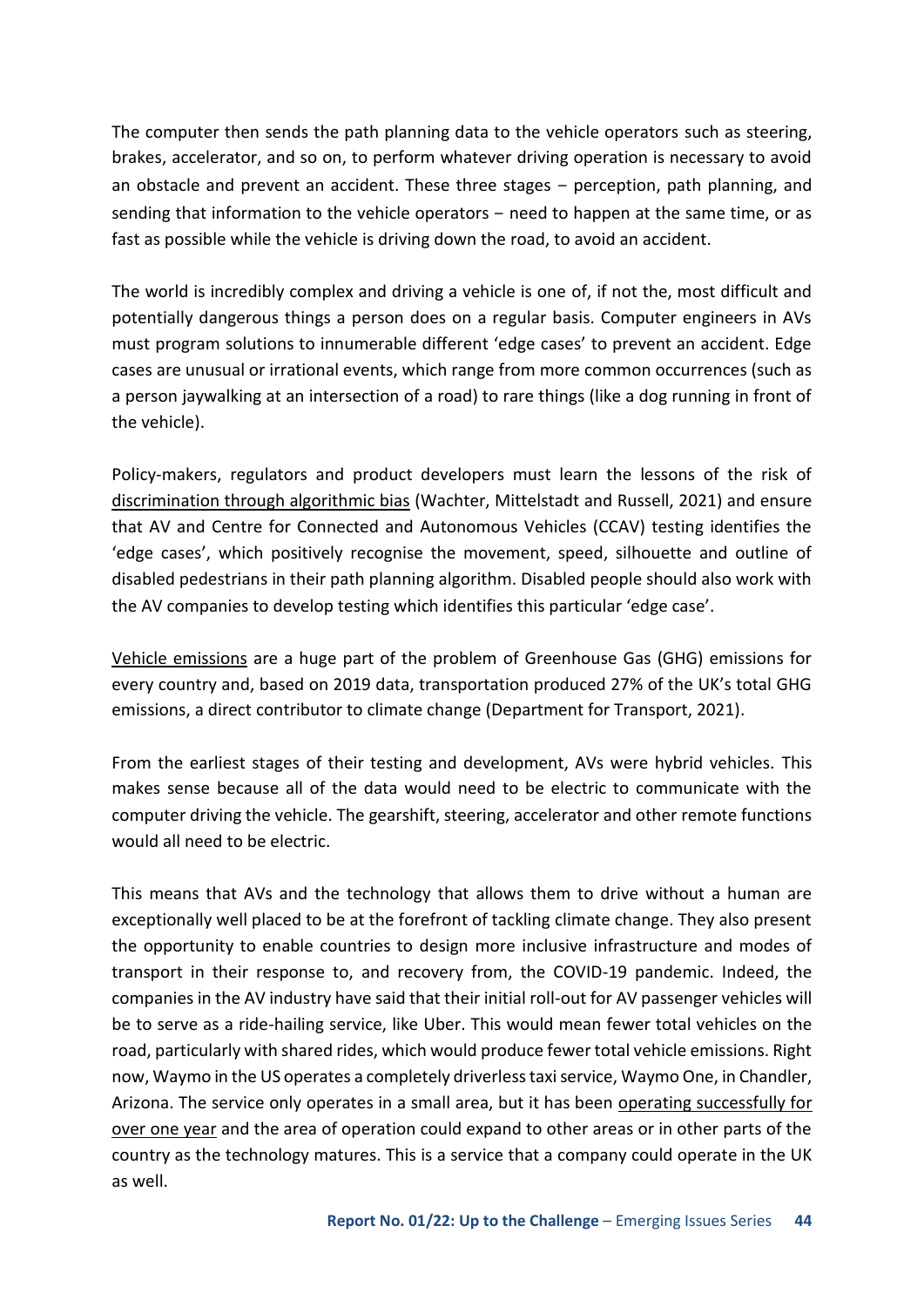It is also in the AV companies' interest to make their vehicles electric in their respective AV ride-hailing fleets. Electric vehicles (EVs) are cheaper to produce, other than the batteries, and last longer on average than internal combustion engine (ICE) vehicles. There is significantly less wear and tear with EVs, which would drastically reduce upkeep costs for the fleet of vehicles.

The AVs themselves would still need to be accessible for people with sensory, mobility, or cognitive disabilities to provide effective, affordable, and efficient improvements for their mobility needs. Tax incentives or other regulation would likely be necessary to ensure that AVs live up to their potential to provide transportation benefits to disabled people and elderly populations.

How will AVs fit into the current city transportation system? The technology itself is not limited to regular-sized vehicles. It can be used for any mobility service or product to benefit the lives of disabled people. In the US there are small delivery robots that operate in enclosed spaces in places like [university campuses](https://www.theverge.com/2019/8/20/20812184/starship-delivery-robot-expansion-college-campus) (Hawkins, 2019)and [hospitals](https://aethon.com/mobile-robots-for-healthcare/) (Melanson, 2018). These robots provide a near-contactless delivery option to deliver things like food from local restaurants or medical supplies to doctors.

Autonomous drones can also be used for delivery of food and other supplies. In the UK, the CCAV has [many different pilot projects](https://transportationops.org/sites/transops/files/PA%20Turnpike_CAV_Program_Roadmap.pdf) related to AV testing and deployment around the country (Pennsylvania Turnpike Commission, 2017). One of these pilot projects is a project to use drones to [deliver NHS supplies](https://www.bbc.com/news/technology-52419705) to the Isle of Wight (*BBC News*, 2020).

The use of these different types of AV technology could be a great way to have food or other resources delivered to a disabled person with greater flexibility and limited exposure to COVID-19 infection at reduced costs. Whilst we also need to ensure such technology does not increase the risk of loneliness and isolation, which ha[s risen during the pandemic](https://www.ons.gov.uk/peoplepopulationandcommunity/healthandsocialcare/disability/articles/coronavirusandthesocialimpactsondisabledpeopleingreatbritain/latest) (ONS, 2022), it may help to facilitate their ability to live *interdependently*.

AVs can also be used for first mile-last mile transportation needs or other goods delivery, connecting local shopping centres or essential facilities. This kind of AV bus or shuttle services are particularly useful for disabled people; and so they should be designed for wheelchairs and equipped with other accessibility products or wayfinding services for people with sensory or cognitive disabilities.

In the US, there is a company called Nuro that delivers both [Domino's pizza](https://selfdrivingdelivery.dominos.com/en) and [groceries](https://www.protocol.com/dave-ferguson-nuro-coronavirus-interview)  (Sumagaysay, 2020) from local grocery stores in Houston, Texas, and parts of California: a business model which could be replicated in the UK and elsewhere.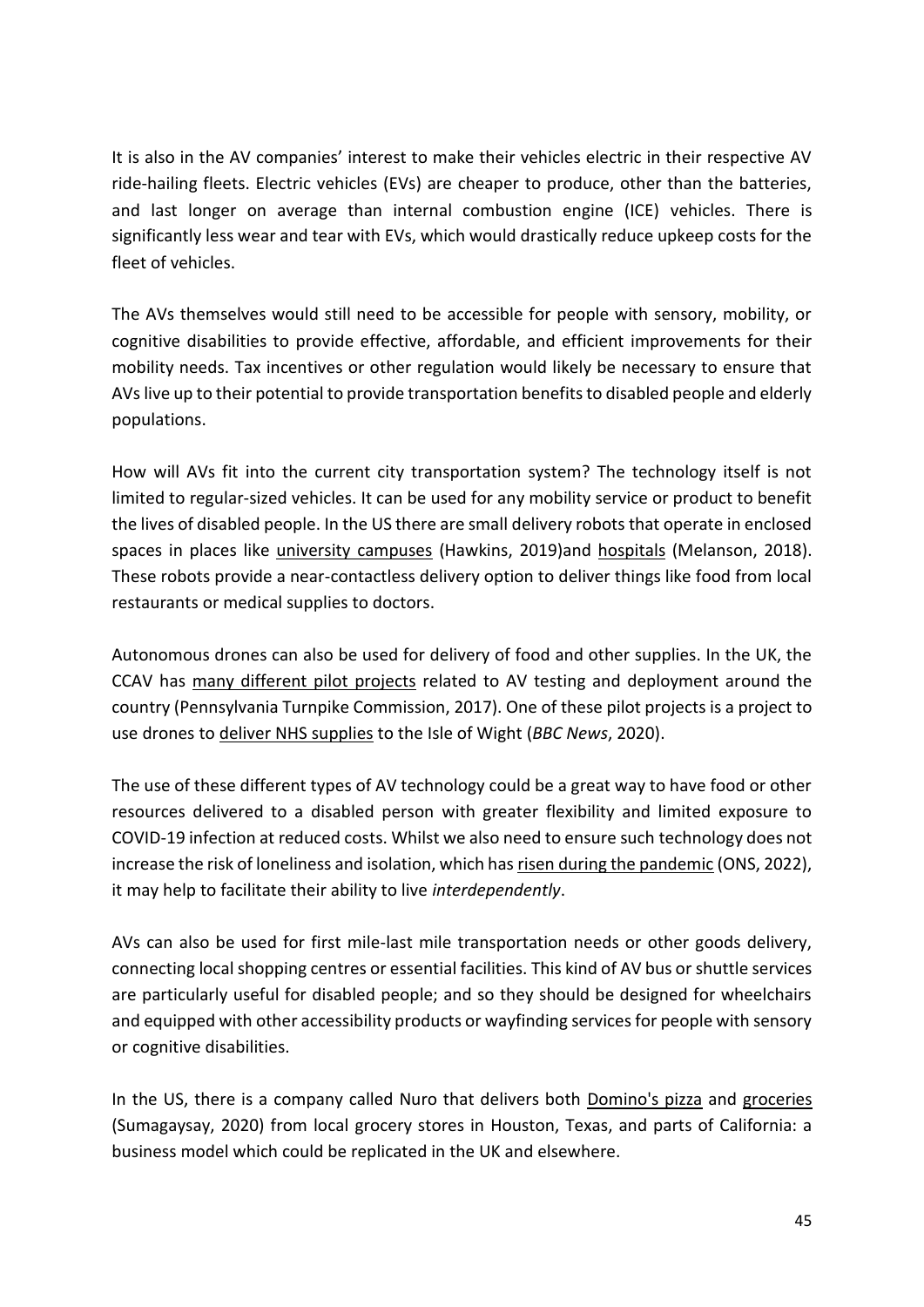AVs have the potential to deliver transformative changes to the lives of disabled people and reduce vehicle emissions. However, there are still significant technological, policy, liability and regulatory issues that need to be resolved to reach this potential. Public trust is also difficult to gain and easily lost following a fatal crash. The potential of AVs must be encouraged by policy-makers for its inclusive and green potential. The future of a safer, more accessible, and more equitable transportation and goods delivery system depends on it.

### **Recommendations:**

**1. The potential of AVs should be encouraged by policy-makers to maximise its inclusive design and ability to provide innovation in compact and accessible green transport.** 

**2. Policy-makers, regulators and product developers must learn the lessons of the risk of discrimination through algorithmic bias and ensure that AV and CCAV testing identifies the 'edge cases', which positively recognise the movement, speed, silhouette and outline of disabled pedestrians in their path planning algorithms.**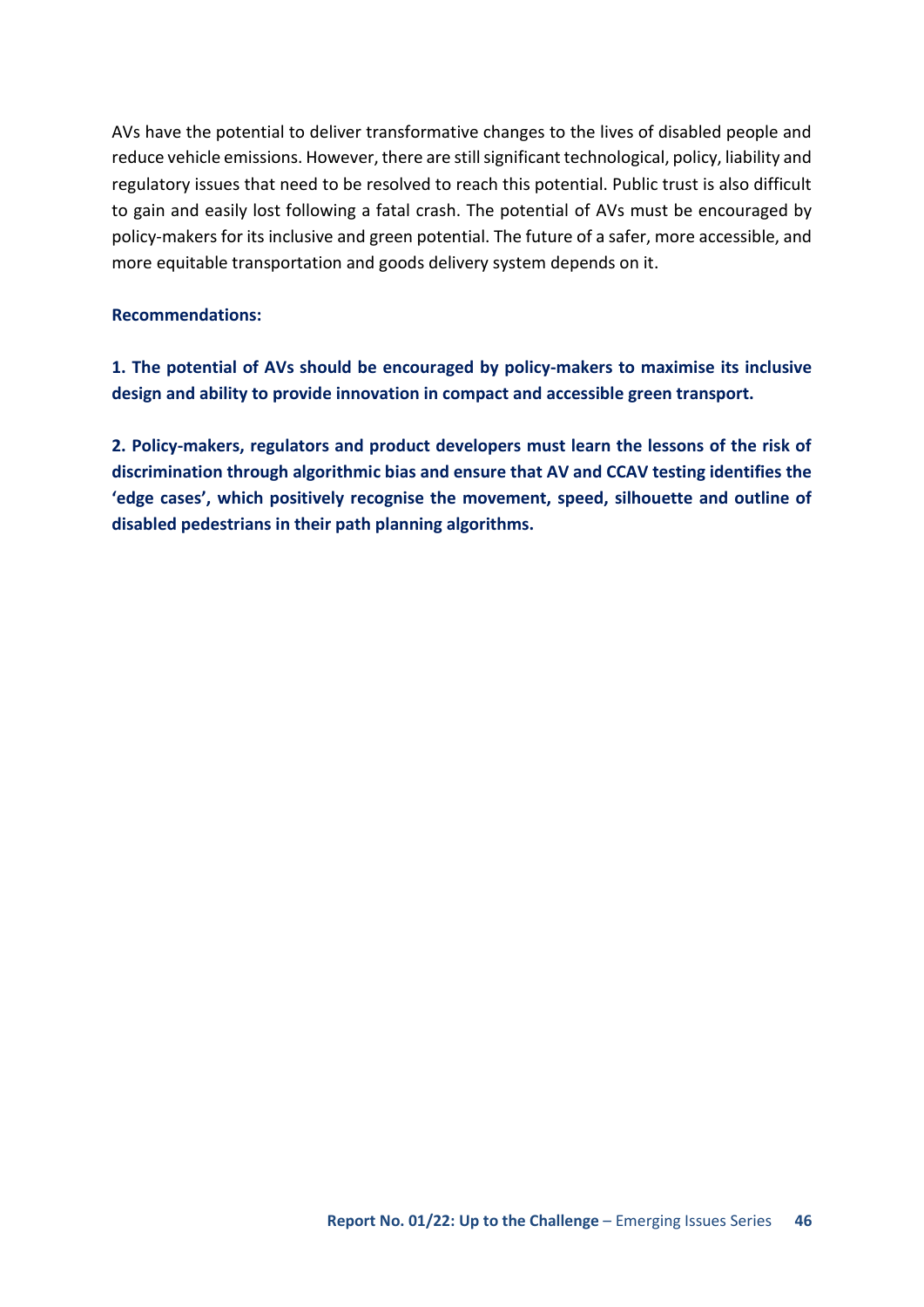### **Statutes**

<span id="page-46-0"></span>[Equality Act 2010](https://www.legislation.gov.uk/ukpga/2010/15/contents)

[The Climate Change Act 2008](https://www.legislation.gov.uk/ukpga/2008/27/contents)

[The Climate Change Act 2008 \(2050 Target Amendment\) Order 2019](https://www.legislation.gov.uk/uksi/2019/1056/contents/made)

<span id="page-46-1"></span>[Well-being of Future Generations \(Wales\) Act 2015](https://www.legislation.gov.uk/anaw/2015/2/contents/enacted)

# **Table of Cases**

<span id="page-46-2"></span>*[Binder, Eveleigh and Paulley v Secretary of State for Work and Pensions](https://www.bindmans.com/uploads/files/documents/Binder_v_SoS_for_Work_and_Pensions_2022_EWHC_105_(Admin).pdf)* ([2022] EWHC 105 [\(Admin\)\)](https://www.bindmans.com/uploads/files/documents/Binder_v_SoS_for_Work_and_Pensions_2022_EWHC_105_(Admin).pdf)

### **Bibliography**

Abbott, D. and S. Porter (2013) Environmental hazard and disabled people: from vulnerable to expert to interconnected, *Disability & Society*, 28: 6, 839-852, DOI: 10.1080/09687599.2013.802222

Alexiou, G., (2021), 'U.K. Government's National Disability Strategy Receives Lukewarm Response', *Forbes* [Online], 29 Jul 2021, Accessed 31/01/2022: [https://www.forbes.com/sites/gusalexiou/2021/07/29/uk-governments-national-disability](https://www.forbes.com/sites/gusalexiou/2021/07/29/uk-governments-national-disability-strategy-receives-lukewarm-response/?sh=39957d7c3eb9)[strategy-receives-lukewarm-response/?sh=39957d7c3eb9](https://www.forbes.com/sites/gusalexiou/2021/07/29/uk-governments-national-disability-strategy-receives-lukewarm-response/?sh=39957d7c3eb9) 

Armstrong, A., Brockett, B., Eustice, T., Lorentzon, A., O'Brien, L., Williams, S., (2021), *Why Society Needs Nature: Lessons from Research during Covid-19*, available online: [https://www.forestresearch.gov.uk/documents/8053/Why\\_Society\\_Needs\\_Nature\\_4FUC2G](https://www.forestresearch.gov.uk/documents/8053/Why_Society_Needs_Nature_4FUC2GT.PDF) [T.PDF](https://www.forestresearch.gov.uk/documents/8053/Why_Society_Needs_Nature_4FUC2GT.PDF) 

Baker, K., (2021), 'What's climate change got to do with disability?', *Ouch* [Online], 28 Oct 2021, Accessed 31/01/2022:<https://www.bbc.co.uk/sounds/play/p0b0ylhs>

BBC News, 'Coronavirus: Drones to deliver NHS supplies to Isle of Wight', BBC News [Online], 24 Apr 2020, Accessed 31/01/2022: [https://www.bbc.co.uk/news/technology-](https://www.bbc.co.uk/news/technology-52419705)[52419705](https://www.bbc.co.uk/news/technology-52419705) 

Bell, S.L. (2021), 'Beyond ramps and handrails: designing with and for the senses', Sweep [Online], Accessed 31/01/2022: [https://sweep.ac.uk/beyond-ramps-and-handrails](https://sweep.ac.uk/beyond-ramps-and-handrails-designing-with-and-for-the-senses/)[designing-with-and-for-the-senses/](https://sweep.ac.uk/beyond-ramps-and-handrails-designing-with-and-for-the-senses/)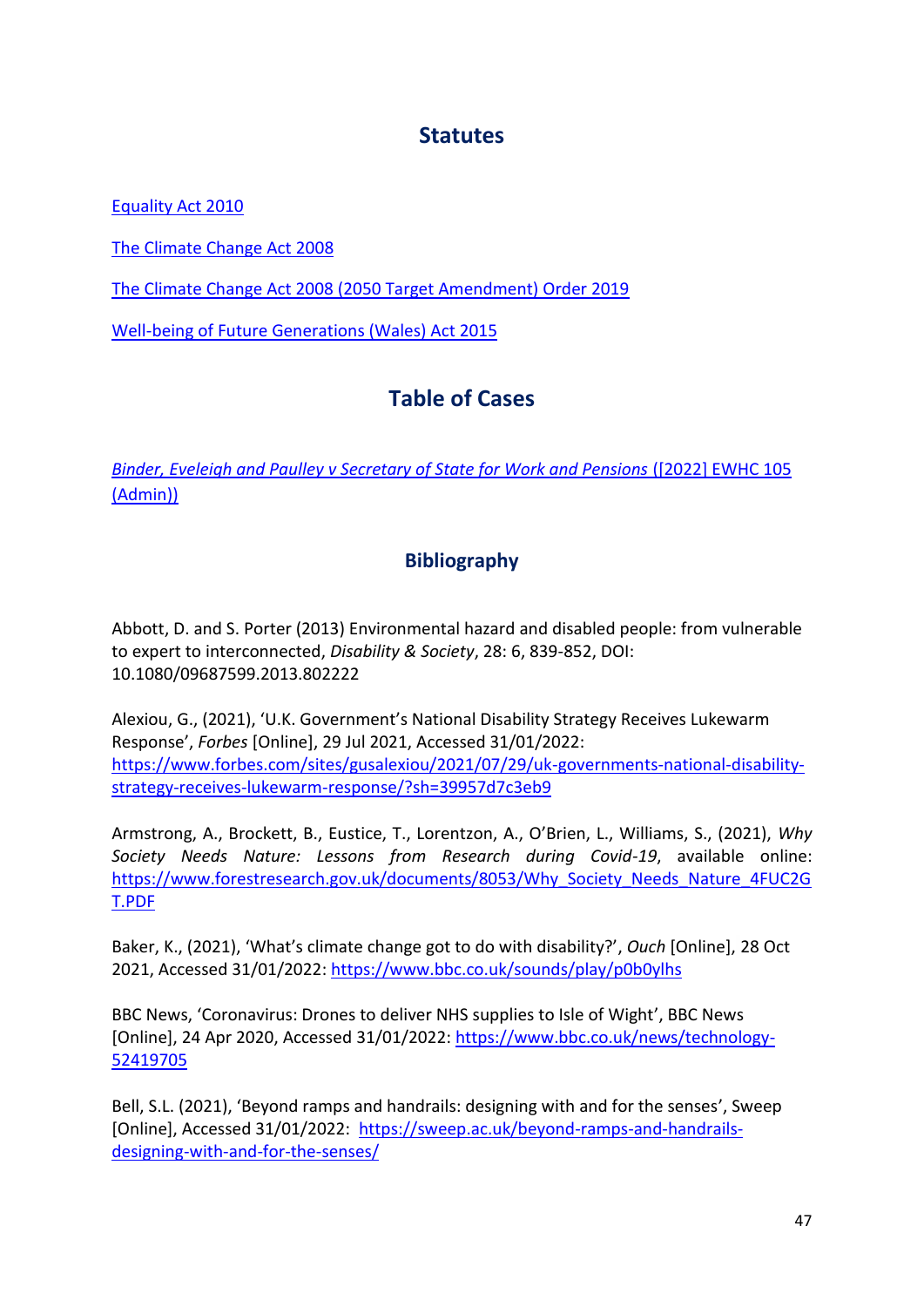Bell, S.L., C. Leyshon, R. Foley, R.A. Kearns, (2019), 'The "healthy dose" of nature: A cautionary tale', *Geography Compass*, Volume 13(1), DOI: <https://doi.org/10.1111/gec3.12415>

Beresford, P., M. Farr, G. Hickey, M. Kaur, J. Ocloo, D. Tembo and O. Williams (Eds), (2021), *Covid-19 and Co-production in Health and Social Care Research, Policy and Practice Volume*  1, Policy Press: Bristol, available online:

[https://library.oapen.org/bitstream/handle/20.500.12657/48755/9781447361763.pdf?sequ](https://library.oapen.org/bitstream/handle/20.500.12657/48755/9781447361763.pdf?sequence=1&isAllowed=y) [ence=1&isAllowed=y](https://library.oapen.org/bitstream/handle/20.500.12657/48755/9781447361763.pdf?sequence=1&isAllowed=y) 

Bond, (2019), *The UK's global contribution to the Sustainable Development Goals Progress, gaps and recommendations*, available online:

[https://www.bond.org.uk/sites/default/files/bond\\_the\\_uks\\_global\\_contribution\\_to\\_the\\_sd](https://www.bond.org.uk/sites/default/files/bond_the_uks_global_contribution_to_the_sdgs_online_full_report.pdf) gs\_online\_full\_report.pdf

Bond Disability and Development Group and Climate Action Network UK, (2021), *Disability inclusion in UK climate action*, available online: [https://www.bond.org.uk/sites/default/files/resource-documents/ddg\\_climate\\_brief](https://www.bond.org.uk/sites/default/files/resource-documents/ddg_climate_brief-formatted-141021-final_-_20_oct_2021.pdf)[formatted-141021-final\\_-\\_20\\_oct\\_2021.pdf](https://www.bond.org.uk/sites/default/files/resource-documents/ddg_climate_brief-formatted-141021-final_-_20_oct_2021.pdf) 

Bråten, Y., (2021), 'The (dis)ableisation of environmental governance: Lessons from Oslo', *Oslo SDG Blog*, 6 Sep 2021, Accessed 31/01/2022: [https://www.sum.uio.no/english/sdg/blog/guest/the-disableisation-of-environmental](https://www.sum.uio.no/english/sdg/blog/guest/the-disableisation-of-environmental-governance-l.html)[governance-l.html](https://www.sum.uio.no/english/sdg/blog/guest/the-disableisation-of-environmental-governance-l.html) 

Bristol City Council, (2020), *Community Climate Action*, Accessed 31/01/2022: [https://bristolgreencapital.org/project\\_cat/community-climate-action/](https://bristolgreencapital.org/project_cat/community-climate-action/) 

Bristol Disability Equality Forum (BDEF), *Draft Plan: Community Climate Action*, Accessed 31/01/2022:<https://bristoldef.org.uk/draft-plan/>

Bristol Green Capital Partnership (BGCP), (2020), *One City Climate Strategy*, Accessed 31/01/2022: [https://www.bristolonecity.com/wp-content/uploads/2020/02/one-city](https://www.bristolonecity.com/wp-content/uploads/2020/02/one-city-climate-strategy.pdf)[climate-strategy.pdf](https://www.bristolonecity.com/wp-content/uploads/2020/02/one-city-climate-strategy.pdf) 

Brotherton P., Anderson, H., Galbraith, C., Isaac, D., Lawton, J., Lewis, M., Mainwaring-Evans, T., McGuckin, S., Ormerod, S., Osowska, F., Sizeland, P., Stuart, E., Walmsley, C., Waters, R. & Wilkinson, S., (2021), *Nature Positive 2030 – Evidence Report*, JNCC: Peterborough

Cabinet Office, Department of Health & Social Care and Prime Minister's Office, 10 Downing Street, (2021), *Policy paper – Adult social care charging reform: further details*, available online:

[https://www.gov.uk/government/publications/build-back-better-our-plan-for-health-and](https://www.gov.uk/government/publications/build-back-better-our-plan-for-health-and-social-care/adult-social-care-charging-reform-further-details)[social-care/adult-social-care-charging-reform-further-details](https://www.gov.uk/government/publications/build-back-better-our-plan-for-health-and-social-care/adult-social-care-charging-reform-further-details)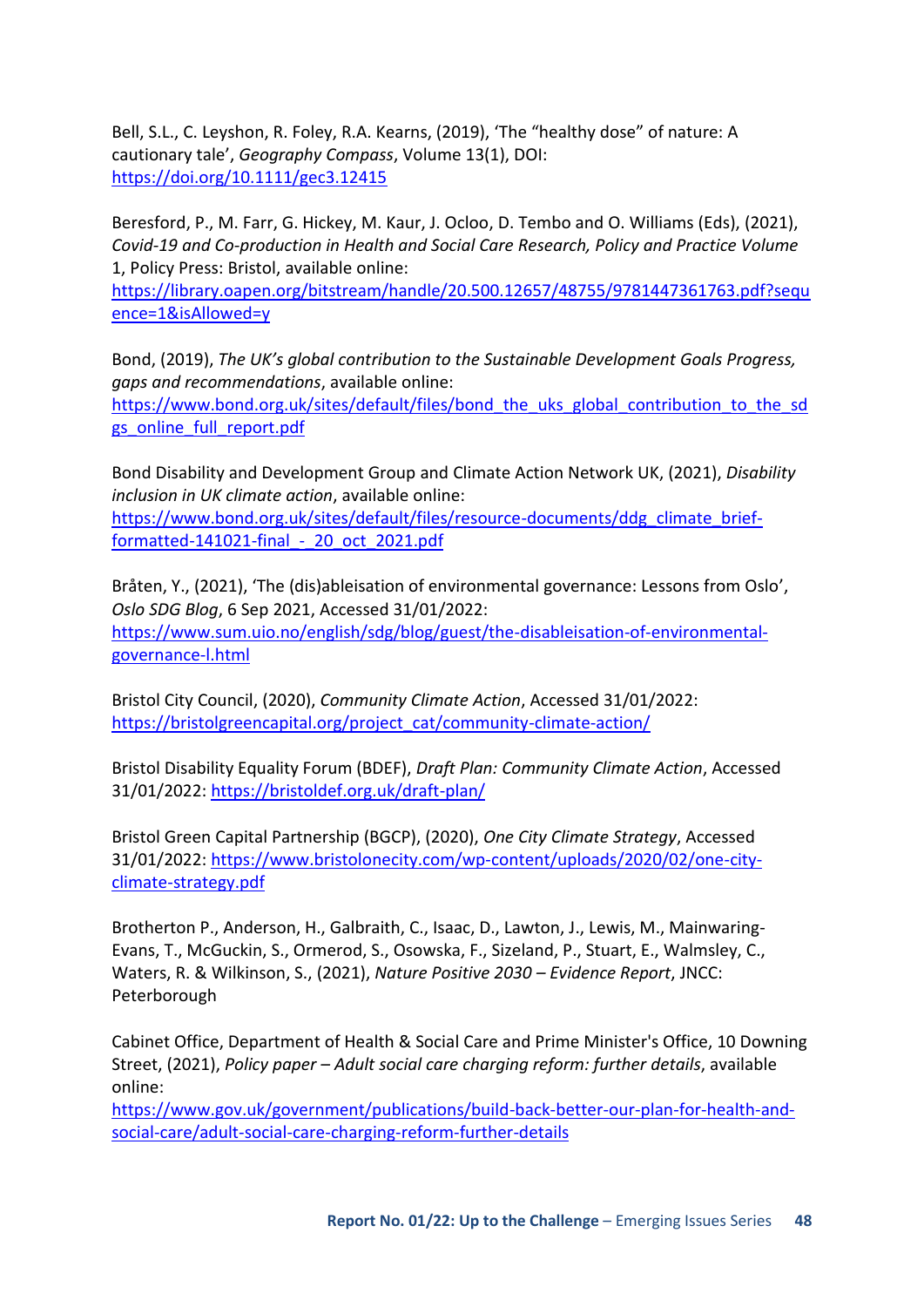Campbell, L., (2021), 'Belly Mujinga: family still seeking justice one year after Covid death', *The Guardian*, [https://www.theguardian.com/world/2021/apr/05/belly-mujinga-family-still](https://www.theguardian.com/world/2021/apr/05/belly-mujinga-family-still-seeking-justice-one-year-after-covid-death)[seeking-justice-one-year-after-covid-death](https://www.theguardian.com/world/2021/apr/05/belly-mujinga-family-still-seeking-justice-one-year-after-covid-death) 

Centre for Social Justice, (2021), *Now Is The Time: A Report by the CSJ Disability Commission*, available online: [https://www.centreforsocialjustice](https://www.centreforsocialjustice/)

CIPD, (2018), *Labour Market Outlook: Winter 2017-18*, available online: [https://www.cipd.co.uk/Images/labour-market-outlook\\_2018-winter-2017-1\\_tcm18-](https://www.cipd.co.uk/Images/labour-market-outlook_2018-winter-2017-1_tcm18-38214.pdf) [38214.pdf](https://www.cipd.co.uk/Images/labour-market-outlook_2018-winter-2017-1_tcm18-38214.pdf) 

CIPD, (2020), 'Brexit impact on workforce trends', *CIPD* [Online], available online: <https://www.cipd.co.uk/knowledge/brexit-hub/workforce-trends#gref>

Citizens Advice, (2020), *An unequal crisis Why workers need better enforcement of their rights*, available online:

[https://www.citizensadvice.org.uk/Global/CitizensAdvice/Work%20Publications/An%20une](https://www.citizensadvice.org.uk/Global/CitizensAdvice/Work%20Publications/An%20unequal%20crisis%20-%20final%20(1).pdf) [qual%20crisis%20-%20final%20\(1\).pdf](https://www.citizensadvice.org.uk/Global/CitizensAdvice/Work%20Publications/An%20unequal%20crisis%20-%20final%20(1).pdf) 

Cowburn, A., (2021), 'Israel didn't 'communicate particular access needs' for disabled minister, Eustice suggests', Independent [Online], 02 Nov 2021, Accessed 31/01/2022: [https://www.independent.co.uk/news/uk/politics/george-eustice-cop26-disabled-minister](https://www.independent.co.uk/news/uk/politics/george-eustice-cop26-disabled-minister-b1949664.html)[b1949664.html](https://www.independent.co.uk/news/uk/politics/george-eustice-cop26-disabled-minister-b1949664.html) 

Croxford, R., (2020), Belly Mujinga's death: Searching for the truth', *BBC Panorama* [Online], 13 October 2020, Accessed 31/01/2022[: https://www.bbc.co.uk/news/uk-54435703](https://www.bbc.co.uk/news/uk-54435703) 

Croxford, R., (2021), 'Belly Mujinga: Inquest to be held into "virus cough attack" death', BBC News [Online], 7 May 2021, Accessed 31/01/2022: [https://www.bbc.co.uk/news/uk-england](https://www.bbc.co.uk/news/uk-england-london-57023228)[london-57023228](https://www.bbc.co.uk/news/uk-england-london-57023228) 

Cunsolo, A., N.R. Ellis, (2018), 'Ecological grief as a mental health response to climate changerelated loss', *Nature Clim Change* 8, 275–281 available online: <https://doi.org/10.1038/s41558-018-0092-2>

Davies, C., (2021), 'Johnson apologises after minister who uses wheelchair denied entry to Cop26 venue', *The Guardian* [Online], Tue 2 Nov 2021, Accessed 31/01/2022: [https://www.theguardian.com/environment/2021/nov/02/wheelchair-using-minister](https://www.theguardian.com/environment/2021/nov/02/wheelchair-using-minister-denied-entry-to-cop26-venue)[denied-entry-to-cop26-venue](https://www.theguardian.com/environment/2021/nov/02/wheelchair-using-minister-denied-entry-to-cop26-venue) 

Department for International Development and Foreign, Commonwealth & Development Office, (2018), *Disability Inclusion Strategy 2018 to 2023*, available online: [https://www.gov.uk/government/publications/dfids-disability-inclusion-strategy-2018-to-](https://www.gov.uk/government/publications/dfids-disability-inclusion-strategy-2018-to-2023)[2023](https://www.gov.uk/government/publications/dfids-disability-inclusion-strategy-2018-to-2023) 

Department for International Development and Foreign and Commonwealth Office, (2020), *Research and analysis: An Approach and Theory of Change to Mental Health and*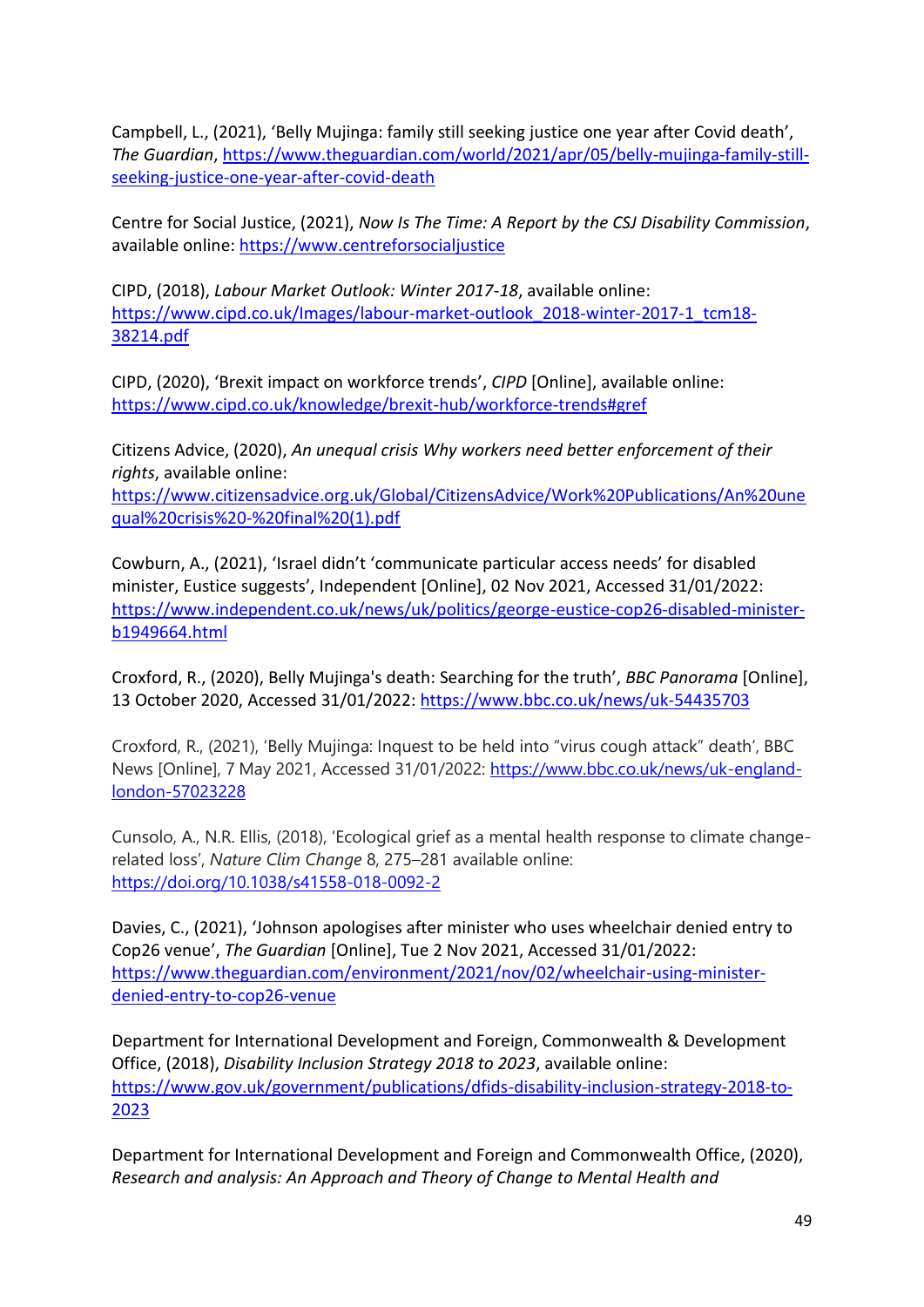*Psychosocial Support*, available online: [https://www.gov.uk/government/publications/an](https://www.gov.uk/government/publications/an-approach-and-theory-of-change-to-mental-health-and-psychosocial-support)[approach-and-theory-of-change-to-mental-health-and-psychosocial-support](https://www.gov.uk/government/publications/an-approach-and-theory-of-change-to-mental-health-and-psychosocial-support) 

Department for Transport, (2020a), *Gear Change: A bold vision for cycling and walking*, available online:

[https://assets.publishing.service.gov.uk/government/uploads/system/uploads/attachment\\_](https://assets.publishing.service.gov.uk/government/uploads/system/uploads/attachment_data/file/904146/gear-change-a-bold-vision-for-cycling-and-walking.pdf) [data/file/904146/gear-change-a-bold-vision-for-cycling-and-walking.pdf](https://assets.publishing.service.gov.uk/government/uploads/system/uploads/attachment_data/file/904146/gear-change-a-bold-vision-for-cycling-and-walking.pdf)

Department for Transport, (2020b), LTN1/20 *Cycle infrastructure design*, available online: <https://www.gov.uk/government/publications/cycle-infrastructure-design-ltn-120>

Department for Transport, (2021), *Statistical Release: Transport and Environment Statistics 2021 Annual report*, available online: [https://assets.publishing.service.gov.uk/government/uploads/system/uploads/attachment\\_](https://assets.publishing.service.gov.uk/government/uploads/system/uploads/attachment_data/file/984685/transport-and-environment-statistics-2021.pdf) [data/file/984685/transport-and-environment-statistics-2021.pdf](https://assets.publishing.service.gov.uk/government/uploads/system/uploads/attachment_data/file/984685/transport-and-environment-statistics-2021.pdf) 

Department for Work and Pensions, (2021), *Family Resources Survey: financial year 2019 to 2020*, available online: [https://www.gov.uk/government/statistics/family-resources-survey](https://www.gov.uk/government/statistics/family-resources-survey-financial-year-2019-to-2020/family-resources-survey-financial-year-2019-to-2020)[financial-year-2019-to-2020/family-resources-survey-financial-year-2019-to-2020](https://www.gov.uk/government/statistics/family-resources-survey-financial-year-2019-to-2020/family-resources-survey-financial-year-2019-to-2020) 

Department for Work and Pensions (DWP) and Department of Health and Social Care (DHSC), (2021), *The Employment of Disabled People*, available online: [https://assets.publishing.service.gov.uk/government/uploads/system/uploads/attachment\\_](https://assets.publishing.service.gov.uk/government/uploads/system/uploads/attachment_data/file/875199/employment-of-disabled-people-2019.pdf) [data/file/875199/employment-of-disabled-people-2019.pdf](https://assets.publishing.service.gov.uk/government/uploads/system/uploads/attachment_data/file/875199/employment-of-disabled-people-2019.pdf) 

Diaz, S., J. Settle, E.S. Brondizio, H.T. Ngo, J. Agard, A. Arneth, P.Balvanera, K.A. Brauman, S.H.M. Butchart, C.N. Zayas et al, (2019), 'Pervasive human-driven decline of life on Earth points to the need for transformative change, *SCIENCE* , Vol 366(6471), available online DOI: 10.1126/science.aax3100

Disability Rights UK, (2020), 'Disabled women over 11 times more likely to die of Coronavirus', Disability Rights UK [Online], 19 June 2020, Accessed 31/01/2022: [https://www.disabilityrightsuk.org/news/2020/june/disabled-women-over-11-times-more](https://www.disabilityrightsuk.org/news/2020/june/disabled-women-over-11-times-more-likely-die-coronavirus)[likely-die-coronavirus](https://www.disabilityrightsuk.org/news/2020/june/disabled-women-over-11-times-more-likely-die-coronavirus) 

Dray, S., 'Climate change targets: the road to net zero?', *House of Lords Library* [Online], 24 May 2021, Accessed 31/01/2022: [https://lordslibrary.parliament.uk/climate-change-targets](https://lordslibrary.parliament.uk/climate-change-targets-the-road-to-net-zero/)[the-road-to-net-zero/](https://lordslibrary.parliament.uk/climate-change-targets-the-road-to-net-zero/) 

Environmental Rights Centre for Scotland, (2021), 'Press release: petition for an enforceable human right to a healthy environment launched today', ERCS [Online] Accessed 31/01/2022: [https://www.ercs.scot/news/press-release-petition-for-an-enforceable-human-right-to-a](https://www.ercs.scot/news/press-release-petition-for-an-enforceable-human-right-to-a-healthy-environment-launched-today/)[healthy-environment-launched-today/](https://www.ercs.scot/news/press-release-petition-for-an-enforceable-human-right-to-a-healthy-environment-launched-today/) 

Equality and Human Rights Commission, (2018), 'Progress on disability rights in the United Kingdom UK: Independent Mechanism update report to the UN Committee on the Rights of Persons with Disabilities', available online: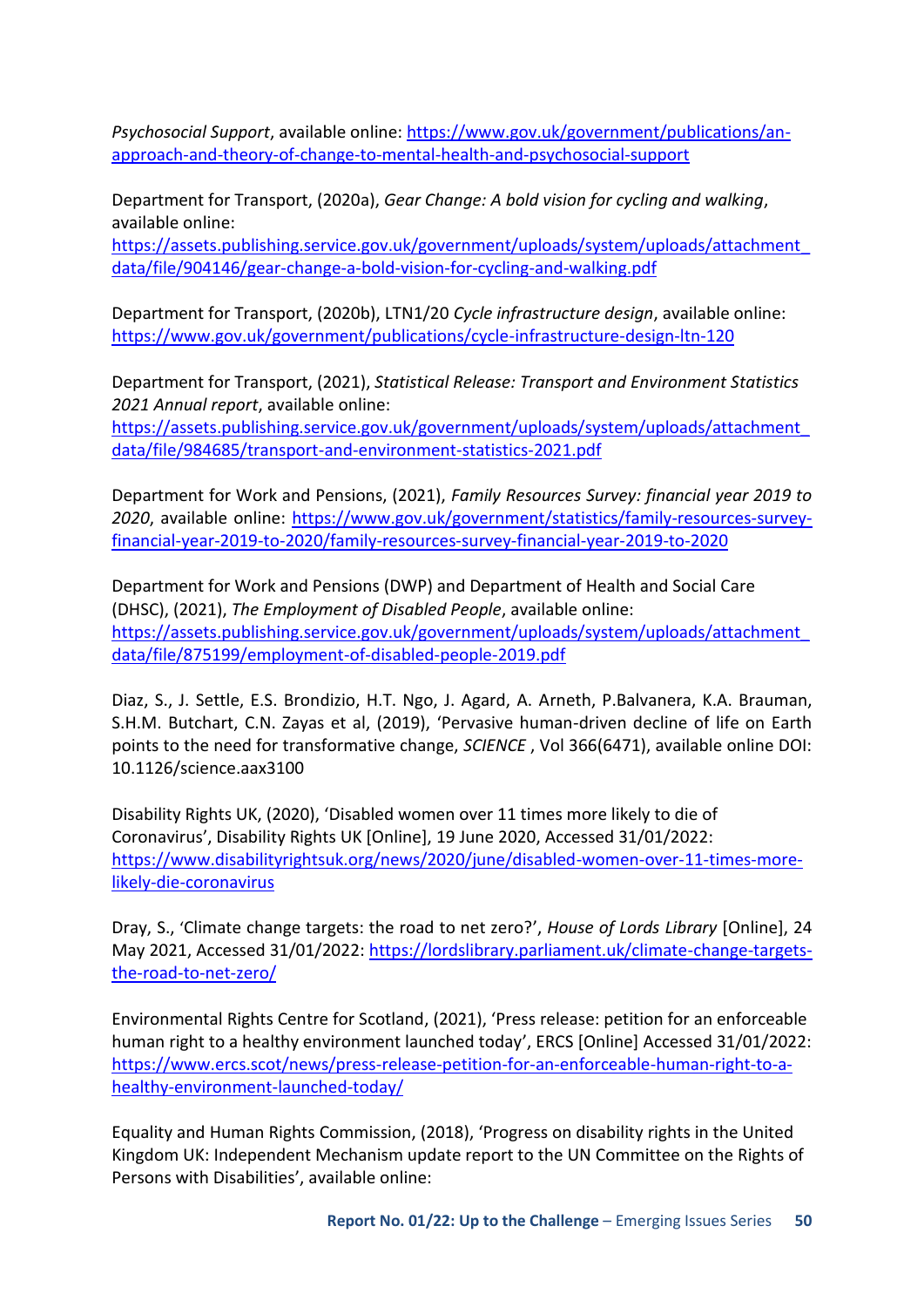[https://www.equalityhumanrights.com/sites/default/files/progress-on-disability-rights-in](https://www.equalityhumanrights.com/sites/default/files/progress-on-disability-rights-in-the-uk-crpd-shadow-report-2018_0.pdf)[the-uk-crpd-shadow-report-2018\\_0.pdf](https://www.equalityhumanrights.com/sites/default/files/progress-on-disability-rights-in-the-uk-crpd-shadow-report-2018_0.pdf) 

Fenney, D., (2017), 'Ableism and Disablism in the UK Environmental Movement', *Environmental Values*, Vol 26 (4): 503-522, DOI: <https://doi.org/10.3197/096327117X14976900137377>

Gutnik, A., and M. Roth, (2018), 'Disability and Climate Change: How climate-related hazards increase vulnerabilities among the most at risk populations and the necessary convergence of inclusive disaster risk reduction and climate change adaptation', *Humanity and Inclusion Operations Division: Wide Angle 10*, available online:

[https://www.ohchr.org/Documents/Issues/ClimateChange/Submissions/Disabilities/Humanity\\_and\\_](https://www.ohchr.org/Documents/Issues/ClimateChange/Submissions/Disabilities/Humanity_and_Inclusion.pdf) [Inclusion.pdf](https://www.ohchr.org/Documents/Issues/ClimateChange/Submissions/Disabilities/Humanity_and_Inclusion.pdf) 

Hatton, J., (2017), *A Dozen Brilliant Reasons to Employ Disabled People*: *Why successful businesses see inclusion as an asset rather than a problem*, United Kingdom: Elite Publishing Academy

Hatton, J., (2020), *A Dozen Great Ways to Recruit Disabled People*: *Leading edge practice on inclusive and accessible recruitment and selection*, United Kingdom: Elite Publishing Academy

Hawkins, (2019), 'Thousands of autonomous delivery robots are about to descend on US college campuses', The Verge [Online], Aug 20, 2019, available online: [https://www.theverge.com/2019/8/20/20812184/starship-delivery-robot-expansion](https://www.theverge.com/2019/8/20/20812184/starship-delivery-robot-expansion-college-campus)[college-campus](https://www.theverge.com/2019/8/20/20812184/starship-delivery-robot-expansion-college-campus) 

HM Government, (2021), *National Disability Strategy*, available online: [https://assets.publishing.service.gov.uk/government/uploads/system/uploads/attachment\\_](https://assets.publishing.service.gov.uk/government/uploads/system/uploads/attachment_data/file/1006098/National-Disability-Strategy_web-accesible-pdf.pdf) [data/file/1006098/National-Disability-Strategy\\_web-accesible-pdf.pdf](https://assets.publishing.service.gov.uk/government/uploads/system/uploads/attachment_data/file/1006098/National-Disability-Strategy_web-accesible-pdf.pdf) 

Hook, A., V. Court, B.K. Sovacool and S. Sorrell, (2020), 'A systematic review of the energy and climate impacts of teleworking', *Environmental Research*, Vol 15 (9), available online: <https://iopscience.iop.org/article/10.1088/1748-9326/ab8a84>

Imrie, R., and H. Thomas, (2008), 'The interrelationships between environment and disability', *Local Environment*, 13: 6, 477-483, DOI: 10.1080/13549830802259748

Inckle, K., (2019), 'Disabled Cyclists and the Deficit Model of Disability', *Disability Studies Quarterly*, Vol 39(4), available online:<https://dsq-sds.org/article/view/6513/5468>

Inckle, K., (2020), 'Disability, Cycling and Health: Impacts and (Missed) Opportunities in Public Health', *Scandinavian Journal of Disability Research*, 22(1): 417–427, DOI: <http://doi.org/10.16993/sjdr.695>

Inclusion Scotland, (2021), *It's Our Planet Too: Climate Change, Disabled People and Climate Action in Scotland Report*, available online: [https://inclusionscotland.org/home-page](https://inclusionscotland.org/home-page-news/inclusion-scotland-publishes-climate-change-report-ahead-of-cop-26)[news/inclusion-scotland-publishes-climate-change-report-ahead-of-cop-26](https://inclusionscotland.org/home-page-news/inclusion-scotland-publishes-climate-change-report-ahead-of-cop-26)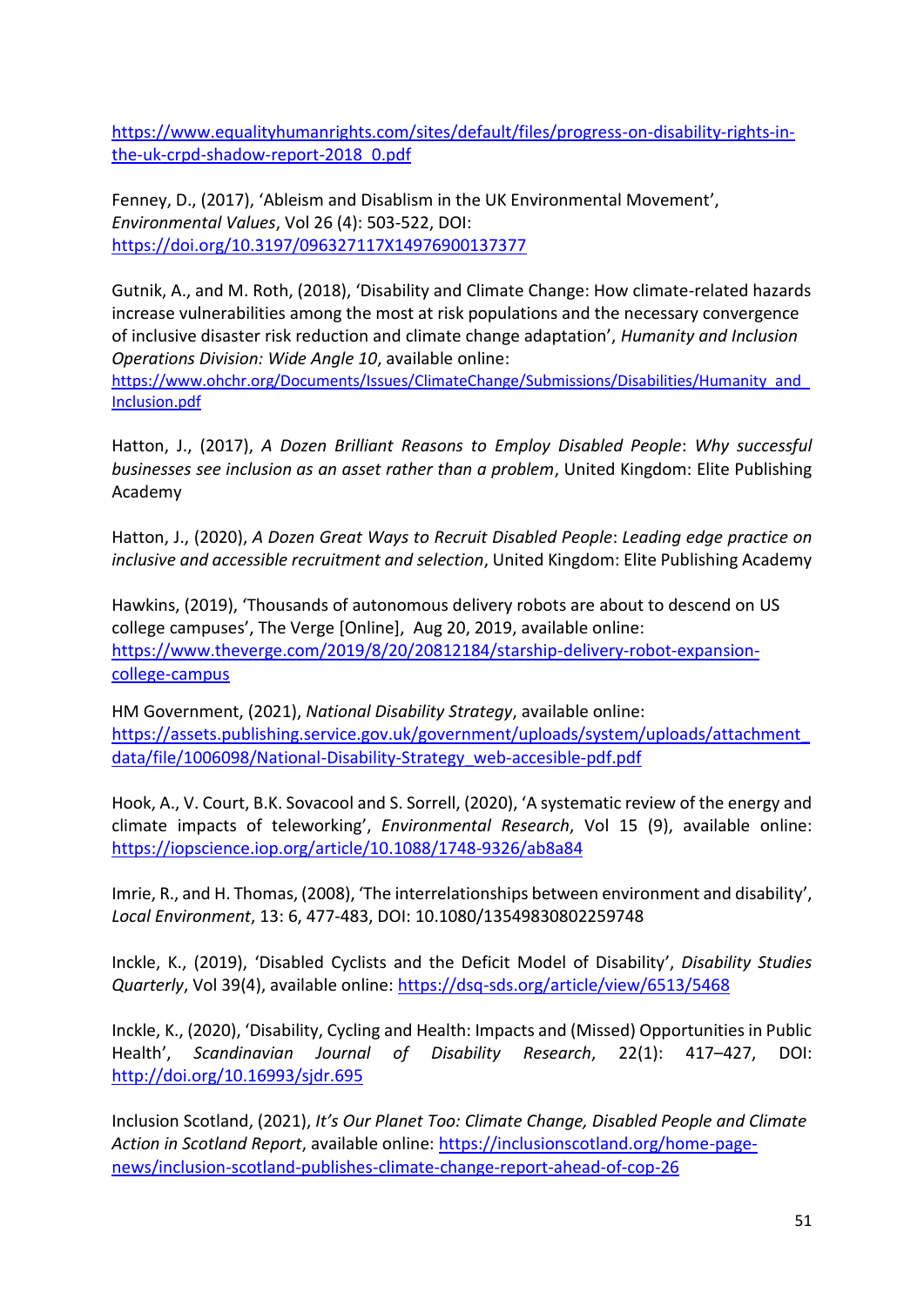Inclusion Scotland and The Environmental Rights Centre for Scotland, (2021), *Incorporating International Human Rights: How the human right to a healthy environment advances the rights of disabled people*, available online: [https://www.ercs.scot/wp/wp](https://www.ercs.scot/wp/wp-content/uploads/2021/10/HRHE-and-disabled-peoples-rights-Final-Sept-2021.pdf)[content/uploads/2021/10/HRHE-and-disabled-peoples-rights-Final-Sept-2021.pdf](https://www.ercs.scot/wp/wp-content/uploads/2021/10/HRHE-and-disabled-peoples-rights-Final-Sept-2021.pdf) 

International Disability Alliance, (2021), 'Towards COP26: Enhancing Disability Inclusion in Climate Action', *Disability-Inclusive Climate Action Research Programme*, available online: https://www.internationaldisabilityalliance.org/sites/default/files/cop26 advocacy paper [0.pdf](https://www.internationaldisabilityalliance.org/sites/default/files/cop26_advocacy_paper_0.pdf) 

International Labour Organisation [ILO], (2019), Policy Brief: Persons with disabilities in a just transition to a low-carbon economy, available online: [https://www.ilo.org/wcmsp5/groups/public/---ed\\_emp/--](https://www.ilo.org/wcmsp5/groups/public/---ed_emp/---ifp_skills/documents/publication/wcms_727084.pdf) [ifp\\_skills/documents/publication/wcms\\_727084.pdf](https://www.ilo.org/wcmsp5/groups/public/---ed_emp/---ifp_skills/documents/publication/wcms_727084.pdf)

IPBES, (2019), Global assessment report on biodiversity and ecosystem services of the Intergovernmental Science-Policy Platform on Biodiversity and Ecosystem Services, E. S. Brondizio, J. Settele, S. Díaz, and H. T. Ngo (editors), *IPBES secretariat*, available online:<https://doi.org/10.5281/zenodo.3831673>

IPBES, (2020), 'Workshop Report on Biodiversity and Pandemics of the Intergovernmental Platform on Biodiversity and Ecosystem Services', IPBES secretariat: Germany, available online: DOI:10.5281/zenodo.4147317

Jones, G., (2021), 'International first for disabled people at COP 26', *TFN* [Online], 26 Oct 2021:<https://tfn.scot/news/international-first-for-disabled-people-at-cop-26>

Joint Committee on Human Rights, (2020), 'The Government's response to COVID-19: human rights implications', *Seventh Report of Session 2019–21*, available online: <https://committees.parliament.uk/publications/2649/documents/26914/default/>

Jodoin, S. and K.A. Lofts and N.A. Ananthamoorthy, (2020), 'A Disability Rights Approach to Climate Governance', *Ecology Law Quarterly*, Vol. 47(1), available at SSRN:<https://ssrn.com/abstract=3610193> or [http://dx.doi.org/10.2139/ssrn.3610193](https://dx.doi.org/10.2139/ssrn.3610193)

Keogh, M., and M.P. Acuna Gonzalez, (2019), *Climate Change: This Century's Defining Issue*, available online:

[https://www.ohchr.org/Documents/Issues/ClimateChange/Submissions/Disabilities/CBMGl](https://www.ohchr.org/Documents/Issues/ClimateChange/Submissions/Disabilities/CBMGlobalclimate_change_report.pdf) [obalclimate\\_change\\_report.pdf](https://www.ohchr.org/Documents/Issues/ClimateChange/Submissions/Disabilities/CBMGlobalclimate_change_report.pdf) 

Kosanic, A., J. Petzold, A. Dunham and M. Razanajatovo, (2019), 'Climate concerns and the disabled community', Science, Volume 366 (Issue 6466), available online: <https://www.science.org/doi/10.1126/science.aaz9045>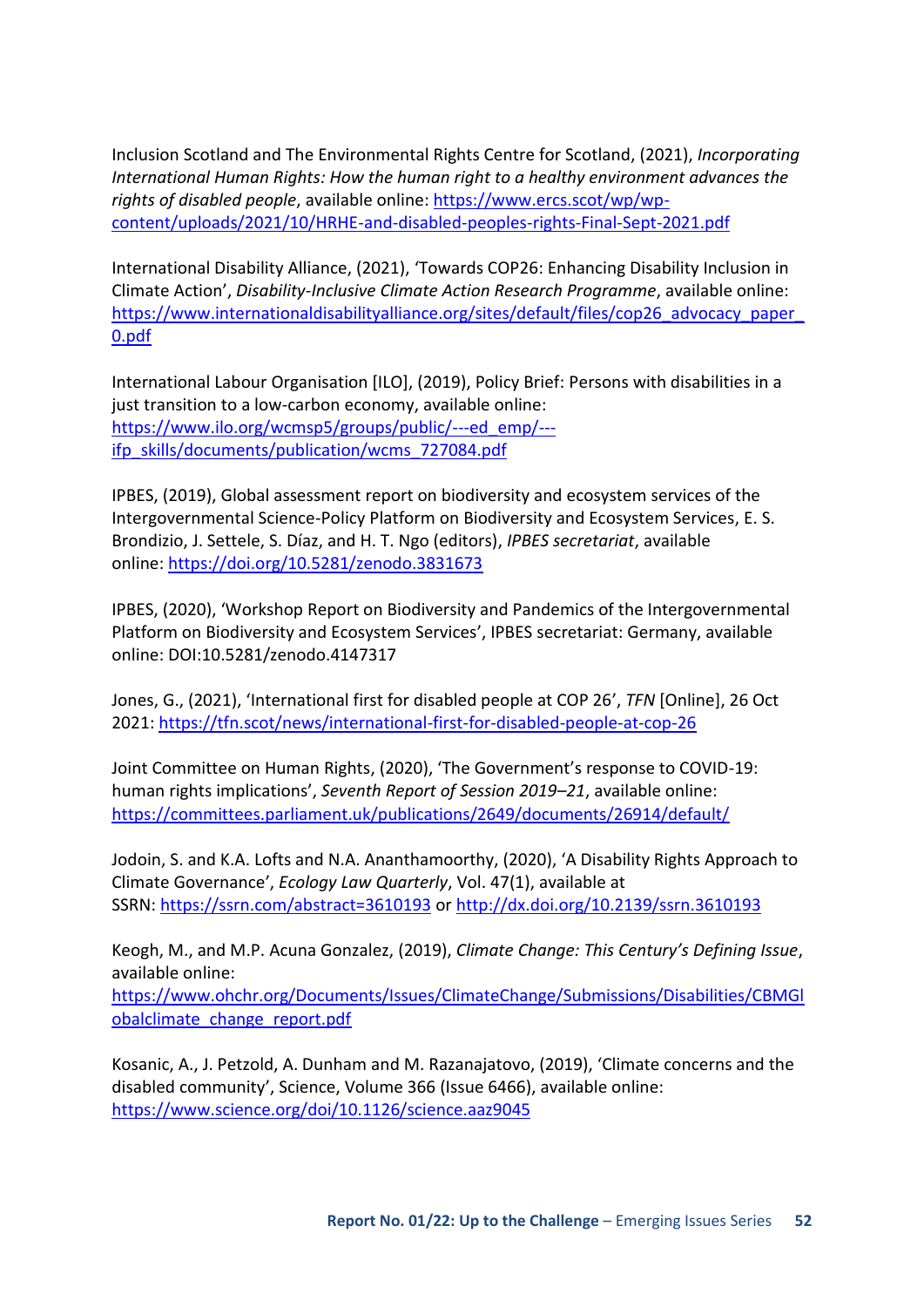Kosanic, A., J. Petzold, B. Martín-López, M. Razanajatovo, (In Review), 'An inclusive future: Disabled populations in the context of climate and environmental change'

Leonard Cheshire, (2018), 'Disabled people can't use over 40% of train stations', *Leonard Cheshire* [Online], 29 Nov 2018, accessed 31/01/2022: [https://www.leonardcheshire.org/about-us/our-news/press-releases/disabled-people-cant](https://www.leonardcheshire.org/about-us/our-news/press-releases/disabled-people-cant-use-over-40-train-stations)[use-over-40-train-stations](https://www.leonardcheshire.org/about-us/our-news/press-releases/disabled-people-cant-use-over-40-train-stations) 

Lupo, R., (2020), 'Overheating risk in social housing', *IMEA* [Online], Posted on 19th August 2020, accessed 31/01/2022: [https://www.iema.net/resources/blog/2020/08/19/overheating-risk](https://www.iema.net/resources/blog/2020/08/19/overheating-risk-in-social-housing)[in-social-housing](https://www.iema.net/resources/blog/2020/08/19/overheating-risk-in-social-housing) 

Marmot, M., J. Allen, (2020), 'COVID-19: exposing and amplifying inequalities', Journal of Epidemiology & Community Health 74: 681-682, available online: <http://dx.doi.org/10.1136/jech-2020-214720>

Martin S., F. Longo and J. Lomas, (2021), 'Causal impact of social care, public health and healthcare expenditure on mortality in England: cross-sectional evidence for 2013/2014, *British Medical Journal* Open 2021, doi: 10.1136/bmjopen-2020-046417

Melanson, T., (2020), 'Mobile Robots and COVID-19 – Helping Healthcare Workers', *Aethon* [Online], 24 April 2020, available online[: https://aethon.com/mobile-robots-help-healthcare](https://aethon.com/mobile-robots-help-healthcare-cope-with-covid-19/)[cope-with-covid-19/](https://aethon.com/mobile-robots-help-healthcare-cope-with-covid-19/) 

Morris, J., for the Joseph Roundtree Foundation, (2011), *Rethinking disability policy*, available online [https://www.jrf.org.uk/sites/default/files/jrf/migrated/files/disability-policy-equality](https://www.jrf.org.uk/sites/default/files/jrf/migrated/files/disability-policy-equality-summary.pdf)[summary.pdf](https://www.jrf.org.uk/sites/default/files/jrf/migrated/files/disability-policy-equality-summary.pdf) 

Morris, S., (2021), 'COP26: Israeli minister excluded from Glasgow summit due to wheelchair inaccessibility', Sky News [Online], 2 Nov 2021, accessed 31/01/2022: [https://news-sky](https://news-sky-com.cdn.ampproject.org/c/s/news.sky.com/story/amp/cop26-israeli-minister-excluded-from-glasgow-summit-due-to-wheelchair-inaccessibility-12457498)[com.cdn.ampproject.org/c/s/news.sky.com/story/amp/cop26-israeli-minister-excluded](https://news-sky-com.cdn.ampproject.org/c/s/news.sky.com/story/amp/cop26-israeli-minister-excluded-from-glasgow-summit-due-to-wheelchair-inaccessibility-12457498)[from-glasgow-summit-due-to-wheelchair-inaccessibility-12457498](https://news-sky-com.cdn.ampproject.org/c/s/news.sky.com/story/amp/cop26-israeli-minister-excluded-from-glasgow-summit-due-to-wheelchair-inaccessibility-12457498) 

Mind, (2021), 'The UK Government's National Disability Strategy is not the visionary, disabled person-led strategy promised', *Mind* [Online], 30 Jul 2021, Accessed 31/01/2022: [https://www.mind.org.uk/news-campaigns/news/the-uk-government-s-national-disability](https://www.mind.org.uk/news-campaigns/news/the-uk-government-s-national-disability-strategy-is-not-the-visionary-disabled-person-led-strategy-promised/)[strategy-is-not-the-visionary-disabled-person-led-strategy-promised/](https://www.mind.org.uk/news-campaigns/news/the-uk-government-s-national-disability-strategy-is-not-the-visionary-disabled-person-led-strategy-promised/) 

Natural England, (2021), 'Connection to Nature: evidence briefing', *Connection to Nature: Natural England Access to Evidence Information Note EIN015*

Natural England, (2021), *Building Partnerships for Nature's Recovery Action Plan 2021/22*, available online:

[https://assets.publishing.service.gov.uk/government/uploads/system/uploads/attachment\\_](https://assets.publishing.service.gov.uk/government/uploads/system/uploads/attachment_data/file/993244/natural-england-action-plan-2021-2022.pdf) [data/file/993244/natural-england-action-plan-2021-2022.pdf](https://assets.publishing.service.gov.uk/government/uploads/system/uploads/attachment_data/file/993244/natural-england-action-plan-2021-2022.pdf)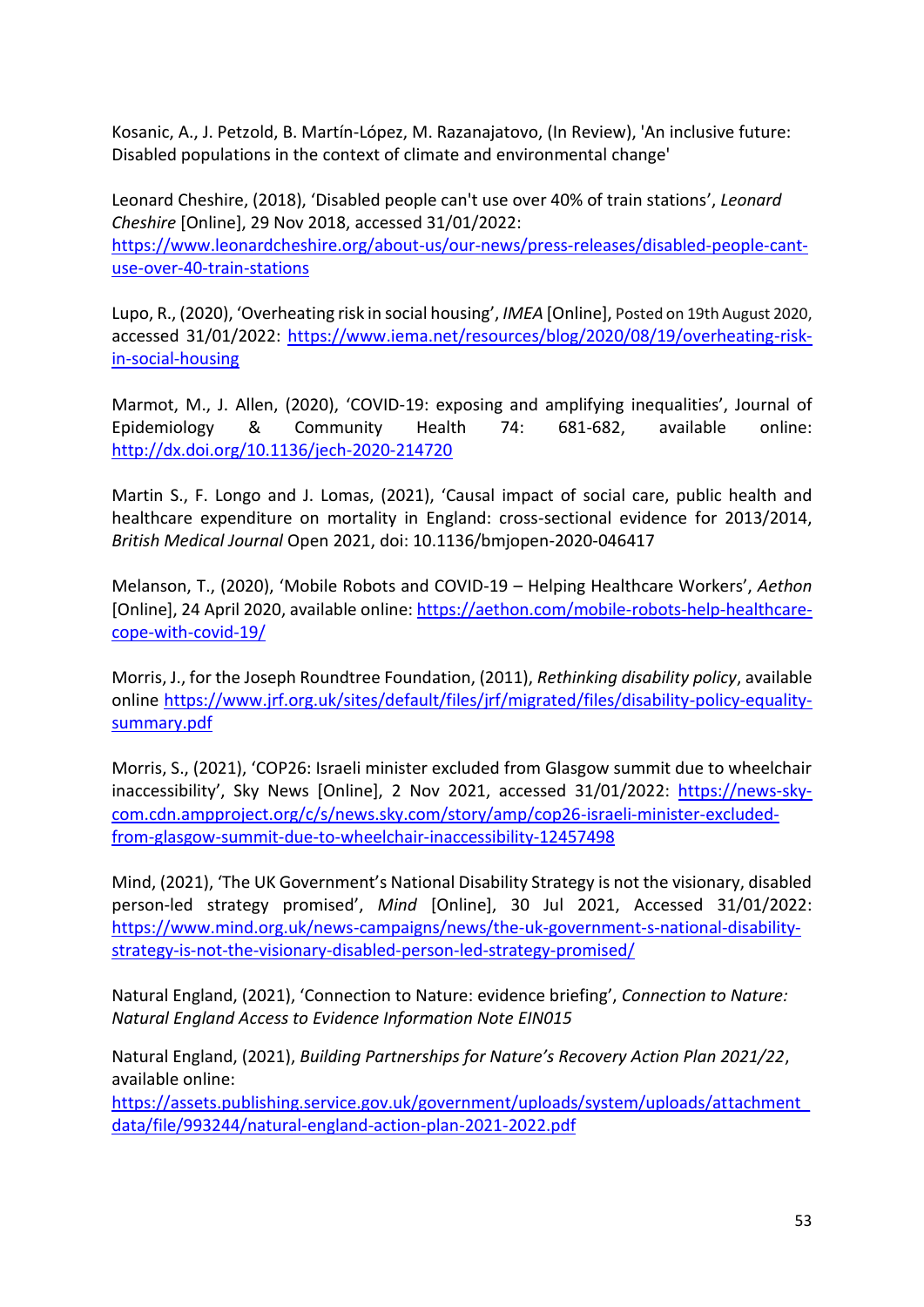Office of the United Nations High Commissioner for Human Rights, (2020), *Analytical study on the promotion and protection of the rights of persons with disabilities in the context of climate change*, available online:<https://undocs.org/A/HRC/44/30>

Office for National Statistics [ONS], (2019), *Disability and housing, UK: 2019 – Housing outcomes for disabled adults, with analysis by age, sex, impairment type and country using Annual Population Survey (APS) data*, available online: [https://www.ons.gov.uk/peoplepopulationandcommunity/healthandsocialcare/disability/b](https://www.ons.gov.uk/peoplepopulationandcommunity/healthandsocialcare/disability/bulletins/disabilityandhousinguk/2019) [ulletins/disabilityandhousinguk/2019](https://www.ons.gov.uk/peoplepopulationandcommunity/healthandsocialcare/disability/bulletins/disabilityandhousinguk/2019) 

Office for National Statistics [ONS], (2020a), *Rates of deaths involving COVID-19 by disability status, England and Wales*, Accessed 31/01/2022: [https://www.ons.gov.uk/peoplepopulationandcommunity/birthsdeathsandmarriages/death](https://www.ons.gov.uk/peoplepopulationandcommunity/birthsdeathsandmarriages/deaths/datasets/ratesofdeathsinvolvingcovid19bydisabilitystatusenglandandwales) [s/datasets/ratesofdeathsinvolvingcovid19bydisabilitystatusenglandandwales](https://www.ons.gov.uk/peoplepopulationandcommunity/birthsdeathsandmarriages/deaths/datasets/ratesofdeathsinvolvingcovid19bydisabilitystatusenglandandwales) 

Office for National Statistics [ONS], (2020b), *Coronavirus (COVID-19) related deaths by disability status, England and Wales: 2 March to 14 July 2020*, Accessed 31/01/2022: [https://www.ons.gov.uk/peoplepopulationandcommunity/birthsdeathsandmarriages/death](https://www.ons.gov.uk/peoplepopulationandcommunity/birthsdeathsandmarriages/deaths/articles/coronaviruscovid19relateddeathsbydisabilitystatusenglandandwales/2marchto14july2020#coronavirus-covid-19-related-deaths-by-disability-status-data) [s/articles/coronaviruscovid19relateddeathsbydisabilitystatusenglandandwales/2marchto14j](https://www.ons.gov.uk/peoplepopulationandcommunity/birthsdeathsandmarriages/deaths/articles/coronaviruscovid19relateddeathsbydisabilitystatusenglandandwales/2marchto14july2020#coronavirus-covid-19-related-deaths-by-disability-status-data) [uly2020#coronavirus-covid-19-related-deaths-by-disability-status-data](https://www.ons.gov.uk/peoplepopulationandcommunity/birthsdeathsandmarriages/deaths/articles/coronaviruscovid19relateddeathsbydisabilitystatusenglandandwales/2marchto14july2020#coronavirus-covid-19-related-deaths-by-disability-status-data) 

Office for National Statistics [ONS], (2021a), *Homeworking hours, rewards and opportunities in the UK: 2011 to 2020*, available online:

[https://www.ons.gov.uk/employmentandlabourmarket/peopleinwork/labourproductivity/a](https://www.ons.gov.uk/employmentandlabourmarket/peopleinwork/labourproductivity/articles/homeworkinghoursrewardsandopportunitiesintheuk2011to2020/2021-04-19) [rticles/homeworkinghoursrewardsandopportunitiesintheuk2011to2020/2021-04-19](https://www.ons.gov.uk/employmentandlabourmarket/peopleinwork/labourproductivity/articles/homeworkinghoursrewardsandopportunitiesintheuk2011to2020/2021-04-19) 

Office for National Statistics [ONS], (2021b), *Business insights and impact on the UK economy: 8 April 2021*, available online:

[https://www.ons.gov.uk/businessindustryandtrade/business/businessservices/bulletins/bus](https://www.ons.gov.uk/businessindustryandtrade/business/businessservices/bulletins/businessinsightsandimpactontheukeconomy/8april2021) [inessinsightsandimpactontheukeconomy/8april2021](https://www.ons.gov.uk/businessindustryandtrade/business/businessservices/bulletins/businessinsightsandimpactontheukeconomy/8april2021) 

Office for National Statistics [ONS], (2021c), *Outcomes for disabled people in the UK: 2020*, available online:

[https://www.ons.gov.uk/peoplepopulationandcommunity/healthandsocialcare/disability/ar](https://www.ons.gov.uk/peoplepopulationandcommunity/healthandsocialcare/disability/articles/outcomesfordisabledpeopleintheuk/2020) [ticles/outcomesfordisabledpeopleintheuk/2020](https://www.ons.gov.uk/peoplepopulationandcommunity/healthandsocialcare/disability/articles/outcomesfordisabledpeopleintheuk/2020) 

Office for National Statistics [ONS], (2022), Coronavirus and the social impacts on disabled people in Great Britain: March 2020 to December 2021, available online: [https://www.ons.gov.uk/peoplepopulationandcommunity/healthandsocialcare/disability/ar](https://www.ons.gov.uk/peoplepopulationandcommunity/healthandsocialcare/disability/articles/coronavirusandthesocialimpactsondisabledpeopleingreatbritain/latest) [ticles/coronavirusandthesocialimpactsondisabledpeopleingreatbritain/latest](https://www.ons.gov.uk/peoplepopulationandcommunity/healthandsocialcare/disability/articles/coronavirusandthesocialimpactsondisabledpeopleingreatbritain/latest) 

Office of Rail and Road, (2018), '"Measuring Up": Annual Rail Consumer Report', Accessed 31/01/2022:

[https://www.orr.gov.uk/sites/default/files/om/measuring-up-annual-rail-consumer-report](https://www.orr.gov.uk/sites/default/files/om/measuring-up-annual-rail-consumer-report-july-2018.pdf)[july-2018.pdf](https://www.orr.gov.uk/sites/default/files/om/measuring-up-annual-rail-consumer-report-july-2018.pdf)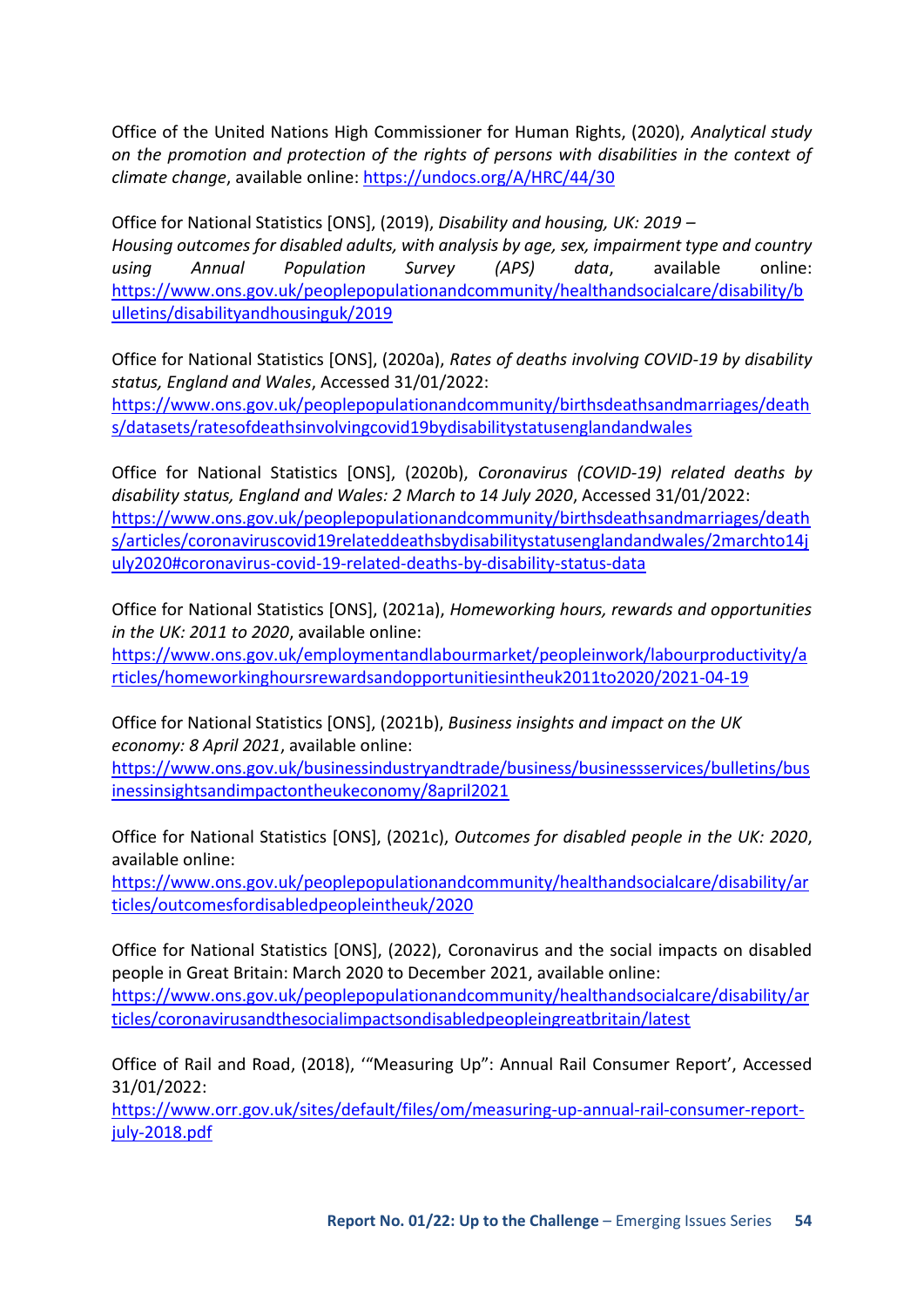Osaka, S. R. Bellamy and N. Castree, (2021), 'Framing "nature-based" solutions to climate change', *WIREs Climate Change*, Vol 12(5),<https://doi.org/10.1002/wcc.729>

Pennsylvania Turnpike Commission, (2017), *Connected and Automated Vehicles (CAV) Program Roadmap*, available online:

[https://transportationops.org/sites/transops/files/PA%20Turnpike\\_CAV\\_Program\\_Roadma](https://transportationops.org/sites/transops/files/PA%20Turnpike_CAV_Program_Roadmap.pdf) [p.pdf](https://transportationops.org/sites/transops/files/PA%20Turnpike_CAV_Program_Roadmap.pdf) 

Powell, A., (2021), 'Disabled people in employment', *House of Commons Library Briefing Paper Number 7540*, 24 May 2021, available online: <https://researchbriefings.files.parliament.uk/documents/CBP-7540/CBP-7540.pdf>

Pring, J., (2014), 'Bedroom tax' is causing severe financial hardship, say MPs', *Disability News Service* [Online], 4th April 2014, accessed 31/01/2022: [https://www.disabilitynewsservice.com/bedroom-tax-is-causing-severe-financial-hardship](https://www.disabilitynewsservice.com/bedroom-tax-is-causing-severe-financial-hardship-say-mps/)[say-mps/](https://www.disabilitynewsservice.com/bedroom-tax-is-causing-severe-financial-hardship-say-mps/) 

Pring, J., (2021a), 'National Disability Strategy: New analysis shows document is "just cynical repackaging"', *Disability News Service* [Online], 19 Aug 2021, accessed 31/01/2022: [https://www.disabilitynewsservice.com/national-disability-strategy-new-analysis-shows](https://www.disabilitynewsservice.com/national-disability-strategy-new-analysis-shows-document-is-just-cynical-repackaging/)[document-is-just-cynical-repackaging/](https://www.disabilitynewsservice.com/national-disability-strategy-new-analysis-shows-document-is-just-cynical-repackaging/) 

Pring, J., (2021b), 'Government reveals National Disability Strategy offers just 28p per person in new funds', *Disability News Service* [Online], 16 Sept 2021, accessed 31/01/2022: [https://www.disabilitynewsservice.com/government-reveals-national-disability-strategy](https://www.disabilitynewsservice.com/government-reveals-national-disability-strategy-offers-just-28p-per-person-in-new-funds/)[offers-just-28p-per-person-in-new-funds/](https://www.disabilitynewsservice.com/government-reveals-national-disability-strategy-offers-just-28p-per-person-in-new-funds/) 

Pring, J., (2021c), 'DWP appears to confirm that spending review came up almost empty on disability', *Disability News Service* [Online], 4 November 2021, accessed 31/01/2022: [https://www.disabilitynewsservice.com/dwp-appears-to-confirm-that-spending-review](https://www.disabilitynewsservice.com/dwp-appears-to-confirm-that-spending-review-came-up-almost-empty-on-disability/)[came-up-almost-empty-on-disability/](https://www.disabilitynewsservice.com/dwp-appears-to-confirm-that-spending-review-came-up-almost-empty-on-disability/)

Pring, J., (2021d), 'Austerity cuts to social care and health caused 57,000 deaths, research suggests', *Disability News Service* [Online], 21 Oct 2021, accessed 31/01/2022: [https://www.disabilitynewsservice.com/austerity-cuts-to-social-care-and-health-caused-](https://www.disabilitynewsservice.com/austerity-cuts-to-social-care-and-health-caused-57000-deaths-research-suggests/)[57000-deaths-research-suggests/](https://www.disabilitynewsservice.com/austerity-cuts-to-social-care-and-health-caused-57000-deaths-research-suggests/) 

Pring, J., (2021e), 'Minister invited 44 'leaders' to care summit, but not one disabled people's organisation', *Disability News Service* [Online], 14 Oct 2021, Accessed 31/01/2022: [https://www.disabilitynewsservice.com/minister-invited-44-leaders-to-care-summit-but](https://www.disabilitynewsservice.com/minister-invited-44-leaders-to-care-summit-but-not-one-disabled-peoples-organisation/)[not-one-disabled-peoples-organisation/](https://www.disabilitynewsservice.com/minister-invited-44-leaders-to-care-summit-but-not-one-disabled-peoples-organisation/) 

Public Health England, (2020), *COVID-19: deaths of people with learning disabilities*, available online:

[https://www.gov.uk/government/publications/covid-19-deaths-of-people-with-learning](https://www.gov.uk/government/publications/covid-19-deaths-of-people-with-learning-disabilities)[disabilities](https://www.gov.uk/government/publications/covid-19-deaths-of-people-with-learning-disabilities)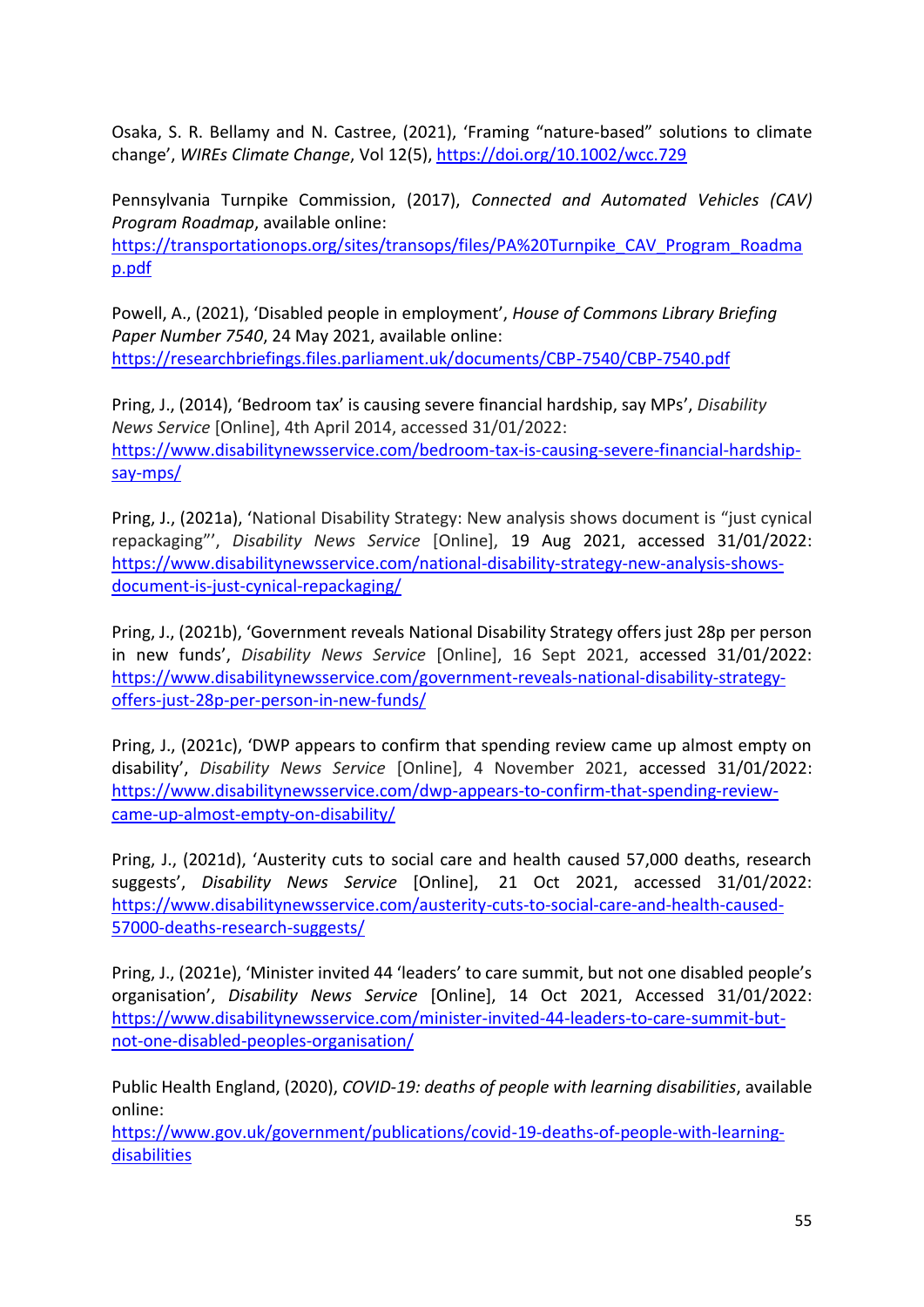Razai, M. S., A. Majeed, A. Esmail, (2021), 'Structural racism is a fundamental cause and driver of ethnic disparities in health', *BMJ* 373(938), doi:10.1136/bmj.n938

Ryabchuk, P., (2018), 'How Does Path Planning for Autonomous Vehicles Work?', *DZone*  [Online], Accessed 31/01/2022: https://dzone.com/articles/how-does-path-planning-forautonomous-vehicles-wor

Romanello, M., A. McGushin, C. Di Napoli, P. Drummond, N. Hughes, L. Jamart, *et al.*, 'The 2021 report of the Lancet Countdown on health and climate change: code red for a healthy future', The Lancet, Vol 398 (10311): 1619-1662, DOI:https://doi.org/10.1016/S0140- 6736(21)01787-6

Liz Sayce, S., (2021), 'The forgotten crisis: exploring the disproportionate impact of the pandemic on disabled people', *The Health Foundation*, available online: [https://www.health.org.uk/news-and-comment/blogs/the-forgotten-crisis-exploring-the](https://www.health.org.uk/news-and-comment/blogs/the-forgotten-crisis-exploring-the-disproportionate-impact-of-the-pandemic)[disproportionate-impact-of-the-pandemic](https://www.health.org.uk/news-and-comment/blogs/the-forgotten-crisis-exploring-the-disproportionate-impact-of-the-pandemic) 

Saxton, M. L, and A. Ghenis, (2018), 'Disability Inclusion in Climate Change: Impacts and Intersections', *Interdisciplinary Perspectives on Equality and Diversity* Vol 4(1)

Schmitt, W., (2021), 'Santa Rosa man on oxygen dies after PG&E shut-off', The Press Democrat [Online], Oct 26 2019, Accessed 31/01/2022: [https://www.pressdemocrat.com/article/news/santa-rosa-man-on-oxygen-dies-after-pge](https://www.pressdemocrat.com/article/news/santa-rosa-man-on-oxygen-dies-after-pge-shut-off/)[shut-off/](https://www.pressdemocrat.com/article/news/santa-rosa-man-on-oxygen-dies-after-pge-shut-off/) 

Scope, (2021), *Disability facts and figures*, Scope [Online], accessed 31/01/2022: <https://www.scope.org.uk/media/disability-facts-figures/>

Slasberg, C., and P. Beresford, (2020), 'Toward a new start and a sustainable future for adult social care', *Research, Policy and Planning*, (2019/20) 33(3), 169-184

Shakespeare, T., F. Ndagire, Q. E. Seketi, (2021), 'Triple jeopardy: disabled people and the COVID-19 pandemic', *The Lancet Journal*, Vol 397(10282): 1331-1333, DOI: [https://doi.org/10.1016/S0140-6736\(21\)00625-5](https://doi.org/10.1016/S0140-6736(21)00625-5)

Shakespeare, T., Watson, N., Brunner, R., Cullingworth, J., Hameed, S., Scherer, N., Pearson, C., and Reichenberger, V., (2022), 'Disabled people in Britain and the impact of the COVID-19 pandemic', *Social Policy & Administration*, 56(1), 103– 117, DOI: <https://doi.org/10.1111/spol.12758>

Stay Safe East, (2021), 'Statement from Stay Safe East on the Government's new Violence Against Women and Girls (VAWG) Strategy 2021-2024', *Inclusion London* [Online], 16 August 2021, Accessed 31/01/2022: [https://www.inclusionlondon.org.uk/news/statement-from](https://www.inclusionlondon.org.uk/news/statement-from-stay-safe-east-on-the-governments-new-violence-against-women-and-girls-vawg-strategy-2021-2024/)[stay-safe-east-on-the-governments-new-violence-against-women-and-girls-vawg-strategy-](https://www.inclusionlondon.org.uk/news/statement-from-stay-safe-east-on-the-governments-new-violence-against-women-and-girls-vawg-strategy-2021-2024/)[2021-2024/](https://www.inclusionlondon.org.uk/news/statement-from-stay-safe-east-on-the-governments-new-violence-against-women-and-girls-vawg-strategy-2021-2024/)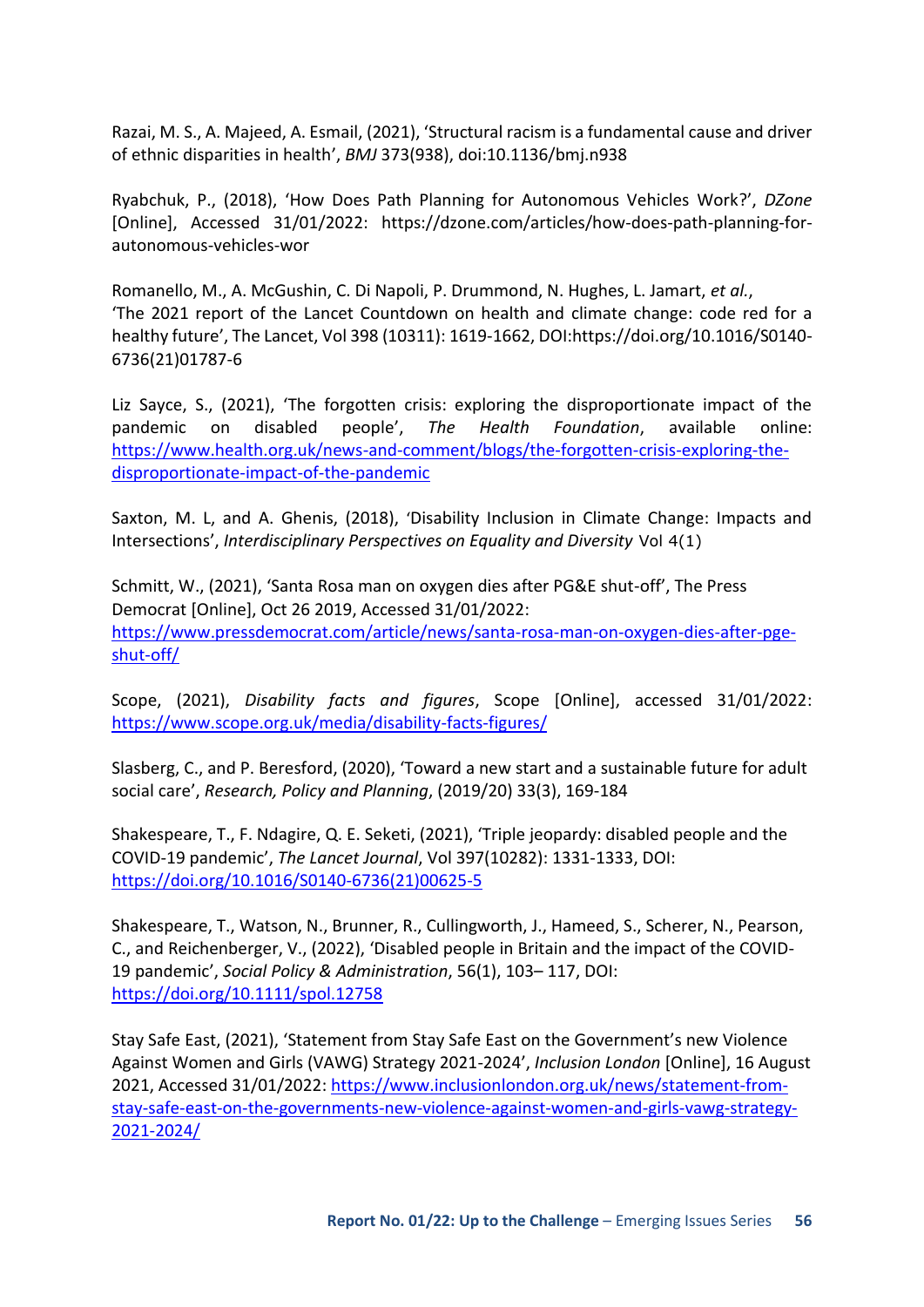Suleman, M., S. Sonthalia, C. Web, A.Tinson, M. Kane, S. Bunbury, D. Finch and J. Bibby, (2021), 'Unequal pandemic, fairer recovery: The COVID-19 impact inquiry report', The Health Foundation: London, available online:

<https://www.health.org.uk/publications/reports/unequal-pandemic-fairer-recovery>

Sumagaysay, L., (2020), '"It's truly contactless": In a new world, Nuro's delivery pods gain new virtue', *Protocol* [Online], Accessed 31/01/2022: [https://www.protocol.com/dave](https://www.protocol.com/dave-ferguson-nuro-coronavirus-interview)[ferguson-nuro-coronavirus-interview](https://www.protocol.com/dave-ferguson-nuro-coronavirus-interview) 

The Secret Welfare Rights Worker, (2021), Realities of welfare reform under COVID-19 lockdown What disabled and older people actually experience', in *Covid-19 and Coproduction in Health and Social Care Research, Policy and Practice Volume* 1, P. Beresford, M. Farr, G. Hickey, M. Kaur, J. Ocloo, D. Tembo and O. Williams (Eds), Policy Press: Bristol, available online:

[https://library.oapen.org/bitstream/handle/20.500.12657/48755/9781447361763.pdf?sequ](https://library.oapen.org/bitstream/handle/20.500.12657/48755/9781447361763.pdf?sequence=1&isAllowed=y) [ence=1&isAllowed=y](https://library.oapen.org/bitstream/handle/20.500.12657/48755/9781447361763.pdf?sequence=1&isAllowed=y) 

Tidball, M., A. Lawson, L. Lee, J. Herring, B. Sloan, K. Mallick, D. Holloway, and S. Ryan, (2020), 'An Affront to Dignity, Inclusion and Equality: Coronavirus and the Impact of Law, Policy, Practice and Access to Services on People with Disabilities in the United Kingdom', *Bonavero Reports Series*, Report No.4/2020, available online:

[https://www.law.ox.ac.uk/news/2020-07-02-affront-dignity-inclusion-and-equality](https://www.law.ox.ac.uk/news/2020-07-02-affront-dignity-inclusion-and-equality-coronavirus-and-impact-law-policy-practice)[coronavirus-and-impact-law-policy-practice](https://www.law.ox.ac.uk/news/2020-07-02-affront-dignity-inclusion-and-equality-coronavirus-and-impact-law-policy-practice) 

The Health Foundation, (2021), '6 out of 10 people who have died from COVID-19 are disabled', *Health Foundation response to ONS data on COVID-19 related deaths by disability status in England*, The Health Foundation [Online], 11 Feb 2021, Accessed 31/01/2022: [https://www.health.org.uk/news-and-comment/news/6-out-of-10-people-who-have-died](https://www.health.org.uk/news-and-comment/news/6-out-of-10-people-who-have-died-from-covid-19-are-disabled)[from-covid-19-are-disabled](https://www.health.org.uk/news-and-comment/news/6-out-of-10-people-who-have-died-from-covid-19-are-disabled)

Twigg, J., E. Cole, M. Kett, M. Simard and F. Smith, (2017), 'Disability and climate resilience: a literature review', *Disability and Climate Resilience Research Project*, available online: https://www.researchgate.net/publication/320800956\_Disability\_and\_Climate\_Resilience [A\\_literature\\_review](https://www.researchgate.net/publication/320800956_Disability_and_Climate_Resilience_A_literature_review) 

Union of the Physically Impaired Against Segregation (UPIAS), (1976), *Fundamental Principles of Disability, London: Union of the Physically Impaired Against Segregation*, available online:

<http://disability-studies.leeds.ac.uk/files/library/UPIAS-fundamental-principles.pdf>

Unison, (2020), COVID-19 and disabled workers: time for a home working revolution, available online: [https://www.unison.org.uk/news/press-release/2020/08/give](https://www.unison.org.uk/news/press-release/2020/08/give-disabledpeople-right-work-home-covid-19-says-unison/)[disabledpeople-right-work-home-covid-19-says-unison/](https://www.unison.org.uk/news/press-release/2020/08/give-disabledpeople-right-work-home-covid-19-says-unison/) 

United Nations, (1948), Universal Declaration of Human Rights, available online: <https://www.un.org/en/about-us/universal-declaration-of-human-rights>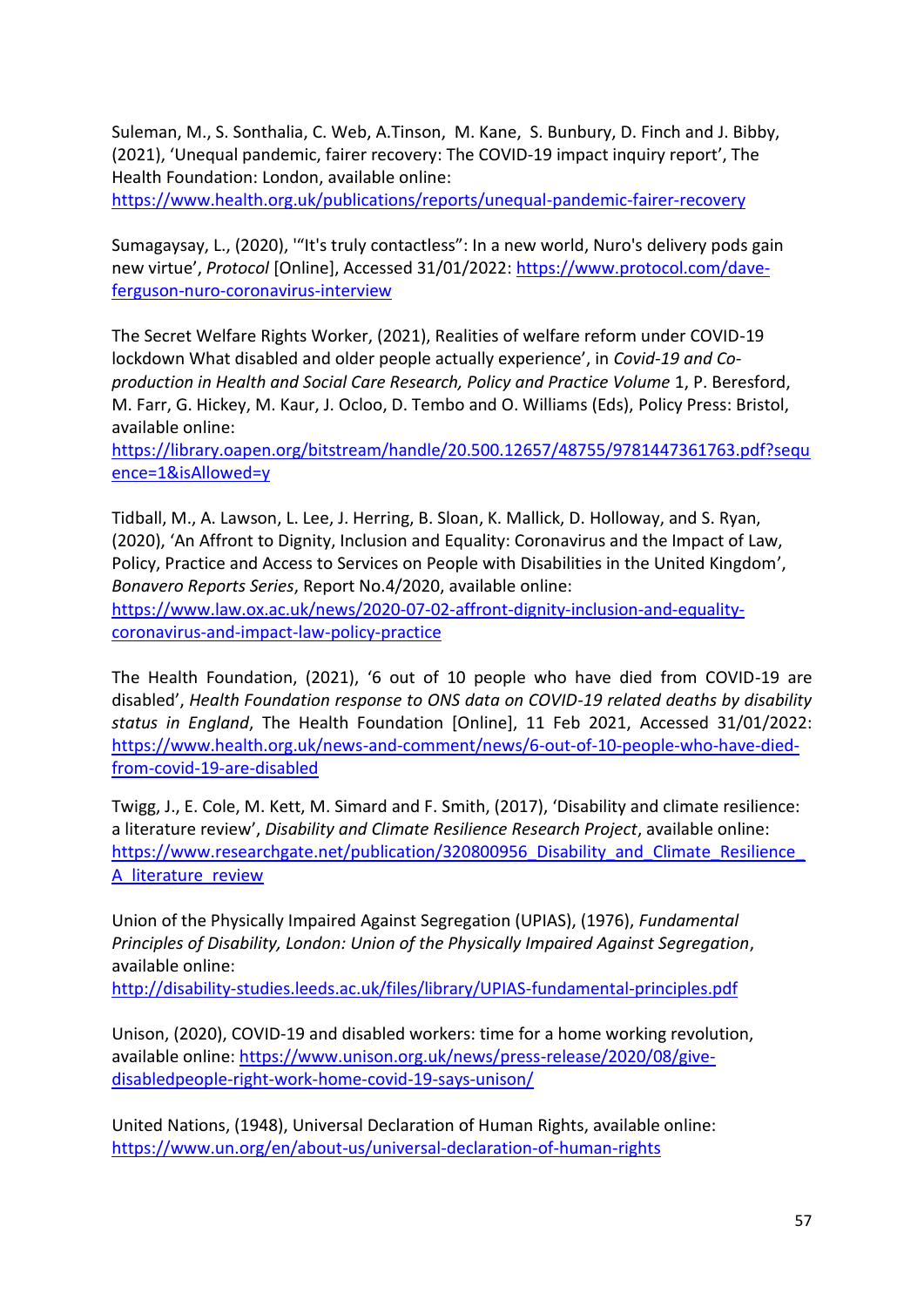United Nations, (1992), *United Nations Framework Convention on Climate Change*, available online: [https://treaties.un.org/pages/ViewDetailsIII.aspx?src=TREATY&mtdsg\\_no=XXVII-](https://treaties.un.org/pages/ViewDetailsIII.aspx?src=TREATY&mtdsg_no=XXVII-7&chapter=27&Temp=mtdsg3&clang=_en)[7&chapter=27&Temp=mtdsg3&clang=\\_en](https://treaties.un.org/pages/ViewDetailsIII.aspx?src=TREATY&mtdsg_no=XXVII-7&chapter=27&Temp=mtdsg3&clang=_en) 

United Nations, (2015), *Paris Agreement*, available online: https://unfccc.int/sites/default/files/english\_paris\_agreement.pdf

United Nations [UN], (2020), Policy Brief: A Disability-Inclusive Response to COVID-19, available online:<https://www.un.org/en/coronavirus/disability-inclusion>

United Nations Committee on the Rights of Persons with Disabilities, (2016), 'Concluding observations on the initial report of Guatemala', *CRPD/C/GTM/CO/1*, available online: [https://tbinternet.ohchr.org/\\_layouts/15/treatybodyexternal/Download.aspx?symbolno=CR](https://tbinternet.ohchr.org/_layouts/15/treatybodyexternal/Download.aspx?symbolno=CRPD/C/GTM/CO/1&Lang=En) [PD/C/GTM/CO/1&Lang=En](https://tbinternet.ohchr.org/_layouts/15/treatybodyexternal/Download.aspx?symbolno=CRPD/C/GTM/CO/1&Lang=En) 

United Nations Committee on the Rights of Persons with Disabilities, (2017a) 'Concluding observations on the initial report of Honduras', *CRPD/C/HND/CO/1*, available online: [https://docstore.ohchr.org/SelfServices/FilesHandler.ashx?enc=6QkG1d%2fPPRiCAqhKb7yh](https://docstore.ohchr.org/SelfServices/FilesHandler.ashx?enc=6QkG1d%2fPPRiCAqhKb7yhspqaGUxjv30oR%2feE3bkBIYo6dDu%2fV%2f9FnV0GRvQScsmPjEtGRNdOGApY7guffSL%2fD7UcoqvjLMwG9%2fUwczG%2bAWLPv4Al3hcCv5hT12ChRP79) [spqaGUxjv30oR%2feE3bkBIYo6dDu%2fV%2f9FnV0GRvQScsmPjEtGRNdOGApY7guffSL%2fD7](https://docstore.ohchr.org/SelfServices/FilesHandler.ashx?enc=6QkG1d%2fPPRiCAqhKb7yhspqaGUxjv30oR%2feE3bkBIYo6dDu%2fV%2f9FnV0GRvQScsmPjEtGRNdOGApY7guffSL%2fD7UcoqvjLMwG9%2fUwczG%2bAWLPv4Al3hcCv5hT12ChRP79) [UcoqvjLMwG9%2fUwczG%2bAWLPv4Al3hcCv5hT12ChRP79](https://docstore.ohchr.org/SelfServices/FilesHandler.ashx?enc=6QkG1d%2fPPRiCAqhKb7yhspqaGUxjv30oR%2feE3bkBIYo6dDu%2fV%2f9FnV0GRvQScsmPjEtGRNdOGApY7guffSL%2fD7UcoqvjLMwG9%2fUwczG%2bAWLPv4Al3hcCv5hT12ChRP79) 

United Nations Committee on the Rights of Persons with Disabilities, (2017b), Concluding observations on the initial report of Panama, *CRPD/C/PAN/CO/1*, available online: [https://tbinternet.ohchr.org/\\_layouts/15/treatybodyexternal/Download.aspx?symbolno=CR](https://tbinternet.ohchr.org/_layouts/15/treatybodyexternal/Download.aspx?symbolno=CRPD/C/PAN/CO/1&Lang=En) [PD/C/PAN/CO/1&Lang=En](https://tbinternet.ohchr.org/_layouts/15/treatybodyexternal/Download.aspx?symbolno=CRPD/C/PAN/CO/1&Lang=En) 

United Nations Committee on the Rights of Persons with Disabilities, (2017c), 'Concluding observations on the initial report of the United Kingdom of Great Britain and Northern Ireland', *CRPD/C/GBR/CO/1*, available online:

[https://docstore.ohchr.org/SelfServices/FilesHandler.ashx?enc=6QkG1d%2FPPRiCAqhKb7yh](https://docstore.ohchr.org/SelfServices/FilesHandler.ashx?enc=6QkG1d%2FPPRiCAqhKb7yhspCUnZhK1jU66fLQJyHIkqMIT3RDaLiqzhH8tVNxhro6S657eVNwuqlzu0xvsQUehREyYEQD%2BldQaLP31QDpRcmG35KYFtgGyAN%2BaB7cyky7) [spCUnZhK1jU66fLQJyHIkqMIT3RDaLiqzhH8tVNxhro6S657eVNwuqlzu0xvsQUehREyYEQD%2](https://docstore.ohchr.org/SelfServices/FilesHandler.ashx?enc=6QkG1d%2FPPRiCAqhKb7yhspCUnZhK1jU66fLQJyHIkqMIT3RDaLiqzhH8tVNxhro6S657eVNwuqlzu0xvsQUehREyYEQD%2BldQaLP31QDpRcmG35KYFtgGyAN%2BaB7cyky7) [BldQaLP31QDpRcmG35KYFtgGyAN%2BaB7cyky7](https://docstore.ohchr.org/SelfServices/FilesHandler.ashx?enc=6QkG1d%2FPPRiCAqhKb7yhspCUnZhK1jU66fLQJyHIkqMIT3RDaLiqzhH8tVNxhro6S657eVNwuqlzu0xvsQUehREyYEQD%2BldQaLP31QDpRcmG35KYFtgGyAN%2BaB7cyky7)

United Nations General Assembly, (1986), 'Declaration on the Right to Development', *General Assembly resolution 41/128 of 4 December 1986*, available online: <https://www.ohchr.org/en/professionalinterest/pages/righttodevelopment.aspx>

United Nations Department for Economic and Social Affairs, (2015), *Transforming our world: the 2030 Agenda for Sustainable Development*, available online: <https://sdgs.un.org/2030agenda>

United Nations Department for Economic and Social Affairs, (2018), *Disability and Development Report: Realizing the Sustainable Development Goals by, for and with persons with disabilities*, available online: [https://www.un.org/development/desa/disabilities/wp](https://www.un.org/development/desa/disabilities/wp-content/uploads/sites/15/2019/10/UN-flagship-report-on-disability-and-development.pdf)[content/uploads/sites/15/2019/10/UN-flagship-report-on-disability-and-development.pdf](https://www.un.org/development/desa/disabilities/wp-content/uploads/sites/15/2019/10/UN-flagship-report-on-disability-and-development.pdf)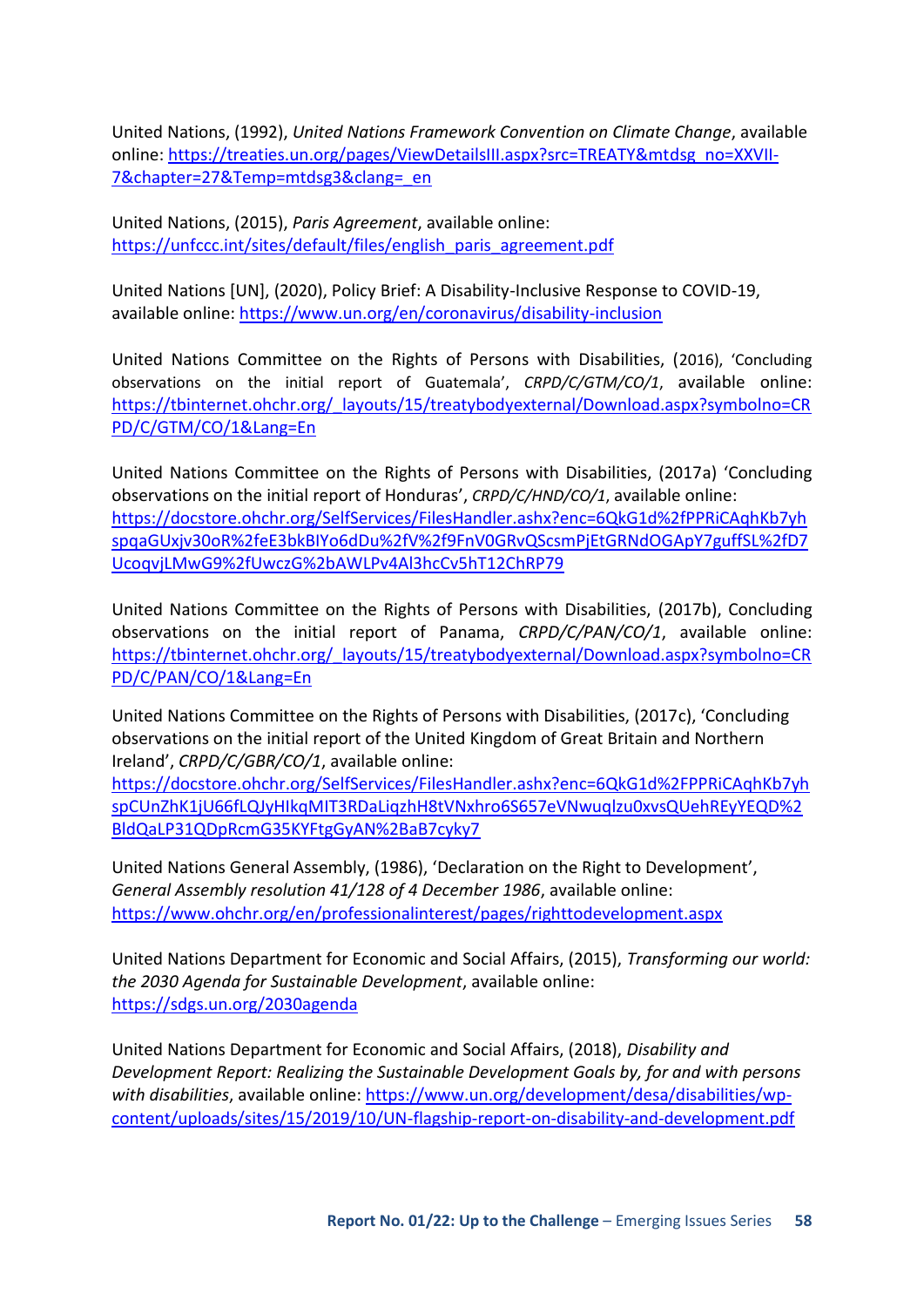United Nations Human Rights Council, (2021), Human Rights Council Forty-eighth session: Resolution 48/13, available online:<https://undocs.org/A/HRC/48/1>

UN News Global perspective Human stories, (2021), 'Access to a healthy environment, declared a human right by UN rights council', *UN News Global perspective Human stories* [Online], 8 Oct 2021, Accessed 01/02/22:<https://news.un.org/en/story/2021/10/1102582>

United Nations Office for Disaster Risk Reduction, (2015), *Sendai Framework for Disaster Risk Reduction 2015-2030*, available online: [https://www.undrr.org/publication/sendai](https://www.undrr.org/publication/sendai-framework-disaster-risk-reduction-2015-2030)[framework-disaster-risk-reduction-2015-2030](https://www.undrr.org/publication/sendai-framework-disaster-risk-reduction-2015-2030) 

United Nations System Chief Executives Board for Coordination, (2017), *Leaving No One Behind: Equality and Non-Discrimination at the Heart of Sustainable Development*, available online:

[https://unsceb.org/sites/default/files/imported\\_files/CEB%20equality%20framework-A4](https://unsceb.org/sites/default/files/imported_files/CEB%20equality%20framework-A4-web-rev3.pdf) [web-rev3.pdf](https://unsceb.org/sites/default/files/imported_files/CEB%20equality%20framework-A4-web-rev3.pdf) 

Wachter, S., B. Mittelstadt, and C. Russell, (2021), 'Bias Preservation in Machine Learning: The Legality of Fairness Metrics Under EU Non-Discrimination Law', *West Virginia Law Review*, Vol. 123, No. 3, 2021, Available at SSRN: https://ssrn.com/abstract=3792772 or <http://dx.doi.org/10.2139/ssrn.3792772>

Wheels for Wellbeing, (2020), *Guide to Inclusive Cycling*, available online: <https://wheelsforwellbeing.org.uk/campaigning/guide/>

White, M.P., Alcock, I., Grellier, J., Wheeler, B.W., Hartig, T., Warber, S.L., Bone, A., Depledge, M.H., Fleming, L.E., ((2019), 'Spending at least 120 minutes a week in nature is associated with good health and wellbeing', *Scientific Reports* 9: 7730, <https://beyondgreenspace.net/2019/06/13/120-minutes-in-nature-the-5-a-day-equivalent/>

Wilcox, P., (2020), *The Future is Autonomous: The U.S. and China Race to Develop the Driverless Car*, United States: New Degree Press

Wilkins, L., (2021), 'What Did the Government Miss Out in its National Disability Strategy?', *Each Other*, 2 Sep 2021, Accessed 31/01/2022: [https://eachother.org.uk/what-did-the](https://eachother.org.uk/what-did-the-government-miss-out-in-its-national-disability-strategy/)[government-miss-out-in-its-national-disability-strategy/](https://eachother.org.uk/what-did-the-government-miss-out-in-its-national-disability-strategy/) 

Work and Pensions Committee, (2014), 'Support for housing costs in the reformed welfare system, *Fourth Report of Session 2013–14*, available online: <https://publications.parliament.uk/pa/cm201314/cmselect/cmworpen/720/720.pdf>

Work and Pensions Committee, (2020), 'Disability employment gap', *Work and Pensions Committee Publications*, available online: <https://publications.parliament.uk/pa/cm5802/cmselect/cmworpen/189/18908.htm>